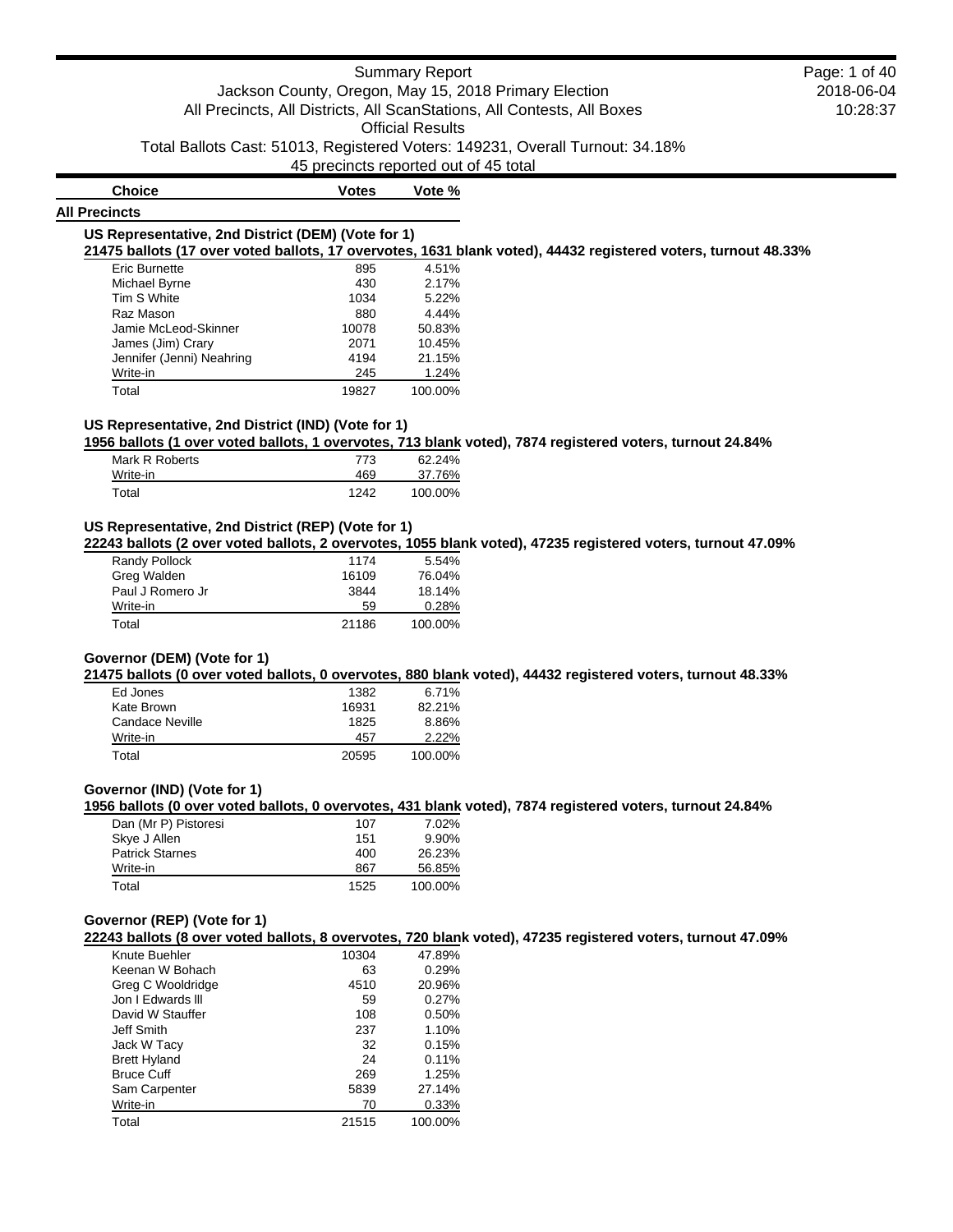| Jackson County, Oregon, May 15, 2018 Primary Election<br>2018-06-04<br>10:28:37<br>All Precincts, All Districts, All ScanStations, All Contests, All Boxes<br><b>Official Results</b><br>Total Ballots Cast: 51013, Registered Voters: 149231, Overall Turnout: 34.18%<br>45 precincts reported out of 45 total<br><b>Choice</b><br><b>Votes</b><br>Vote %<br>State Senator, 3rd District (DEM) (Vote for 1)<br>17013 ballots (0 over voted ballots, 0 overvotes, 633 blank voted), 32929 registered voters, turnout 51.67%<br>1048<br>6.40%<br>Julian Bell<br><b>Kevin Stine</b><br>910<br>5.56%<br>5946<br>36.30%<br>Athena Goldberg<br>Jeff Golden<br>51.19%<br>8385<br>91<br>Write-in<br>0.56%<br>Total<br>16380<br>100.00%<br>State Senator, 3rd District (IND) (Vote for 1)<br>1267 ballots (0 over voted ballots, 0 overvotes, 829 blank voted), 4763 registered voters, turnout 26.60%<br>Write-in<br>438<br>100.00%<br>Total<br>438<br>100.00%<br>State Senator, 3rd District (REP) (Vote for 1)<br>12137 ballots (2 over voted ballots, 2 overvotes, 1339 blank voted), 25574 registered voters, turnout 47.46%<br><b>Curt Ankerberg</b><br>47.47%<br>5125<br>Jessica L Gomez<br>5626<br>52.11%<br>0.42%<br>Write-in<br>45<br>Total<br>10796<br>100.00%<br>State Representative, 2nd District (DEM) (Vote for 1)<br>126 ballots (0 over voted ballots, 0 overvotes, 40 blank voted), 230 registered voters, turnout 54.78%<br>Megan Salter<br>98.84%<br>85<br>Write-in<br>1<br>1.16%<br>86<br>Total<br>100.00%<br>State Representative, 2nd District (IND) (Vote for 1)<br>19 ballots (0 over voted ballots, 0 overvotes, 16 blank voted), 60 registered voters, turnout 31.67%<br>Write-in<br>100.00%<br>3<br>3<br>Total<br>100.00%<br>State Representative, 2nd District (REP) (Vote for 1)<br>207 ballots (0 over voted ballots, 0 overvotes, 43 blank voted), 356 registered voters, turnout 58.15%<br>Gary Leif<br>43.29%<br>71<br>Dallas L Heard<br>56.10%<br>92<br>Write-in<br>1<br>0.61%<br>100.00%<br>Total<br>164<br>State Representative, 4th District (DEM) (Vote for 1)<br>3145 ballots (0 over voted ballots, 0 overvotes, 3018 blank voted), 8801 registered voters, turnout 35.73%<br>127<br>100.00%<br>Write-in<br>Total<br>127<br>100.00%<br>State Representative, 4th District (IND) (Vote for 1)<br>497 ballots (0 over voted ballots, 0 overvotes, 395 blank voted), 2303 registered voters, turnout 21.58%<br>Write-in<br>102<br>100.00%<br>102<br>Total<br>100.00% |  | <b>Summary Report</b> | Page: 2 of 40 |
|-----------------------------------------------------------------------------------------------------------------------------------------------------------------------------------------------------------------------------------------------------------------------------------------------------------------------------------------------------------------------------------------------------------------------------------------------------------------------------------------------------------------------------------------------------------------------------------------------------------------------------------------------------------------------------------------------------------------------------------------------------------------------------------------------------------------------------------------------------------------------------------------------------------------------------------------------------------------------------------------------------------------------------------------------------------------------------------------------------------------------------------------------------------------------------------------------------------------------------------------------------------------------------------------------------------------------------------------------------------------------------------------------------------------------------------------------------------------------------------------------------------------------------------------------------------------------------------------------------------------------------------------------------------------------------------------------------------------------------------------------------------------------------------------------------------------------------------------------------------------------------------------------------------------------------------------------------------------------------------------------------------------------------------------------------------------------------------------------------------------------------------------------------------------------------------------------------------------------------------------------------------------------------------------------------------------------------------------------------------------------------------------------------------------------------------------------------------------------------------------------------|--|-----------------------|---------------|
|                                                                                                                                                                                                                                                                                                                                                                                                                                                                                                                                                                                                                                                                                                                                                                                                                                                                                                                                                                                                                                                                                                                                                                                                                                                                                                                                                                                                                                                                                                                                                                                                                                                                                                                                                                                                                                                                                                                                                                                                                                                                                                                                                                                                                                                                                                                                                                                                                                                                                                     |  |                       |               |
|                                                                                                                                                                                                                                                                                                                                                                                                                                                                                                                                                                                                                                                                                                                                                                                                                                                                                                                                                                                                                                                                                                                                                                                                                                                                                                                                                                                                                                                                                                                                                                                                                                                                                                                                                                                                                                                                                                                                                                                                                                                                                                                                                                                                                                                                                                                                                                                                                                                                                                     |  |                       |               |
|                                                                                                                                                                                                                                                                                                                                                                                                                                                                                                                                                                                                                                                                                                                                                                                                                                                                                                                                                                                                                                                                                                                                                                                                                                                                                                                                                                                                                                                                                                                                                                                                                                                                                                                                                                                                                                                                                                                                                                                                                                                                                                                                                                                                                                                                                                                                                                                                                                                                                                     |  |                       |               |
|                                                                                                                                                                                                                                                                                                                                                                                                                                                                                                                                                                                                                                                                                                                                                                                                                                                                                                                                                                                                                                                                                                                                                                                                                                                                                                                                                                                                                                                                                                                                                                                                                                                                                                                                                                                                                                                                                                                                                                                                                                                                                                                                                                                                                                                                                                                                                                                                                                                                                                     |  |                       |               |
|                                                                                                                                                                                                                                                                                                                                                                                                                                                                                                                                                                                                                                                                                                                                                                                                                                                                                                                                                                                                                                                                                                                                                                                                                                                                                                                                                                                                                                                                                                                                                                                                                                                                                                                                                                                                                                                                                                                                                                                                                                                                                                                                                                                                                                                                                                                                                                                                                                                                                                     |  |                       |               |
|                                                                                                                                                                                                                                                                                                                                                                                                                                                                                                                                                                                                                                                                                                                                                                                                                                                                                                                                                                                                                                                                                                                                                                                                                                                                                                                                                                                                                                                                                                                                                                                                                                                                                                                                                                                                                                                                                                                                                                                                                                                                                                                                                                                                                                                                                                                                                                                                                                                                                                     |  |                       |               |
|                                                                                                                                                                                                                                                                                                                                                                                                                                                                                                                                                                                                                                                                                                                                                                                                                                                                                                                                                                                                                                                                                                                                                                                                                                                                                                                                                                                                                                                                                                                                                                                                                                                                                                                                                                                                                                                                                                                                                                                                                                                                                                                                                                                                                                                                                                                                                                                                                                                                                                     |  |                       |               |
|                                                                                                                                                                                                                                                                                                                                                                                                                                                                                                                                                                                                                                                                                                                                                                                                                                                                                                                                                                                                                                                                                                                                                                                                                                                                                                                                                                                                                                                                                                                                                                                                                                                                                                                                                                                                                                                                                                                                                                                                                                                                                                                                                                                                                                                                                                                                                                                                                                                                                                     |  |                       |               |
|                                                                                                                                                                                                                                                                                                                                                                                                                                                                                                                                                                                                                                                                                                                                                                                                                                                                                                                                                                                                                                                                                                                                                                                                                                                                                                                                                                                                                                                                                                                                                                                                                                                                                                                                                                                                                                                                                                                                                                                                                                                                                                                                                                                                                                                                                                                                                                                                                                                                                                     |  |                       |               |
|                                                                                                                                                                                                                                                                                                                                                                                                                                                                                                                                                                                                                                                                                                                                                                                                                                                                                                                                                                                                                                                                                                                                                                                                                                                                                                                                                                                                                                                                                                                                                                                                                                                                                                                                                                                                                                                                                                                                                                                                                                                                                                                                                                                                                                                                                                                                                                                                                                                                                                     |  |                       |               |
|                                                                                                                                                                                                                                                                                                                                                                                                                                                                                                                                                                                                                                                                                                                                                                                                                                                                                                                                                                                                                                                                                                                                                                                                                                                                                                                                                                                                                                                                                                                                                                                                                                                                                                                                                                                                                                                                                                                                                                                                                                                                                                                                                                                                                                                                                                                                                                                                                                                                                                     |  |                       |               |
|                                                                                                                                                                                                                                                                                                                                                                                                                                                                                                                                                                                                                                                                                                                                                                                                                                                                                                                                                                                                                                                                                                                                                                                                                                                                                                                                                                                                                                                                                                                                                                                                                                                                                                                                                                                                                                                                                                                                                                                                                                                                                                                                                                                                                                                                                                                                                                                                                                                                                                     |  |                       |               |
|                                                                                                                                                                                                                                                                                                                                                                                                                                                                                                                                                                                                                                                                                                                                                                                                                                                                                                                                                                                                                                                                                                                                                                                                                                                                                                                                                                                                                                                                                                                                                                                                                                                                                                                                                                                                                                                                                                                                                                                                                                                                                                                                                                                                                                                                                                                                                                                                                                                                                                     |  |                       |               |
|                                                                                                                                                                                                                                                                                                                                                                                                                                                                                                                                                                                                                                                                                                                                                                                                                                                                                                                                                                                                                                                                                                                                                                                                                                                                                                                                                                                                                                                                                                                                                                                                                                                                                                                                                                                                                                                                                                                                                                                                                                                                                                                                                                                                                                                                                                                                                                                                                                                                                                     |  |                       |               |
|                                                                                                                                                                                                                                                                                                                                                                                                                                                                                                                                                                                                                                                                                                                                                                                                                                                                                                                                                                                                                                                                                                                                                                                                                                                                                                                                                                                                                                                                                                                                                                                                                                                                                                                                                                                                                                                                                                                                                                                                                                                                                                                                                                                                                                                                                                                                                                                                                                                                                                     |  |                       |               |
|                                                                                                                                                                                                                                                                                                                                                                                                                                                                                                                                                                                                                                                                                                                                                                                                                                                                                                                                                                                                                                                                                                                                                                                                                                                                                                                                                                                                                                                                                                                                                                                                                                                                                                                                                                                                                                                                                                                                                                                                                                                                                                                                                                                                                                                                                                                                                                                                                                                                                                     |  |                       |               |
|                                                                                                                                                                                                                                                                                                                                                                                                                                                                                                                                                                                                                                                                                                                                                                                                                                                                                                                                                                                                                                                                                                                                                                                                                                                                                                                                                                                                                                                                                                                                                                                                                                                                                                                                                                                                                                                                                                                                                                                                                                                                                                                                                                                                                                                                                                                                                                                                                                                                                                     |  |                       |               |
|                                                                                                                                                                                                                                                                                                                                                                                                                                                                                                                                                                                                                                                                                                                                                                                                                                                                                                                                                                                                                                                                                                                                                                                                                                                                                                                                                                                                                                                                                                                                                                                                                                                                                                                                                                                                                                                                                                                                                                                                                                                                                                                                                                                                                                                                                                                                                                                                                                                                                                     |  |                       |               |
|                                                                                                                                                                                                                                                                                                                                                                                                                                                                                                                                                                                                                                                                                                                                                                                                                                                                                                                                                                                                                                                                                                                                                                                                                                                                                                                                                                                                                                                                                                                                                                                                                                                                                                                                                                                                                                                                                                                                                                                                                                                                                                                                                                                                                                                                                                                                                                                                                                                                                                     |  |                       |               |
|                                                                                                                                                                                                                                                                                                                                                                                                                                                                                                                                                                                                                                                                                                                                                                                                                                                                                                                                                                                                                                                                                                                                                                                                                                                                                                                                                                                                                                                                                                                                                                                                                                                                                                                                                                                                                                                                                                                                                                                                                                                                                                                                                                                                                                                                                                                                                                                                                                                                                                     |  |                       |               |
|                                                                                                                                                                                                                                                                                                                                                                                                                                                                                                                                                                                                                                                                                                                                                                                                                                                                                                                                                                                                                                                                                                                                                                                                                                                                                                                                                                                                                                                                                                                                                                                                                                                                                                                                                                                                                                                                                                                                                                                                                                                                                                                                                                                                                                                                                                                                                                                                                                                                                                     |  |                       |               |
|                                                                                                                                                                                                                                                                                                                                                                                                                                                                                                                                                                                                                                                                                                                                                                                                                                                                                                                                                                                                                                                                                                                                                                                                                                                                                                                                                                                                                                                                                                                                                                                                                                                                                                                                                                                                                                                                                                                                                                                                                                                                                                                                                                                                                                                                                                                                                                                                                                                                                                     |  |                       |               |
|                                                                                                                                                                                                                                                                                                                                                                                                                                                                                                                                                                                                                                                                                                                                                                                                                                                                                                                                                                                                                                                                                                                                                                                                                                                                                                                                                                                                                                                                                                                                                                                                                                                                                                                                                                                                                                                                                                                                                                                                                                                                                                                                                                                                                                                                                                                                                                                                                                                                                                     |  |                       |               |
|                                                                                                                                                                                                                                                                                                                                                                                                                                                                                                                                                                                                                                                                                                                                                                                                                                                                                                                                                                                                                                                                                                                                                                                                                                                                                                                                                                                                                                                                                                                                                                                                                                                                                                                                                                                                                                                                                                                                                                                                                                                                                                                                                                                                                                                                                                                                                                                                                                                                                                     |  |                       |               |
|                                                                                                                                                                                                                                                                                                                                                                                                                                                                                                                                                                                                                                                                                                                                                                                                                                                                                                                                                                                                                                                                                                                                                                                                                                                                                                                                                                                                                                                                                                                                                                                                                                                                                                                                                                                                                                                                                                                                                                                                                                                                                                                                                                                                                                                                                                                                                                                                                                                                                                     |  |                       |               |
|                                                                                                                                                                                                                                                                                                                                                                                                                                                                                                                                                                                                                                                                                                                                                                                                                                                                                                                                                                                                                                                                                                                                                                                                                                                                                                                                                                                                                                                                                                                                                                                                                                                                                                                                                                                                                                                                                                                                                                                                                                                                                                                                                                                                                                                                                                                                                                                                                                                                                                     |  |                       |               |
|                                                                                                                                                                                                                                                                                                                                                                                                                                                                                                                                                                                                                                                                                                                                                                                                                                                                                                                                                                                                                                                                                                                                                                                                                                                                                                                                                                                                                                                                                                                                                                                                                                                                                                                                                                                                                                                                                                                                                                                                                                                                                                                                                                                                                                                                                                                                                                                                                                                                                                     |  |                       |               |
|                                                                                                                                                                                                                                                                                                                                                                                                                                                                                                                                                                                                                                                                                                                                                                                                                                                                                                                                                                                                                                                                                                                                                                                                                                                                                                                                                                                                                                                                                                                                                                                                                                                                                                                                                                                                                                                                                                                                                                                                                                                                                                                                                                                                                                                                                                                                                                                                                                                                                                     |  |                       |               |
|                                                                                                                                                                                                                                                                                                                                                                                                                                                                                                                                                                                                                                                                                                                                                                                                                                                                                                                                                                                                                                                                                                                                                                                                                                                                                                                                                                                                                                                                                                                                                                                                                                                                                                                                                                                                                                                                                                                                                                                                                                                                                                                                                                                                                                                                                                                                                                                                                                                                                                     |  |                       |               |
|                                                                                                                                                                                                                                                                                                                                                                                                                                                                                                                                                                                                                                                                                                                                                                                                                                                                                                                                                                                                                                                                                                                                                                                                                                                                                                                                                                                                                                                                                                                                                                                                                                                                                                                                                                                                                                                                                                                                                                                                                                                                                                                                                                                                                                                                                                                                                                                                                                                                                                     |  |                       |               |
|                                                                                                                                                                                                                                                                                                                                                                                                                                                                                                                                                                                                                                                                                                                                                                                                                                                                                                                                                                                                                                                                                                                                                                                                                                                                                                                                                                                                                                                                                                                                                                                                                                                                                                                                                                                                                                                                                                                                                                                                                                                                                                                                                                                                                                                                                                                                                                                                                                                                                                     |  |                       |               |
|                                                                                                                                                                                                                                                                                                                                                                                                                                                                                                                                                                                                                                                                                                                                                                                                                                                                                                                                                                                                                                                                                                                                                                                                                                                                                                                                                                                                                                                                                                                                                                                                                                                                                                                                                                                                                                                                                                                                                                                                                                                                                                                                                                                                                                                                                                                                                                                                                                                                                                     |  |                       |               |
|                                                                                                                                                                                                                                                                                                                                                                                                                                                                                                                                                                                                                                                                                                                                                                                                                                                                                                                                                                                                                                                                                                                                                                                                                                                                                                                                                                                                                                                                                                                                                                                                                                                                                                                                                                                                                                                                                                                                                                                                                                                                                                                                                                                                                                                                                                                                                                                                                                                                                                     |  |                       |               |
|                                                                                                                                                                                                                                                                                                                                                                                                                                                                                                                                                                                                                                                                                                                                                                                                                                                                                                                                                                                                                                                                                                                                                                                                                                                                                                                                                                                                                                                                                                                                                                                                                                                                                                                                                                                                                                                                                                                                                                                                                                                                                                                                                                                                                                                                                                                                                                                                                                                                                                     |  |                       |               |
|                                                                                                                                                                                                                                                                                                                                                                                                                                                                                                                                                                                                                                                                                                                                                                                                                                                                                                                                                                                                                                                                                                                                                                                                                                                                                                                                                                                                                                                                                                                                                                                                                                                                                                                                                                                                                                                                                                                                                                                                                                                                                                                                                                                                                                                                                                                                                                                                                                                                                                     |  |                       |               |
|                                                                                                                                                                                                                                                                                                                                                                                                                                                                                                                                                                                                                                                                                                                                                                                                                                                                                                                                                                                                                                                                                                                                                                                                                                                                                                                                                                                                                                                                                                                                                                                                                                                                                                                                                                                                                                                                                                                                                                                                                                                                                                                                                                                                                                                                                                                                                                                                                                                                                                     |  |                       |               |
|                                                                                                                                                                                                                                                                                                                                                                                                                                                                                                                                                                                                                                                                                                                                                                                                                                                                                                                                                                                                                                                                                                                                                                                                                                                                                                                                                                                                                                                                                                                                                                                                                                                                                                                                                                                                                                                                                                                                                                                                                                                                                                                                                                                                                                                                                                                                                                                                                                                                                                     |  |                       |               |
|                                                                                                                                                                                                                                                                                                                                                                                                                                                                                                                                                                                                                                                                                                                                                                                                                                                                                                                                                                                                                                                                                                                                                                                                                                                                                                                                                                                                                                                                                                                                                                                                                                                                                                                                                                                                                                                                                                                                                                                                                                                                                                                                                                                                                                                                                                                                                                                                                                                                                                     |  |                       |               |
|                                                                                                                                                                                                                                                                                                                                                                                                                                                                                                                                                                                                                                                                                                                                                                                                                                                                                                                                                                                                                                                                                                                                                                                                                                                                                                                                                                                                                                                                                                                                                                                                                                                                                                                                                                                                                                                                                                                                                                                                                                                                                                                                                                                                                                                                                                                                                                                                                                                                                                     |  |                       |               |
|                                                                                                                                                                                                                                                                                                                                                                                                                                                                                                                                                                                                                                                                                                                                                                                                                                                                                                                                                                                                                                                                                                                                                                                                                                                                                                                                                                                                                                                                                                                                                                                                                                                                                                                                                                                                                                                                                                                                                                                                                                                                                                                                                                                                                                                                                                                                                                                                                                                                                                     |  |                       |               |
|                                                                                                                                                                                                                                                                                                                                                                                                                                                                                                                                                                                                                                                                                                                                                                                                                                                                                                                                                                                                                                                                                                                                                                                                                                                                                                                                                                                                                                                                                                                                                                                                                                                                                                                                                                                                                                                                                                                                                                                                                                                                                                                                                                                                                                                                                                                                                                                                                                                                                                     |  |                       |               |
|                                                                                                                                                                                                                                                                                                                                                                                                                                                                                                                                                                                                                                                                                                                                                                                                                                                                                                                                                                                                                                                                                                                                                                                                                                                                                                                                                                                                                                                                                                                                                                                                                                                                                                                                                                                                                                                                                                                                                                                                                                                                                                                                                                                                                                                                                                                                                                                                                                                                                                     |  |                       |               |
|                                                                                                                                                                                                                                                                                                                                                                                                                                                                                                                                                                                                                                                                                                                                                                                                                                                                                                                                                                                                                                                                                                                                                                                                                                                                                                                                                                                                                                                                                                                                                                                                                                                                                                                                                                                                                                                                                                                                                                                                                                                                                                                                                                                                                                                                                                                                                                                                                                                                                                     |  |                       |               |
|                                                                                                                                                                                                                                                                                                                                                                                                                                                                                                                                                                                                                                                                                                                                                                                                                                                                                                                                                                                                                                                                                                                                                                                                                                                                                                                                                                                                                                                                                                                                                                                                                                                                                                                                                                                                                                                                                                                                                                                                                                                                                                                                                                                                                                                                                                                                                                                                                                                                                                     |  |                       |               |
|                                                                                                                                                                                                                                                                                                                                                                                                                                                                                                                                                                                                                                                                                                                                                                                                                                                                                                                                                                                                                                                                                                                                                                                                                                                                                                                                                                                                                                                                                                                                                                                                                                                                                                                                                                                                                                                                                                                                                                                                                                                                                                                                                                                                                                                                                                                                                                                                                                                                                                     |  |                       |               |
|                                                                                                                                                                                                                                                                                                                                                                                                                                                                                                                                                                                                                                                                                                                                                                                                                                                                                                                                                                                                                                                                                                                                                                                                                                                                                                                                                                                                                                                                                                                                                                                                                                                                                                                                                                                                                                                                                                                                                                                                                                                                                                                                                                                                                                                                                                                                                                                                                                                                                                     |  |                       |               |
|                                                                                                                                                                                                                                                                                                                                                                                                                                                                                                                                                                                                                                                                                                                                                                                                                                                                                                                                                                                                                                                                                                                                                                                                                                                                                                                                                                                                                                                                                                                                                                                                                                                                                                                                                                                                                                                                                                                                                                                                                                                                                                                                                                                                                                                                                                                                                                                                                                                                                                     |  |                       |               |
|                                                                                                                                                                                                                                                                                                                                                                                                                                                                                                                                                                                                                                                                                                                                                                                                                                                                                                                                                                                                                                                                                                                                                                                                                                                                                                                                                                                                                                                                                                                                                                                                                                                                                                                                                                                                                                                                                                                                                                                                                                                                                                                                                                                                                                                                                                                                                                                                                                                                                                     |  |                       |               |
| State Representative, 4th District (REP) (Vote for 1)<br>7043 ballots (0 over voted ballots, 0 overvotes, 2214 blank voted), 16265 registered voters, turnout 43.30%                                                                                                                                                                                                                                                                                                                                                                                                                                                                                                                                                                                                                                                                                                                                                                                                                                                                                                                                                                                                                                                                                                                                                                                                                                                                                                                                                                                                                                                                                                                                                                                                                                                                                                                                                                                                                                                                                                                                                                                                                                                                                                                                                                                                                                                                                                                                |  |                       |               |

Duane A Stark 4799 99.38%<br>
Write-in 30 0.62% Write-in Total 4829 100.00%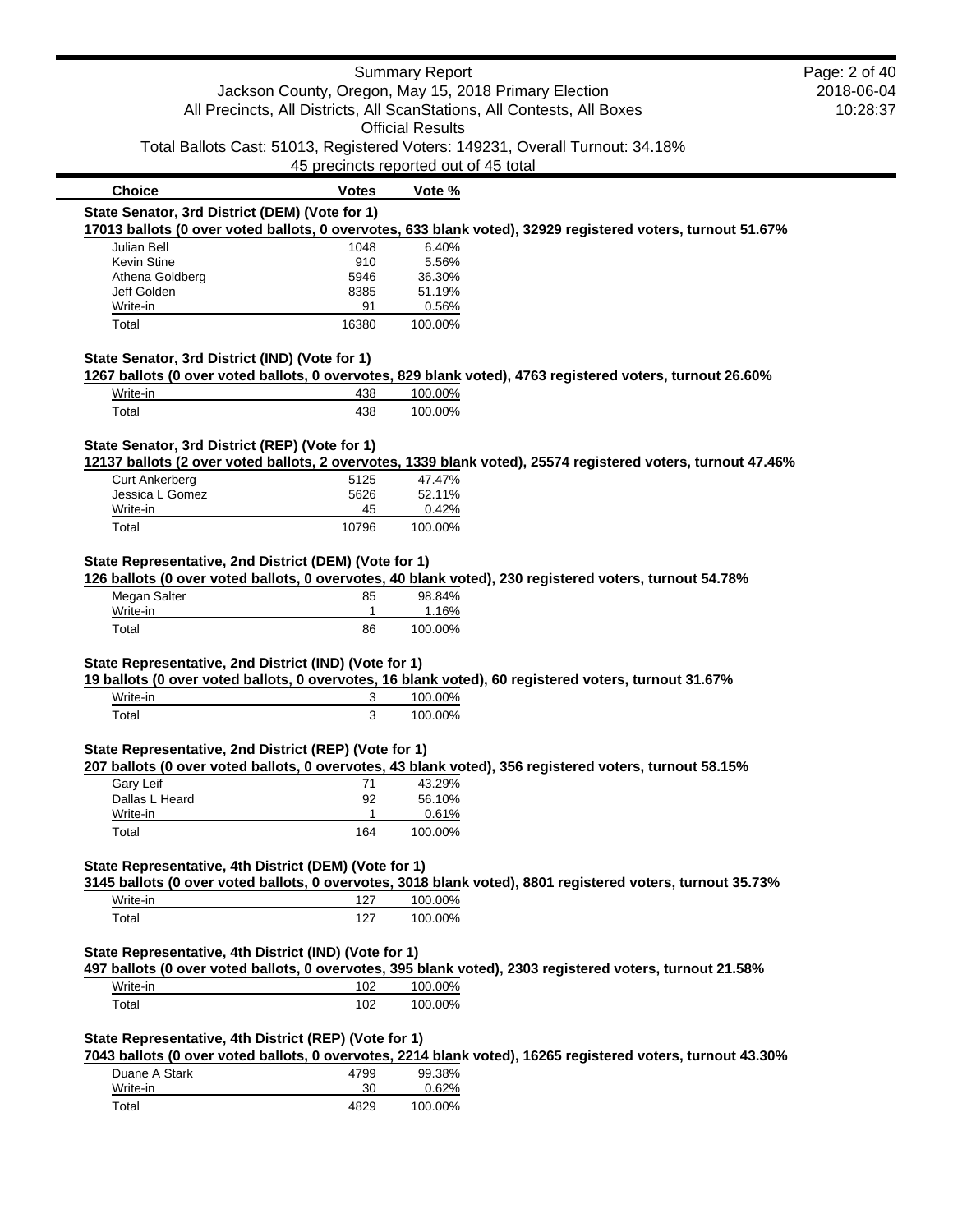|                                                        |                                       | <b>Summary Report</b>   |                                                                                                              | Page: 3 of 40 |
|--------------------------------------------------------|---------------------------------------|-------------------------|--------------------------------------------------------------------------------------------------------------|---------------|
|                                                        |                                       |                         | Jackson County, Oregon, May 15, 2018 Primary Election                                                        | 2018-06-04    |
|                                                        |                                       | <b>Official Results</b> | All Precincts, All Districts, All ScanStations, All Contests, All Boxes                                      | 10:28:37      |
|                                                        |                                       |                         | Total Ballots Cast: 51013, Registered Voters: 149231, Overall Turnout: 34.18%                                |               |
|                                                        | 45 precincts reported out of 45 total |                         |                                                                                                              |               |
| <b>Choice</b>                                          | <b>Votes</b>                          | Vote %                  |                                                                                                              |               |
| State Representative, 5th District (DEM) (Vote for 1)  |                                       |                         |                                                                                                              |               |
|                                                        |                                       |                         | 11776 ballots (0 over voted ballots, 0 overvotes, 2120 blank voted), 23227 registered voters, turnout 50.70% |               |
| Pam Marsh<br>Write-in                                  | 9605<br>51                            | 99.47%<br>0.53%         |                                                                                                              |               |
| Total                                                  | 9656                                  | 100.00%                 |                                                                                                              |               |
| State Representative, 5th District (IND) (Vote for 1)  |                                       |                         |                                                                                                              |               |
|                                                        |                                       |                         | 615 ballots (0 over voted ballots, 0 overvotes, 484 blank voted), 2745 registered voters, turnout 22.40%     |               |
| Write-in<br>Total                                      | 131<br>131                            | 100.00%<br>100.00%      |                                                                                                              |               |
|                                                        |                                       |                         |                                                                                                              |               |
| State Representative, 5th District (REP) (Vote for 1)  |                                       |                         | 5600 ballots (0 over voted ballots, 0 overvotes, 2455 blank voted), 13726 registered voters, turnout 40.80%  |               |
| Sandra A Abercrombie                                   | 3101                                  | 98.60%                  |                                                                                                              |               |
| Write-in                                               | 44                                    | 1.40%                   |                                                                                                              |               |
| Total                                                  | 3145                                  | 100.00%                 |                                                                                                              |               |
| State Representative, 6th District (DEM) (Vote for 1)  |                                       |                         |                                                                                                              |               |
|                                                        |                                       |                         | 5237 ballots (1 over voted ballots, 1 overvotes, 672 blank voted), 9702 registered voters, turnout 53.98%    |               |
| Michelle Blum Atkinson<br><b>Rick Schreffler</b>       | 3882<br>628                           | 85.06%<br>13.76%        |                                                                                                              |               |
| Write-in                                               | 54                                    | 1.18%                   |                                                                                                              |               |
| Total                                                  | 4564                                  | 100.00%                 |                                                                                                              |               |
| Write-in<br>Total                                      | 207<br>207                            | 100.00%<br>100.00%      | 652 ballots (0 over voted ballots, 0 overvotes, 445 blank voted), 2018 registered voters, turnout 32.31%     |               |
| State Representative, 6th District (REP) (Vote for 1)  |                                       |                         | 6537 ballots (0 over voted ballots, 0 overvotes, 2021 blank voted), 11848 registered voters, turnout 55.17%  |               |
| Kim Wallan                                             | 4453                                  | 98.60%                  |                                                                                                              |               |
| Write-in                                               | 63                                    | 1.40%                   |                                                                                                              |               |
| Total                                                  | 4516                                  | 100.00%                 |                                                                                                              |               |
| State Representative, 55th District (DEM) (Vote for 1) |                                       |                         |                                                                                                              |               |
|                                                        |                                       |                         | 1191 ballots (0 over voted ballots, 0 overvotes, 384 blank voted), 2472 registered voters, turnout 48.18%    |               |
| Karen Rippberger<br>Write-in                           | 793<br>14                             | 98.27%<br>1.73%         |                                                                                                              |               |
| Total                                                  | 807                                   | 100.00%                 |                                                                                                              |               |
| State Representative, 55th District (IND) (Vote for 1) |                                       |                         |                                                                                                              |               |
|                                                        |                                       |                         | 173 ballots (0 over voted ballots, 0 overvotes, 119 blank voted), 748 registered voters, turnout 23.13%      |               |
| Write-in                                               | 54                                    | 100.00%                 |                                                                                                              |               |
| Total                                                  | 54                                    | 100.00%                 |                                                                                                              |               |
| State Representative, 55th District (REP) (Vote for 1) |                                       |                         |                                                                                                              |               |
|                                                        |                                       |                         | 2856 ballots (0 over voted ballots, 0 overvotes, 872 blank voted), 5040 registered voters, turnout 56.67%    |               |
| Mike McLane                                            | 1974                                  | 99.50%                  |                                                                                                              |               |
| Write-in<br>Total                                      | 10<br>1984                            | 0.50%<br>100.00%        |                                                                                                              |               |
|                                                        |                                       |                         |                                                                                                              |               |
| County Commissioner, Position 1 (DEM) (Vote for 1)     |                                       |                         | 21475 ballots (0 over voted ballots, 0 overvotes, 6004 blank voted), 44432 registered voters, turnout 48.33% |               |
| Amy Thuren                                             | 15256                                 | 98.61%                  |                                                                                                              |               |
| Write-in                                               | 215                                   | 1.39%                   |                                                                                                              |               |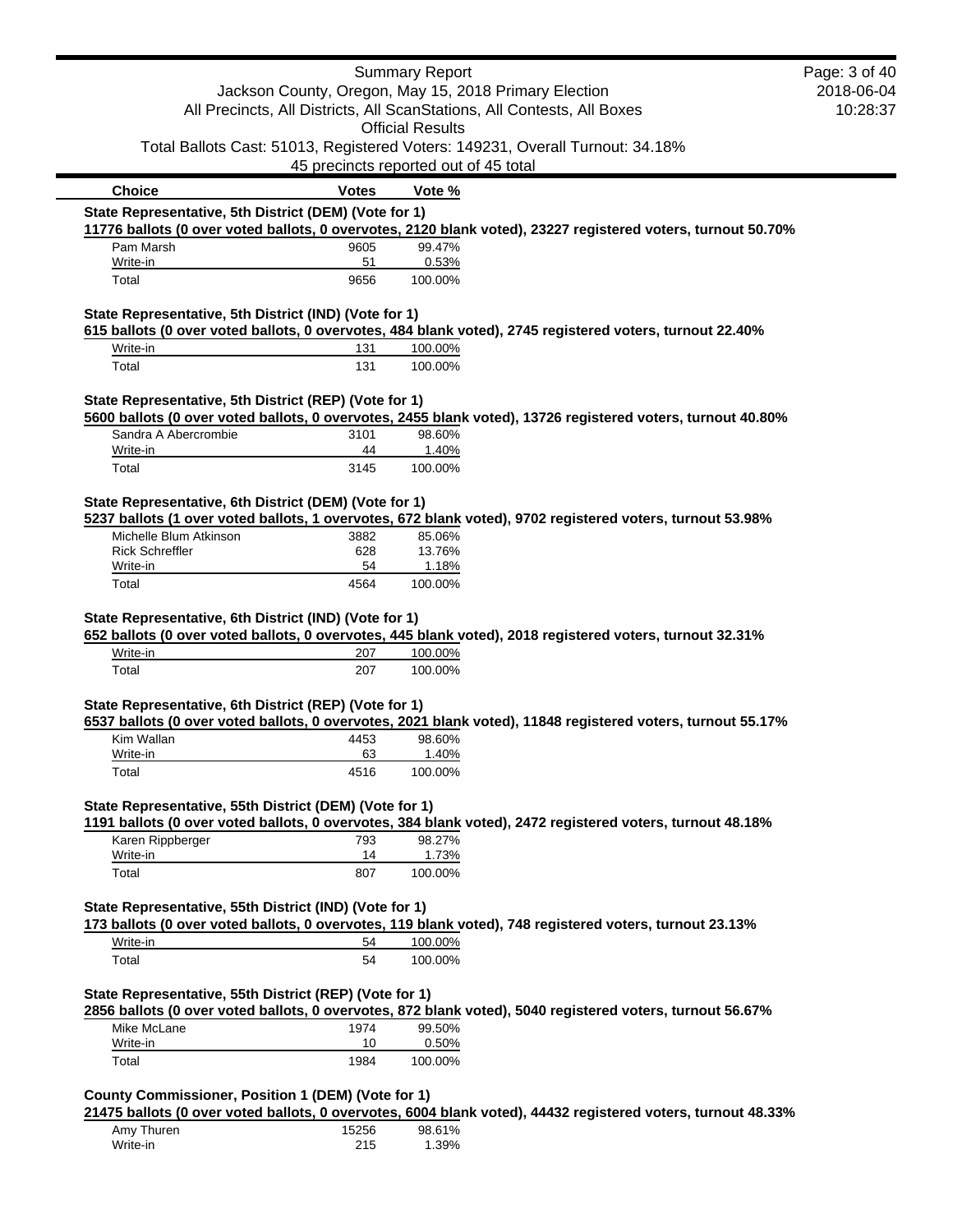| Jackson County, Oregon, May 15, 2018 Primary Election<br>2018-06-04<br>All Precincts, All Districts, All ScanStations, All Contests, All Boxes<br><b>Official Results</b><br>Total Ballots Cast: 51013, Registered Voters: 149231, Overall Turnout: 34.18%<br>45 precincts reported out of 45 total<br><b>Choice</b><br><b>Votes</b><br>Vote %<br>Total<br>15471<br>100.00%<br>County Commissioner, Position 1 (IND) (Vote for 1)<br>1956 ballots (0 over voted ballots, 0 overvotes, 1488 blank voted), 7874 registered voters, turnout 24.84%<br>Write-in<br>468<br>100.00%<br>100.00%<br>Total<br>468<br>County Commissioner, Position 1 (REP) (Vote for 1)<br>22243 ballots (0 over voted ballots, 0 overvotes, 6408 blank voted), 47235 registered voters, turnout 47.09%<br>99.19%<br><b>Rick Dyer</b><br>15707<br>128<br>0.81%<br>Write-in<br>Total<br>15835<br>100.00%<br>County Commissioner, Position 3 (DEM) (Vote for 1)<br>21475 ballots (0 over voted ballots, 0 overvotes, 5310 blank voted), 44432 registered voters, turnout 48.33%<br>Lanita C Witt<br>98.70%<br>15955<br>210<br>1.30%<br>Write-in<br>100.00%<br>Total<br>16165<br>County Commissioner, Position 3 (IND) (Vote for 1)<br>1956 ballots (0 over voted ballots, 0 overvotes, 1485 blank voted), 7874 registered voters, turnout 24.84%<br>Write-in<br>100.00%<br>471<br>Total<br>471<br>100.00%<br>County Commissioner, Position 3 (REP) (Vote for 1)<br>22243 ballots (1 over voted ballots, 1 overvotes, 5871 blank voted), 47235 registered voters, turnout 47.09% |
|------------------------------------------------------------------------------------------------------------------------------------------------------------------------------------------------------------------------------------------------------------------------------------------------------------------------------------------------------------------------------------------------------------------------------------------------------------------------------------------------------------------------------------------------------------------------------------------------------------------------------------------------------------------------------------------------------------------------------------------------------------------------------------------------------------------------------------------------------------------------------------------------------------------------------------------------------------------------------------------------------------------------------------------------------------------------------------------------------------------------------------------------------------------------------------------------------------------------------------------------------------------------------------------------------------------------------------------------------------------------------------------------------------------------------------------------------------------------------------------------------------------------------------------------------|
|                                                                                                                                                                                                                                                                                                                                                                                                                                                                                                                                                                                                                                                                                                                                                                                                                                                                                                                                                                                                                                                                                                                                                                                                                                                                                                                                                                                                                                                                                                                                                      |
|                                                                                                                                                                                                                                                                                                                                                                                                                                                                                                                                                                                                                                                                                                                                                                                                                                                                                                                                                                                                                                                                                                                                                                                                                                                                                                                                                                                                                                                                                                                                                      |
|                                                                                                                                                                                                                                                                                                                                                                                                                                                                                                                                                                                                                                                                                                                                                                                                                                                                                                                                                                                                                                                                                                                                                                                                                                                                                                                                                                                                                                                                                                                                                      |
|                                                                                                                                                                                                                                                                                                                                                                                                                                                                                                                                                                                                                                                                                                                                                                                                                                                                                                                                                                                                                                                                                                                                                                                                                                                                                                                                                                                                                                                                                                                                                      |
|                                                                                                                                                                                                                                                                                                                                                                                                                                                                                                                                                                                                                                                                                                                                                                                                                                                                                                                                                                                                                                                                                                                                                                                                                                                                                                                                                                                                                                                                                                                                                      |
|                                                                                                                                                                                                                                                                                                                                                                                                                                                                                                                                                                                                                                                                                                                                                                                                                                                                                                                                                                                                                                                                                                                                                                                                                                                                                                                                                                                                                                                                                                                                                      |
|                                                                                                                                                                                                                                                                                                                                                                                                                                                                                                                                                                                                                                                                                                                                                                                                                                                                                                                                                                                                                                                                                                                                                                                                                                                                                                                                                                                                                                                                                                                                                      |
|                                                                                                                                                                                                                                                                                                                                                                                                                                                                                                                                                                                                                                                                                                                                                                                                                                                                                                                                                                                                                                                                                                                                                                                                                                                                                                                                                                                                                                                                                                                                                      |
|                                                                                                                                                                                                                                                                                                                                                                                                                                                                                                                                                                                                                                                                                                                                                                                                                                                                                                                                                                                                                                                                                                                                                                                                                                                                                                                                                                                                                                                                                                                                                      |
|                                                                                                                                                                                                                                                                                                                                                                                                                                                                                                                                                                                                                                                                                                                                                                                                                                                                                                                                                                                                                                                                                                                                                                                                                                                                                                                                                                                                                                                                                                                                                      |
|                                                                                                                                                                                                                                                                                                                                                                                                                                                                                                                                                                                                                                                                                                                                                                                                                                                                                                                                                                                                                                                                                                                                                                                                                                                                                                                                                                                                                                                                                                                                                      |
|                                                                                                                                                                                                                                                                                                                                                                                                                                                                                                                                                                                                                                                                                                                                                                                                                                                                                                                                                                                                                                                                                                                                                                                                                                                                                                                                                                                                                                                                                                                                                      |
|                                                                                                                                                                                                                                                                                                                                                                                                                                                                                                                                                                                                                                                                                                                                                                                                                                                                                                                                                                                                                                                                                                                                                                                                                                                                                                                                                                                                                                                                                                                                                      |
|                                                                                                                                                                                                                                                                                                                                                                                                                                                                                                                                                                                                                                                                                                                                                                                                                                                                                                                                                                                                                                                                                                                                                                                                                                                                                                                                                                                                                                                                                                                                                      |
|                                                                                                                                                                                                                                                                                                                                                                                                                                                                                                                                                                                                                                                                                                                                                                                                                                                                                                                                                                                                                                                                                                                                                                                                                                                                                                                                                                                                                                                                                                                                                      |
|                                                                                                                                                                                                                                                                                                                                                                                                                                                                                                                                                                                                                                                                                                                                                                                                                                                                                                                                                                                                                                                                                                                                                                                                                                                                                                                                                                                                                                                                                                                                                      |
|                                                                                                                                                                                                                                                                                                                                                                                                                                                                                                                                                                                                                                                                                                                                                                                                                                                                                                                                                                                                                                                                                                                                                                                                                                                                                                                                                                                                                                                                                                                                                      |
|                                                                                                                                                                                                                                                                                                                                                                                                                                                                                                                                                                                                                                                                                                                                                                                                                                                                                                                                                                                                                                                                                                                                                                                                                                                                                                                                                                                                                                                                                                                                                      |
|                                                                                                                                                                                                                                                                                                                                                                                                                                                                                                                                                                                                                                                                                                                                                                                                                                                                                                                                                                                                                                                                                                                                                                                                                                                                                                                                                                                                                                                                                                                                                      |
|                                                                                                                                                                                                                                                                                                                                                                                                                                                                                                                                                                                                                                                                                                                                                                                                                                                                                                                                                                                                                                                                                                                                                                                                                                                                                                                                                                                                                                                                                                                                                      |
|                                                                                                                                                                                                                                                                                                                                                                                                                                                                                                                                                                                                                                                                                                                                                                                                                                                                                                                                                                                                                                                                                                                                                                                                                                                                                                                                                                                                                                                                                                                                                      |
|                                                                                                                                                                                                                                                                                                                                                                                                                                                                                                                                                                                                                                                                                                                                                                                                                                                                                                                                                                                                                                                                                                                                                                                                                                                                                                                                                                                                                                                                                                                                                      |
|                                                                                                                                                                                                                                                                                                                                                                                                                                                                                                                                                                                                                                                                                                                                                                                                                                                                                                                                                                                                                                                                                                                                                                                                                                                                                                                                                                                                                                                                                                                                                      |
|                                                                                                                                                                                                                                                                                                                                                                                                                                                                                                                                                                                                                                                                                                                                                                                                                                                                                                                                                                                                                                                                                                                                                                                                                                                                                                                                                                                                                                                                                                                                                      |
|                                                                                                                                                                                                                                                                                                                                                                                                                                                                                                                                                                                                                                                                                                                                                                                                                                                                                                                                                                                                                                                                                                                                                                                                                                                                                                                                                                                                                                                                                                                                                      |
|                                                                                                                                                                                                                                                                                                                                                                                                                                                                                                                                                                                                                                                                                                                                                                                                                                                                                                                                                                                                                                                                                                                                                                                                                                                                                                                                                                                                                                                                                                                                                      |
|                                                                                                                                                                                                                                                                                                                                                                                                                                                                                                                                                                                                                                                                                                                                                                                                                                                                                                                                                                                                                                                                                                                                                                                                                                                                                                                                                                                                                                                                                                                                                      |
|                                                                                                                                                                                                                                                                                                                                                                                                                                                                                                                                                                                                                                                                                                                                                                                                                                                                                                                                                                                                                                                                                                                                                                                                                                                                                                                                                                                                                                                                                                                                                      |
| <b>Colleen Roberts</b><br>16206<br>98.99%                                                                                                                                                                                                                                                                                                                                                                                                                                                                                                                                                                                                                                                                                                                                                                                                                                                                                                                                                                                                                                                                                                                                                                                                                                                                                                                                                                                                                                                                                                            |
| 1.01%<br>Write-in<br>165                                                                                                                                                                                                                                                                                                                                                                                                                                                                                                                                                                                                                                                                                                                                                                                                                                                                                                                                                                                                                                                                                                                                                                                                                                                                                                                                                                                                                                                                                                                             |
| Total                                                                                                                                                                                                                                                                                                                                                                                                                                                                                                                                                                                                                                                                                                                                                                                                                                                                                                                                                                                                                                                                                                                                                                                                                                                                                                                                                                                                                                                                                                                                                |
| Precinct Committee Person - Female Democrat 001 (DEM) (Vote for 15)                                                                                                                                                                                                                                                                                                                                                                                                                                                                                                                                                                                                                                                                                                                                                                                                                                                                                                                                                                                                                                                                                                                                                                                                                                                                                                                                                                                                                                                                                  |
| 3219 ballots (0 over voted ballots, 0 overvotes, 39376 undervotes), 4843 registered voters, turnout 66.47%                                                                                                                                                                                                                                                                                                                                                                                                                                                                                                                                                                                                                                                                                                                                                                                                                                                                                                                                                                                                                                                                                                                                                                                                                                                                                                                                                                                                                                           |
| Jennifer L Jones<br>1361<br>15.28%                                                                                                                                                                                                                                                                                                                                                                                                                                                                                                                                                                                                                                                                                                                                                                                                                                                                                                                                                                                                                                                                                                                                                                                                                                                                                                                                                                                                                                                                                                                   |
| Carol Voisin<br>1619<br>18.17%                                                                                                                                                                                                                                                                                                                                                                                                                                                                                                                                                                                                                                                                                                                                                                                                                                                                                                                                                                                                                                                                                                                                                                                                                                                                                                                                                                                                                                                                                                                       |
| Sue Densmore<br>1524<br>17.11%                                                                                                                                                                                                                                                                                                                                                                                                                                                                                                                                                                                                                                                                                                                                                                                                                                                                                                                                                                                                                                                                                                                                                                                                                                                                                                                                                                                                                                                                                                                       |
|                                                                                                                                                                                                                                                                                                                                                                                                                                                                                                                                                                                                                                                                                                                                                                                                                                                                                                                                                                                                                                                                                                                                                                                                                                                                                                                                                                                                                                                                                                                                                      |
|                                                                                                                                                                                                                                                                                                                                                                                                                                                                                                                                                                                                                                                                                                                                                                                                                                                                                                                                                                                                                                                                                                                                                                                                                                                                                                                                                                                                                                                                                                                                                      |
| 1367<br>15.34%<br>Sarah Spansail                                                                                                                                                                                                                                                                                                                                                                                                                                                                                                                                                                                                                                                                                                                                                                                                                                                                                                                                                                                                                                                                                                                                                                                                                                                                                                                                                                                                                                                                                                                     |
| 1355<br>Patt Herdklotz<br>15.21%                                                                                                                                                                                                                                                                                                                                                                                                                                                                                                                                                                                                                                                                                                                                                                                                                                                                                                                                                                                                                                                                                                                                                                                                                                                                                                                                                                                                                                                                                                                     |
| 1.28%<br>Write-in<br>114                                                                                                                                                                                                                                                                                                                                                                                                                                                                                                                                                                                                                                                                                                                                                                                                                                                                                                                                                                                                                                                                                                                                                                                                                                                                                                                                                                                                                                                                                                                             |
| Write-in<br>52<br>0.58%                                                                                                                                                                                                                                                                                                                                                                                                                                                                                                                                                                                                                                                                                                                                                                                                                                                                                                                                                                                                                                                                                                                                                                                                                                                                                                                                                                                                                                                                                                                              |
| 23<br>Write-in<br>0.26%                                                                                                                                                                                                                                                                                                                                                                                                                                                                                                                                                                                                                                                                                                                                                                                                                                                                                                                                                                                                                                                                                                                                                                                                                                                                                                                                                                                                                                                                                                                              |
| 14<br>Write-in<br>0.16%                                                                                                                                                                                                                                                                                                                                                                                                                                                                                                                                                                                                                                                                                                                                                                                                                                                                                                                                                                                                                                                                                                                                                                                                                                                                                                                                                                                                                                                                                                                              |
| Write-in<br>11<br>0.12%                                                                                                                                                                                                                                                                                                                                                                                                                                                                                                                                                                                                                                                                                                                                                                                                                                                                                                                                                                                                                                                                                                                                                                                                                                                                                                                                                                                                                                                                                                                              |
| 10<br>0.11%<br>Write-in                                                                                                                                                                                                                                                                                                                                                                                                                                                                                                                                                                                                                                                                                                                                                                                                                                                                                                                                                                                                                                                                                                                                                                                                                                                                                                                                                                                                                                                                                                                              |
| Write-in<br>10<br>0.11%                                                                                                                                                                                                                                                                                                                                                                                                                                                                                                                                                                                                                                                                                                                                                                                                                                                                                                                                                                                                                                                                                                                                                                                                                                                                                                                                                                                                                                                                                                                              |
| Write-in<br>7<br>0.08%                                                                                                                                                                                                                                                                                                                                                                                                                                                                                                                                                                                                                                                                                                                                                                                                                                                                                                                                                                                                                                                                                                                                                                                                                                                                                                                                                                                                                                                                                                                               |
| 8<br>Write-in<br>0.09%                                                                                                                                                                                                                                                                                                                                                                                                                                                                                                                                                                                                                                                                                                                                                                                                                                                                                                                                                                                                                                                                                                                                                                                                                                                                                                                                                                                                                                                                                                                               |
| 3<br>0.03%<br>Write-in                                                                                                                                                                                                                                                                                                                                                                                                                                                                                                                                                                                                                                                                                                                                                                                                                                                                                                                                                                                                                                                                                                                                                                                                                                                                                                                                                                                                                                                                                                                               |
| 3<br>0.03%<br>Write-in                                                                                                                                                                                                                                                                                                                                                                                                                                                                                                                                                                                                                                                                                                                                                                                                                                                                                                                                                                                                                                                                                                                                                                                                                                                                                                                                                                                                                                                                                                                               |
| Write-in<br>1<br>0.01%                                                                                                                                                                                                                                                                                                                                                                                                                                                                                                                                                                                                                                                                                                                                                                                                                                                                                                                                                                                                                                                                                                                                                                                                                                                                                                                                                                                                                                                                                                                               |
| Write-in<br>3<br>0.03%                                                                                                                                                                                                                                                                                                                                                                                                                                                                                                                                                                                                                                                                                                                                                                                                                                                                                                                                                                                                                                                                                                                                                                                                                                                                                                                                                                                                                                                                                                                               |
| 0<br>0.00%<br>Write-in                                                                                                                                                                                                                                                                                                                                                                                                                                                                                                                                                                                                                                                                                                                                                                                                                                                                                                                                                                                                                                                                                                                                                                                                                                                                                                                                                                                                                                                                                                                               |
| $\overline{2}$<br>0.02%<br>Write-in                                                                                                                                                                                                                                                                                                                                                                                                                                                                                                                                                                                                                                                                                                                                                                                                                                                                                                                                                                                                                                                                                                                                                                                                                                                                                                                                                                                                                                                                                                                  |
| 16371<br>100.00%                                                                                                                                                                                                                                                                                                                                                                                                                                                                                                                                                                                                                                                                                                                                                                                                                                                                                                                                                                                                                                                                                                                                                                                                                                                                                                                                                                                                                                                                                                                                     |
|                                                                                                                                                                                                                                                                                                                                                                                                                                                                                                                                                                                                                                                                                                                                                                                                                                                                                                                                                                                                                                                                                                                                                                                                                                                                                                                                                                                                                                                                                                                                                      |
|                                                                                                                                                                                                                                                                                                                                                                                                                                                                                                                                                                                                                                                                                                                                                                                                                                                                                                                                                                                                                                                                                                                                                                                                                                                                                                                                                                                                                                                                                                                                                      |
|                                                                                                                                                                                                                                                                                                                                                                                                                                                                                                                                                                                                                                                                                                                                                                                                                                                                                                                                                                                                                                                                                                                                                                                                                                                                                                                                                                                                                                                                                                                                                      |
|                                                                                                                                                                                                                                                                                                                                                                                                                                                                                                                                                                                                                                                                                                                                                                                                                                                                                                                                                                                                                                                                                                                                                                                                                                                                                                                                                                                                                                                                                                                                                      |
|                                                                                                                                                                                                                                                                                                                                                                                                                                                                                                                                                                                                                                                                                                                                                                                                                                                                                                                                                                                                                                                                                                                                                                                                                                                                                                                                                                                                                                                                                                                                                      |
|                                                                                                                                                                                                                                                                                                                                                                                                                                                                                                                                                                                                                                                                                                                                                                                                                                                                                                                                                                                                                                                                                                                                                                                                                                                                                                                                                                                                                                                                                                                                                      |
|                                                                                                                                                                                                                                                                                                                                                                                                                                                                                                                                                                                                                                                                                                                                                                                                                                                                                                                                                                                                                                                                                                                                                                                                                                                                                                                                                                                                                                                                                                                                                      |
|                                                                                                                                                                                                                                                                                                                                                                                                                                                                                                                                                                                                                                                                                                                                                                                                                                                                                                                                                                                                                                                                                                                                                                                                                                                                                                                                                                                                                                                                                                                                                      |
| 1422<br>Jan Waitt<br>15.96%                                                                                                                                                                                                                                                                                                                                                                                                                                                                                                                                                                                                                                                                                                                                                                                                                                                                                                                                                                                                                                                                                                                                                                                                                                                                                                                                                                                                                                                                                                                          |
|                                                                                                                                                                                                                                                                                                                                                                                                                                                                                                                                                                                                                                                                                                                                                                                                                                                                                                                                                                                                                                                                                                                                                                                                                                                                                                                                                                                                                                                                                                                                                      |
|                                                                                                                                                                                                                                                                                                                                                                                                                                                                                                                                                                                                                                                                                                                                                                                                                                                                                                                                                                                                                                                                                                                                                                                                                                                                                                                                                                                                                                                                                                                                                      |
|                                                                                                                                                                                                                                                                                                                                                                                                                                                                                                                                                                                                                                                                                                                                                                                                                                                                                                                                                                                                                                                                                                                                                                                                                                                                                                                                                                                                                                                                                                                                                      |
|                                                                                                                                                                                                                                                                                                                                                                                                                                                                                                                                                                                                                                                                                                                                                                                                                                                                                                                                                                                                                                                                                                                                                                                                                                                                                                                                                                                                                                                                                                                                                      |
|                                                                                                                                                                                                                                                                                                                                                                                                                                                                                                                                                                                                                                                                                                                                                                                                                                                                                                                                                                                                                                                                                                                                                                                                                                                                                                                                                                                                                                                                                                                                                      |
|                                                                                                                                                                                                                                                                                                                                                                                                                                                                                                                                                                                                                                                                                                                                                                                                                                                                                                                                                                                                                                                                                                                                                                                                                                                                                                                                                                                                                                                                                                                                                      |
|                                                                                                                                                                                                                                                                                                                                                                                                                                                                                                                                                                                                                                                                                                                                                                                                                                                                                                                                                                                                                                                                                                                                                                                                                                                                                                                                                                                                                                                                                                                                                      |
|                                                                                                                                                                                                                                                                                                                                                                                                                                                                                                                                                                                                                                                                                                                                                                                                                                                                                                                                                                                                                                                                                                                                                                                                                                                                                                                                                                                                                                                                                                                                                      |
|                                                                                                                                                                                                                                                                                                                                                                                                                                                                                                                                                                                                                                                                                                                                                                                                                                                                                                                                                                                                                                                                                                                                                                                                                                                                                                                                                                                                                                                                                                                                                      |
|                                                                                                                                                                                                                                                                                                                                                                                                                                                                                                                                                                                                                                                                                                                                                                                                                                                                                                                                                                                                                                                                                                                                                                                                                                                                                                                                                                                                                                                                                                                                                      |
|                                                                                                                                                                                                                                                                                                                                                                                                                                                                                                                                                                                                                                                                                                                                                                                                                                                                                                                                                                                                                                                                                                                                                                                                                                                                                                                                                                                                                                                                                                                                                      |
|                                                                                                                                                                                                                                                                                                                                                                                                                                                                                                                                                                                                                                                                                                                                                                                                                                                                                                                                                                                                                                                                                                                                                                                                                                                                                                                                                                                                                                                                                                                                                      |
|                                                                                                                                                                                                                                                                                                                                                                                                                                                                                                                                                                                                                                                                                                                                                                                                                                                                                                                                                                                                                                                                                                                                                                                                                                                                                                                                                                                                                                                                                                                                                      |
|                                                                                                                                                                                                                                                                                                                                                                                                                                                                                                                                                                                                                                                                                                                                                                                                                                                                                                                                                                                                                                                                                                                                                                                                                                                                                                                                                                                                                                                                                                                                                      |
|                                                                                                                                                                                                                                                                                                                                                                                                                                                                                                                                                                                                                                                                                                                                                                                                                                                                                                                                                                                                                                                                                                                                                                                                                                                                                                                                                                                                                                                                                                                                                      |
|                                                                                                                                                                                                                                                                                                                                                                                                                                                                                                                                                                                                                                                                                                                                                                                                                                                                                                                                                                                                                                                                                                                                                                                                                                                                                                                                                                                                                                                                                                                                                      |
|                                                                                                                                                                                                                                                                                                                                                                                                                                                                                                                                                                                                                                                                                                                                                                                                                                                                                                                                                                                                                                                                                                                                                                                                                                                                                                                                                                                                                                                                                                                                                      |
|                                                                                                                                                                                                                                                                                                                                                                                                                                                                                                                                                                                                                                                                                                                                                                                                                                                                                                                                                                                                                                                                                                                                                                                                                                                                                                                                                                                                                                                                                                                                                      |
|                                                                                                                                                                                                                                                                                                                                                                                                                                                                                                                                                                                                                                                                                                                                                                                                                                                                                                                                                                                                                                                                                                                                                                                                                                                                                                                                                                                                                                                                                                                                                      |
|                                                                                                                                                                                                                                                                                                                                                                                                                                                                                                                                                                                                                                                                                                                                                                                                                                                                                                                                                                                                                                                                                                                                                                                                                                                                                                                                                                                                                                                                                                                                                      |
|                                                                                                                                                                                                                                                                                                                                                                                                                                                                                                                                                                                                                                                                                                                                                                                                                                                                                                                                                                                                                                                                                                                                                                                                                                                                                                                                                                                                                                                                                                                                                      |
|                                                                                                                                                                                                                                                                                                                                                                                                                                                                                                                                                                                                                                                                                                                                                                                                                                                                                                                                                                                                                                                                                                                                                                                                                                                                                                                                                                                                                                                                                                                                                      |
|                                                                                                                                                                                                                                                                                                                                                                                                                                                                                                                                                                                                                                                                                                                                                                                                                                                                                                                                                                                                                                                                                                                                                                                                                                                                                                                                                                                                                                                                                                                                                      |
|                                                                                                                                                                                                                                                                                                                                                                                                                                                                                                                                                                                                                                                                                                                                                                                                                                                                                                                                                                                                                                                                                                                                                                                                                                                                                                                                                                                                                                                                                                                                                      |
|                                                                                                                                                                                                                                                                                                                                                                                                                                                                                                                                                                                                                                                                                                                                                                                                                                                                                                                                                                                                                                                                                                                                                                                                                                                                                                                                                                                                                                                                                                                                                      |
|                                                                                                                                                                                                                                                                                                                                                                                                                                                                                                                                                                                                                                                                                                                                                                                                                                                                                                                                                                                                                                                                                                                                                                                                                                                                                                                                                                                                                                                                                                                                                      |
|                                                                                                                                                                                                                                                                                                                                                                                                                                                                                                                                                                                                                                                                                                                                                                                                                                                                                                                                                                                                                                                                                                                                                                                                                                                                                                                                                                                                                                                                                                                                                      |
|                                                                                                                                                                                                                                                                                                                                                                                                                                                                                                                                                                                                                                                                                                                                                                                                                                                                                                                                                                                                                                                                                                                                                                                                                                                                                                                                                                                                                                                                                                                                                      |
|                                                                                                                                                                                                                                                                                                                                                                                                                                                                                                                                                                                                                                                                                                                                                                                                                                                                                                                                                                                                                                                                                                                                                                                                                                                                                                                                                                                                                                                                                                                                                      |
|                                                                                                                                                                                                                                                                                                                                                                                                                                                                                                                                                                                                                                                                                                                                                                                                                                                                                                                                                                                                                                                                                                                                                                                                                                                                                                                                                                                                                                                                                                                                                      |
|                                                                                                                                                                                                                                                                                                                                                                                                                                                                                                                                                                                                                                                                                                                                                                                                                                                                                                                                                                                                                                                                                                                                                                                                                                                                                                                                                                                                                                                                                                                                                      |
|                                                                                                                                                                                                                                                                                                                                                                                                                                                                                                                                                                                                                                                                                                                                                                                                                                                                                                                                                                                                                                                                                                                                                                                                                                                                                                                                                                                                                                                                                                                                                      |
|                                                                                                                                                                                                                                                                                                                                                                                                                                                                                                                                                                                                                                                                                                                                                                                                                                                                                                                                                                                                                                                                                                                                                                                                                                                                                                                                                                                                                                                                                                                                                      |
|                                                                                                                                                                                                                                                                                                                                                                                                                                                                                                                                                                                                                                                                                                                                                                                                                                                                                                                                                                                                                                                                                                                                                                                                                                                                                                                                                                                                                                                                                                                                                      |
|                                                                                                                                                                                                                                                                                                                                                                                                                                                                                                                                                                                                                                                                                                                                                                                                                                                                                                                                                                                                                                                                                                                                                                                                                                                                                                                                                                                                                                                                                                                                                      |
|                                                                                                                                                                                                                                                                                                                                                                                                                                                                                                                                                                                                                                                                                                                                                                                                                                                                                                                                                                                                                                                                                                                                                                                                                                                                                                                                                                                                                                                                                                                                                      |
|                                                                                                                                                                                                                                                                                                                                                                                                                                                                                                                                                                                                                                                                                                                                                                                                                                                                                                                                                                                                                                                                                                                                                                                                                                                                                                                                                                                                                                                                                                                                                      |
|                                                                                                                                                                                                                                                                                                                                                                                                                                                                                                                                                                                                                                                                                                                                                                                                                                                                                                                                                                                                                                                                                                                                                                                                                                                                                                                                                                                                                                                                                                                                                      |
|                                                                                                                                                                                                                                                                                                                                                                                                                                                                                                                                                                                                                                                                                                                                                                                                                                                                                                                                                                                                                                                                                                                                                                                                                                                                                                                                                                                                                                                                                                                                                      |
|                                                                                                                                                                                                                                                                                                                                                                                                                                                                                                                                                                                                                                                                                                                                                                                                                                                                                                                                                                                                                                                                                                                                                                                                                                                                                                                                                                                                                                                                                                                                                      |
|                                                                                                                                                                                                                                                                                                                                                                                                                                                                                                                                                                                                                                                                                                                                                                                                                                                                                                                                                                                                                                                                                                                                                                                                                                                                                                                                                                                                                                                                                                                                                      |
|                                                                                                                                                                                                                                                                                                                                                                                                                                                                                                                                                                                                                                                                                                                                                                                                                                                                                                                                                                                                                                                                                                                                                                                                                                                                                                                                                                                                                                                                                                                                                      |
|                                                                                                                                                                                                                                                                                                                                                                                                                                                                                                                                                                                                                                                                                                                                                                                                                                                                                                                                                                                                                                                                                                                                                                                                                                                                                                                                                                                                                                                                                                                                                      |
|                                                                                                                                                                                                                                                                                                                                                                                                                                                                                                                                                                                                                                                                                                                                                                                                                                                                                                                                                                                                                                                                                                                                                                                                                                                                                                                                                                                                                                                                                                                                                      |
|                                                                                                                                                                                                                                                                                                                                                                                                                                                                                                                                                                                                                                                                                                                                                                                                                                                                                                                                                                                                                                                                                                                                                                                                                                                                                                                                                                                                                                                                                                                                                      |
|                                                                                                                                                                                                                                                                                                                                                                                                                                                                                                                                                                                                                                                                                                                                                                                                                                                                                                                                                                                                                                                                                                                                                                                                                                                                                                                                                                                                                                                                                                                                                      |
|                                                                                                                                                                                                                                                                                                                                                                                                                                                                                                                                                                                                                                                                                                                                                                                                                                                                                                                                                                                                                                                                                                                                                                                                                                                                                                                                                                                                                                                                                                                                                      |
|                                                                                                                                                                                                                                                                                                                                                                                                                                                                                                                                                                                                                                                                                                                                                                                                                                                                                                                                                                                                                                                                                                                                                                                                                                                                                                                                                                                                                                                                                                                                                      |
|                                                                                                                                                                                                                                                                                                                                                                                                                                                                                                                                                                                                                                                                                                                                                                                                                                                                                                                                                                                                                                                                                                                                                                                                                                                                                                                                                                                                                                                                                                                                                      |
|                                                                                                                                                                                                                                                                                                                                                                                                                                                                                                                                                                                                                                                                                                                                                                                                                                                                                                                                                                                                                                                                                                                                                                                                                                                                                                                                                                                                                                                                                                                                                      |
|                                                                                                                                                                                                                                                                                                                                                                                                                                                                                                                                                                                                                                                                                                                                                                                                                                                                                                                                                                                                                                                                                                                                                                                                                                                                                                                                                                                                                                                                                                                                                      |
|                                                                                                                                                                                                                                                                                                                                                                                                                                                                                                                                                                                                                                                                                                                                                                                                                                                                                                                                                                                                                                                                                                                                                                                                                                                                                                                                                                                                                                                                                                                                                      |
|                                                                                                                                                                                                                                                                                                                                                                                                                                                                                                                                                                                                                                                                                                                                                                                                                                                                                                                                                                                                                                                                                                                                                                                                                                                                                                                                                                                                                                                                                                                                                      |
|                                                                                                                                                                                                                                                                                                                                                                                                                                                                                                                                                                                                                                                                                                                                                                                                                                                                                                                                                                                                                                                                                                                                                                                                                                                                                                                                                                                                                                                                                                                                                      |
|                                                                                                                                                                                                                                                                                                                                                                                                                                                                                                                                                                                                                                                                                                                                                                                                                                                                                                                                                                                                                                                                                                                                                                                                                                                                                                                                                                                                                                                                                                                                                      |
|                                                                                                                                                                                                                                                                                                                                                                                                                                                                                                                                                                                                                                                                                                                                                                                                                                                                                                                                                                                                                                                                                                                                                                                                                                                                                                                                                                                                                                                                                                                                                      |
|                                                                                                                                                                                                                                                                                                                                                                                                                                                                                                                                                                                                                                                                                                                                                                                                                                                                                                                                                                                                                                                                                                                                                                                                                                                                                                                                                                                                                                                                                                                                                      |
|                                                                                                                                                                                                                                                                                                                                                                                                                                                                                                                                                                                                                                                                                                                                                                                                                                                                                                                                                                                                                                                                                                                                                                                                                                                                                                                                                                                                                                                                                                                                                      |
|                                                                                                                                                                                                                                                                                                                                                                                                                                                                                                                                                                                                                                                                                                                                                                                                                                                                                                                                                                                                                                                                                                                                                                                                                                                                                                                                                                                                                                                                                                                                                      |
|                                                                                                                                                                                                                                                                                                                                                                                                                                                                                                                                                                                                                                                                                                                                                                                                                                                                                                                                                                                                                                                                                                                                                                                                                                                                                                                                                                                                                                                                                                                                                      |
|                                                                                                                                                                                                                                                                                                                                                                                                                                                                                                                                                                                                                                                                                                                                                                                                                                                                                                                                                                                                                                                                                                                                                                                                                                                                                                                                                                                                                                                                                                                                                      |
|                                                                                                                                                                                                                                                                                                                                                                                                                                                                                                                                                                                                                                                                                                                                                                                                                                                                                                                                                                                                                                                                                                                                                                                                                                                                                                                                                                                                                                                                                                                                                      |
|                                                                                                                                                                                                                                                                                                                                                                                                                                                                                                                                                                                                                                                                                                                                                                                                                                                                                                                                                                                                                                                                                                                                                                                                                                                                                                                                                                                                                                                                                                                                                      |

Jim Bachman 1261 7.48% Leonard Berlin 1155 6.85%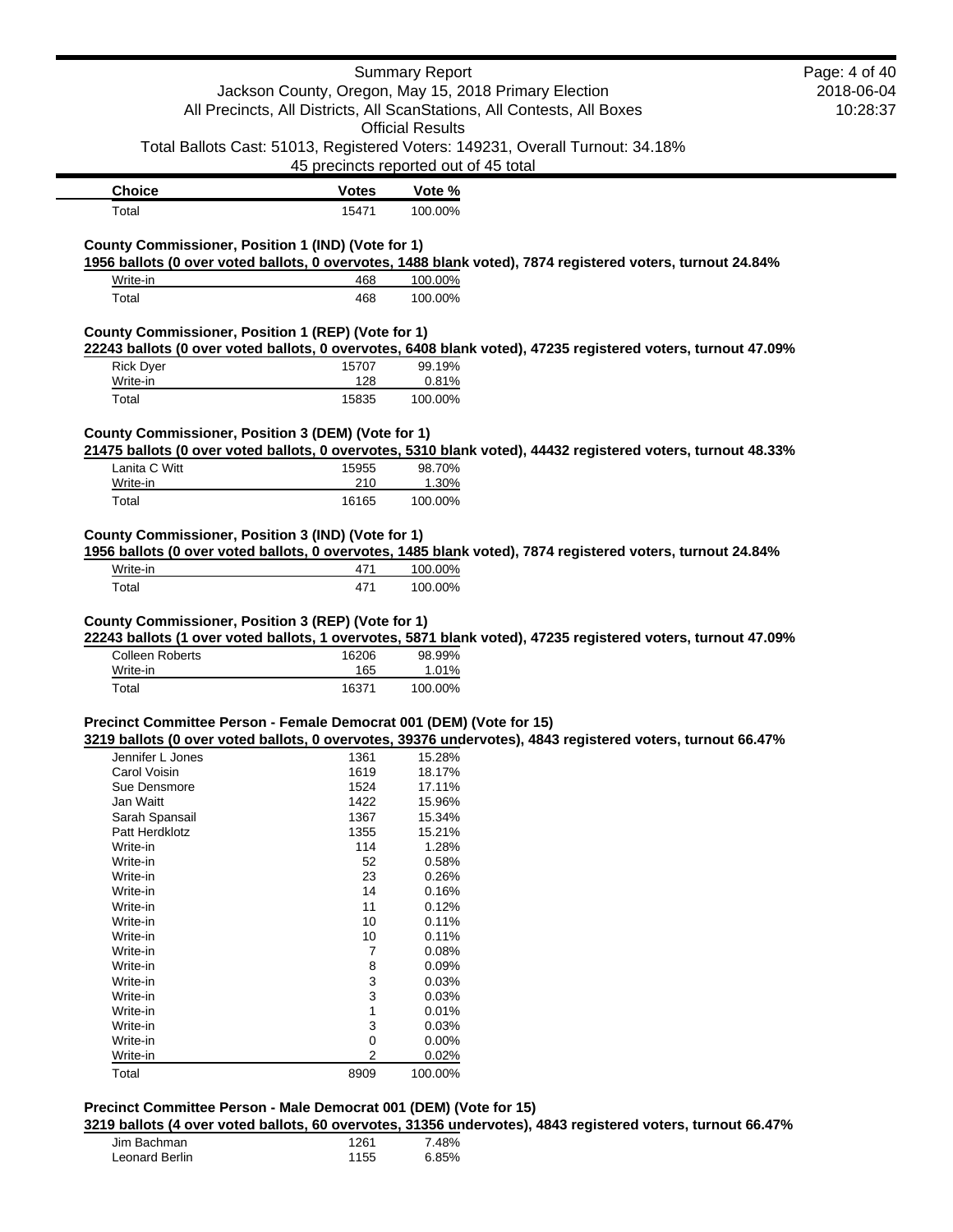| Choice               | <b>Votes</b>            | Vote %  |
|----------------------|-------------------------|---------|
| Ron Adams            | 1210                    | 7.17%   |
| David Lane           | 1286                    | 7.62%   |
| John Limb            | 1217                    | 7.21%   |
| Zachary Spansail     | 1168                    | 6.92%   |
| <b>Andy Seles</b>    | 1255                    | 7.44%   |
| James Stephens       | 1175                    | 6.97%   |
| Gary L Tate          | 1151                    | 6.82%   |
| <b>Stuart Meyer</b>  | 1170                    | 6.94%   |
| <b>Howard McEwan</b> | 1155                    | 6.85%   |
| Justin Caprari       | 1159                    | 6.87%   |
| <b>Paul Fisher</b>   | 1178                    | 6.98%   |
| Michael Knox         | 1211                    | 7.18%   |
| Write-in             | 83                      | 0.49%   |
| Write-in             | 9                       | 0.05%   |
| Write-in             | 6                       | 0.04%   |
| Write-in             | 5                       | 0.03%   |
| Write-in             | 3                       | 0.02%   |
| Write-in             | $\overline{\mathbf{c}}$ | 0.01%   |
| Write-in             | $\overline{c}$          | 0.01%   |
| Write-in             | $\overline{2}$          | 0.01%   |
| Write-in             | 1                       | 0.01%   |
| Write-in             | $\overline{2}$          | 0.01%   |
| Write-in             | 2                       | 0.01%   |
| Write-in             | 1                       | 0.01%   |
| Write-in             | 0                       | 0.00%   |
| Write-in             | 0                       | 0.00%   |
| Write-in             | 0                       | 0.00%   |
| Total                | 16869                   | 100.00% |

#### **Precinct Committee Person - Female Republican 001 (REP) (Vote for 15)**

**325 ballots (0 over voted ballots, 0 overvotes, 4590 undervotes), 678 registered voters, turnout 47.94%**

| Linda Coster | 155 | 54.39%   |
|--------------|-----|----------|
| Lana Fawcett | 124 | 43.51%   |
| Write-in     | 5   | 1.75%    |
| Write-in     | 1   | 0.35%    |
| Write-in     | 0   | $0.00\%$ |
| Write-in     | 0   | 0.00%    |
| Write-in     | 0   | 0.00%    |
| Write-in     | 0   | 0.00%    |
| Write-in     | 0   | $0.00\%$ |
| Write-in     | 0   | $0.00\%$ |
| Write-in     | 0   | $0.00\%$ |
| Write-in     | 0   | $0.00\%$ |
| Write-in     | 0   | $0.00\%$ |
| Write-in     | 0   | $0.00\%$ |
| Write-in     | 0   | 0.00%    |
| Write-in     | 0   | 0.00%    |
| Write-in     | 0   | $0.00\%$ |
| Total        | 285 | 100.00%  |

## **Precinct Committee Person - Male Republican 001 (REP) (Vote for 15)**

**325 ballots (0 over voted ballots, 0 overvotes, 4484 undervotes), 678 registered voters, turnout 47.94%**

| Kent Romney            | 125 | 31.97%   |
|------------------------|-----|----------|
| Jay Coster             | 140 | 35.81%   |
| <b>Kenneth Fawcett</b> | 119 | 30.43%   |
| Write-in               | 6   | 1.53%    |
| Write-in               | 1   | 0.26%    |
| Write-in               | 0   | $0.00\%$ |
| Write-in               | 0   | $0.00\%$ |
| Write-in               | 0   | $0.00\%$ |
| Write-in               | 0   | $0.00\%$ |
| Write-in               | 0   | $0.00\%$ |
| Write-in               |     | $0.00\%$ |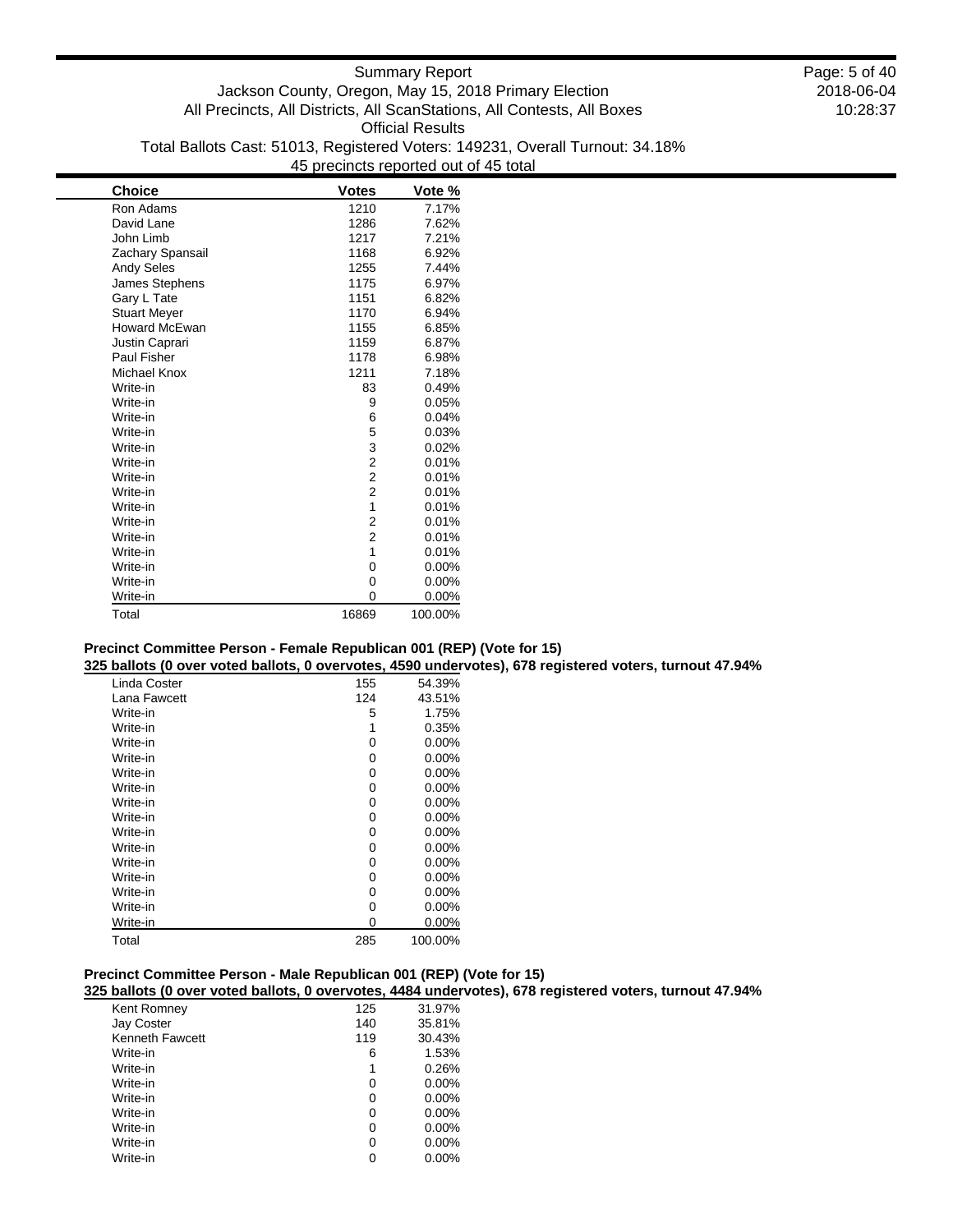| <b>Choice</b> | <b>Votes</b> | Vote %   |
|---------------|--------------|----------|
| Write-in      | 0            | 0.00%    |
| Write-in      | 0            | 0.00%    |
| Write-in      | 0            | 0.00%    |
| Write-in      | 0            | 0.00%    |
| Write-in      | 0            | 0.00%    |
| Write-in      | 0            | 0.00%    |
| Write-in      | O            | $0.00\%$ |
| Total         | 391          | 100.00%  |

## **Precinct Committee Person - Female Democrat 002 (DEM) (Vote for 16)**

**2532 ballots (0 over voted ballots, 0 overvotes, 21801 undervotes), 4631 registered voters, turnout 54.68%**

| Camille A Johnson            | 1148  | 6.14%   |
|------------------------------|-------|---------|
| Laurie Baden                 | 1185  | 6.33%   |
| Mary Ruth Wooding            | 1155  | 6.17%   |
| Debra J Wilson               | 1139  | 6.09%   |
| Brenda Byus Gould            | 1143  | 6.11%   |
| Tonya Graham                 | 1249  | 6.68%   |
| Janice Rakestraw             | 1142  | 6.10%   |
| Alexandra (Allie) Rosenbluth | 1145  | 6.12%   |
| Mary Renaud                  | 1145  | 6.12%   |
| Jean Morgan                  | 1150  | 6.15%   |
| Lauri Hoagland               | 1156  | 6.18%   |
| Kimberley Healey             | 1183  | 6.32%   |
| Julie Caldwell               | 1165  | 6.23%   |
| Jeanne Chouard               | 1203  | 6.43%   |
| Eliza Kauder                 | 1213  | 6.48%   |
| Raelle Kaia                  | 1139  | 6.09%   |
| Write-in                     | 28    | 0.15%   |
| Write-in                     | 8     | 0.04%   |
| Write-in                     | 2     | 0.01%   |
| Write-in                     | 1     | 0.01%   |
| Write-in                     | 1     | 0.01%   |
| Write-in                     | 1     | 0.01%   |
| Write-in                     | 1     | 0.01%   |
| Write-in                     | 1     | 0.01%   |
| Write-in                     | 1     | 0.01%   |
| Write-in                     | 1     | 0.01%   |
| Write-in                     | 1     | 0.01%   |
| Write-in                     | 1     | 0.01%   |
| Write-in                     | 1     | 0.01%   |
| Write-in                     | 1     | 0.01%   |
| Write-in                     | 1     | 0.01%   |
| Write-in                     | 1     | 0.01%   |
| Total                        | 18711 | 100.00% |
|                              |       |         |

## **Precinct Committee Person - Male Democrat 002 (DEM) (Vote for 16)**

**2532 ballots (0 over voted ballots, 0 overvotes, 29783 undervotes), 4631 registered voters, turnout 54.68%**

| Art Baden          | 1063 | 9.91%  |
|--------------------|------|--------|
| Jon Barry          | 1036 | 9.66%  |
| Paul Dieterich     | 1050 | 9.79%  |
| Jesse Sharpe       | 1056 | 9.84%  |
| John Tyler         | 1047 | 9.76%  |
| Michael Morgan     | 1041 | 9.70%  |
| Donald N Morris    | 1021 | 9.52%  |
| Stephen C Haskell  | 1055 | 9.83%  |
| John Hamilton      | 1037 | 9.67%  |
| <b>Brad Kauder</b> | 1095 | 10.21% |
| Write-in           | 122  | 1.14%  |
| Write-in           | 34   | 0.32%  |
| Write-in           | 22   | 0.21%  |
| Write-in           | 15   | 0.14%  |
| Write-in           | 13   | 0.12%  |
| Write-in           | 12   | 0.11%  |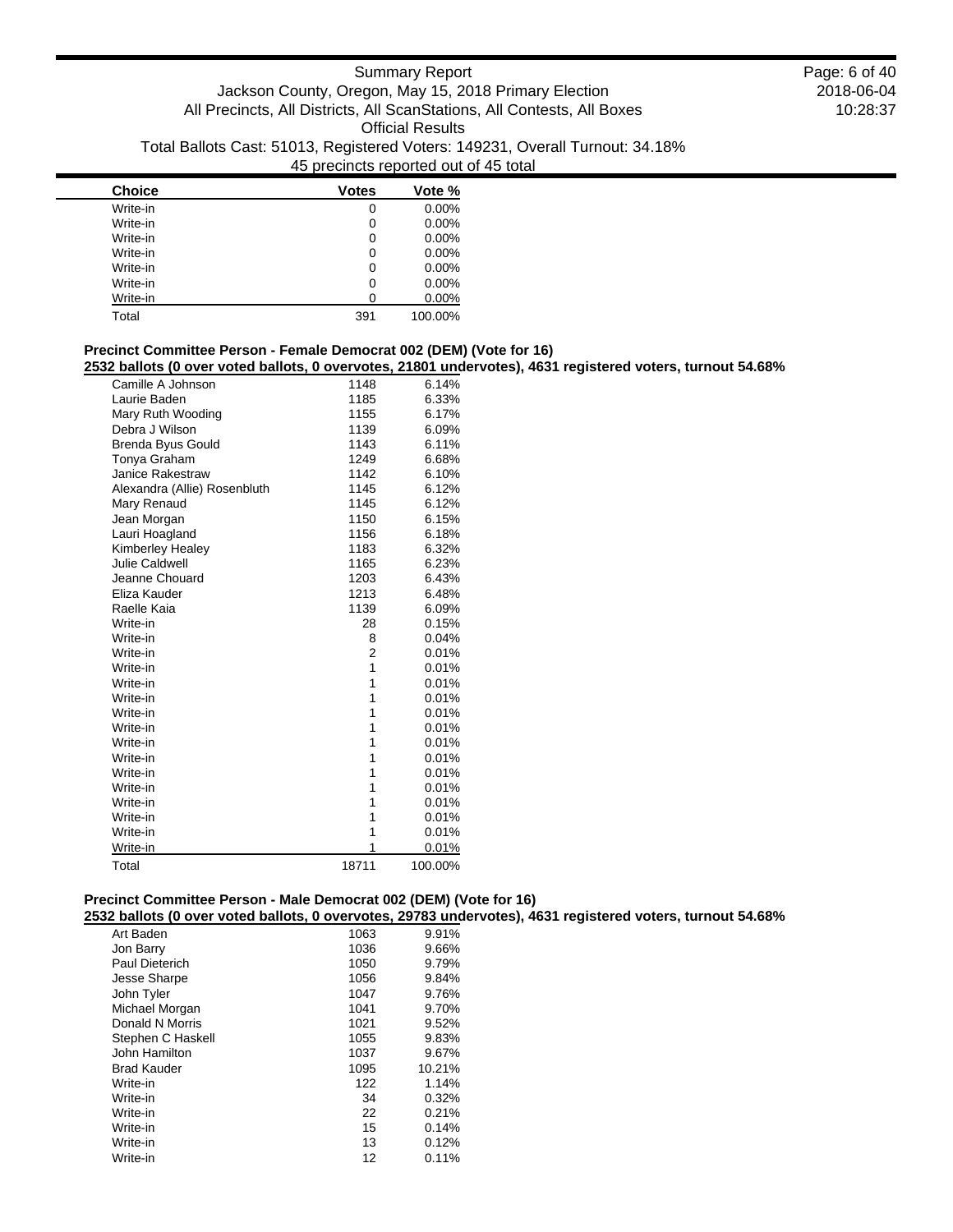| <b>Choice</b> | <b>Votes</b> | Vote %  |
|---------------|--------------|---------|
| Write-in      |              | 0.01%   |
| Write-in      |              | 0.01%   |
| Write-in      |              | 0.01%   |
| Write-in      |              | 0.01%   |
| Write-in      |              | 0.01%   |
| Write-in      |              | 0.01%   |
| Write-in      |              | 0.01%   |
| Write-in      |              | 0.01%   |
| Write-in      |              | 0.01%   |
| Write-in      |              | 0.01%   |
| Total         | 10729        | 100.00% |

## **Precinct Committee Person - Female Republican 002 (REP) (Vote for 16)**

**340 ballots (0 over voted ballots, 0 overvotes, 5429 undervotes), 760 registered voters, turnout 44.74%**

| Write-in | 8  | 72.73%   |
|----------|----|----------|
| Write-in | 3  | 27.27%   |
| Write-in | 0  | 0.00%    |
| Write-in | 0  | 0.00%    |
| Write-in | 0  | $0.00\%$ |
| Write-in | 0  | 0.00%    |
| Write-in | 0  | $0.00\%$ |
| Write-in | 0  | 0.00%    |
| Write-in | 0  | $0.00\%$ |
| Write-in | 0  | 0.00%    |
| Write-in | 0  | 0.00%    |
| Write-in | 0  | 0.00%    |
| Write-in | 0  | $0.00\%$ |
| Write-in | 0  | $0.00\%$ |
| Write-in | 0  | 0.00%    |
| Write-in | 0  | 0.00%    |
| Total    | 11 | 100.00%  |

## **Precinct Committee Person - Male Republican 002 (REP) (Vote for 16)**

**340 ballots (0 over voted ballots, 0 overvotes, 5134 undervotes), 760 registered voters, turnout 44.74%**

| David G Dotterrer | 198 | 64.71%   |
|-------------------|-----|----------|
| Derek E Eck       | 105 | 34.31%   |
| Write-in          | 3   | 0.98%    |
| Write-in          | 0   | 0.00%    |
| Write-in          | 0   | 0.00%    |
| Write-in          | 0   | 0.00%    |
| Write-in          | 0   | $0.00\%$ |
| Write-in          | 0   | $0.00\%$ |
| Write-in          | 0   | 0.00%    |
| Write-in          | 0   | 0.00%    |
| Write-in          | 0   | 0.00%    |
| Write-in          | 0   | 0.00%    |
| Write-in          | 0   | $0.00\%$ |
| Write-in          | 0   | 0.00%    |
| Write-in          | 0   | $0.00\%$ |
| Write-in          | 0   | $0.00\%$ |
| Write-in          | 0   | 0.00%    |
| Write-in          | 0   | 0.00%    |
| Total             | 306 | 100.00%  |

### **Precinct Committee Person - Female Democrat 003 (DEM) (Vote for 2)**

**62 ballots (0 over voted ballots, 0 overvotes, 119 undervotes), 160 registered voters, turnout 38.75%**

| Write-in |   | 80.00%  |
|----------|---|---------|
| Write-in |   | 20.00%  |
| Total    | ≎ | 100.00% |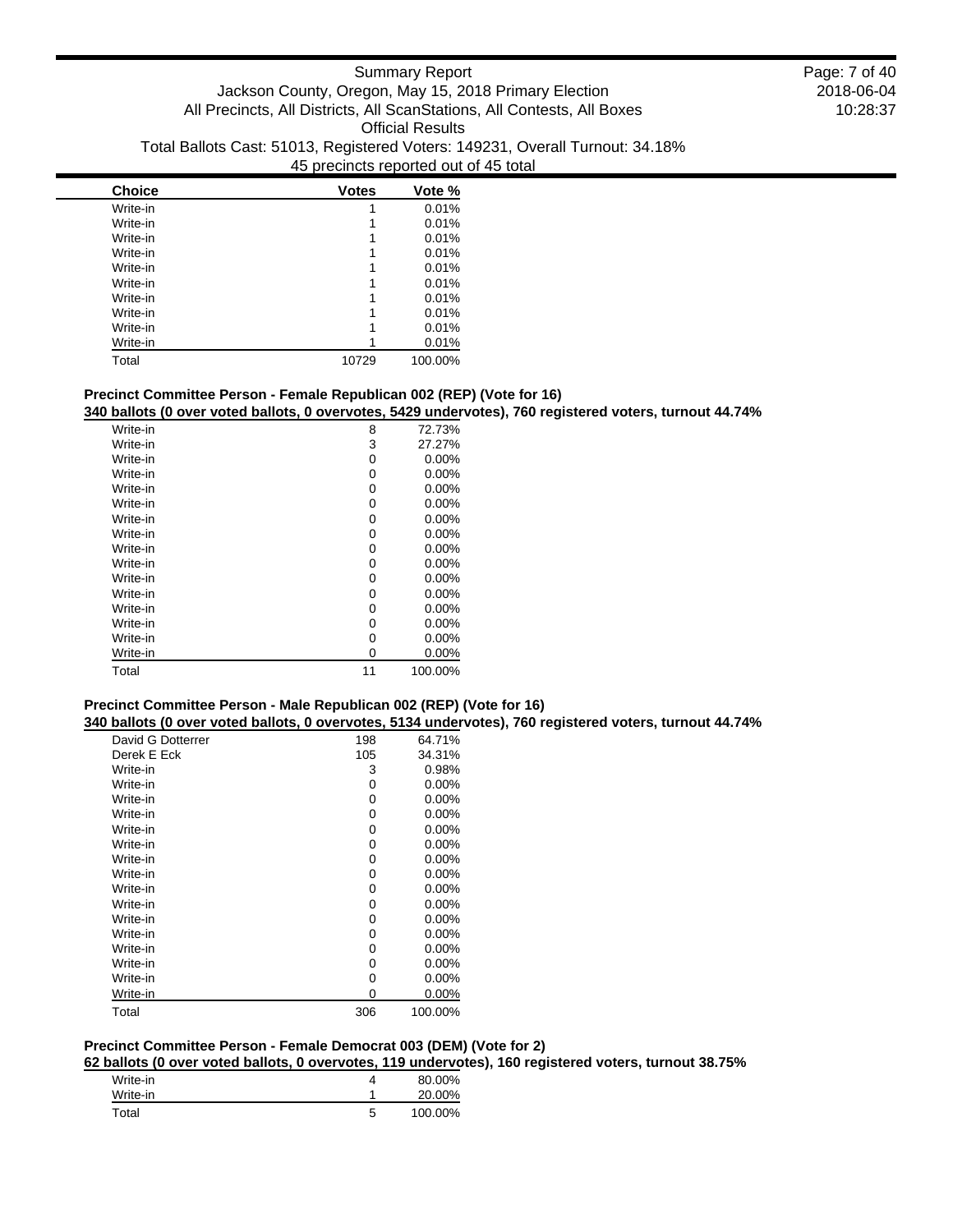|                                                                      |                                                                         | <b>Summary Report</b>                 |                                                                                                          | Page: 8 of 40 |
|----------------------------------------------------------------------|-------------------------------------------------------------------------|---------------------------------------|----------------------------------------------------------------------------------------------------------|---------------|
|                                                                      | Jackson County, Oregon, May 15, 2018 Primary Election                   |                                       |                                                                                                          | 2018-06-04    |
|                                                                      | All Precincts, All Districts, All ScanStations, All Contests, All Boxes |                                       |                                                                                                          | 10:28:37      |
|                                                                      |                                                                         | <b>Official Results</b>               |                                                                                                          |               |
|                                                                      |                                                                         |                                       | Total Ballots Cast: 51013, Registered Voters: 149231, Overall Turnout: 34.18%                            |               |
|                                                                      |                                                                         | 45 precincts reported out of 45 total |                                                                                                          |               |
| <b>Choice</b>                                                        | <b>Votes</b>                                                            | Vote %                                |                                                                                                          |               |
| Precinct Committee Person - Male Democrat 003 (DEM) (Vote for 2)     |                                                                         |                                       |                                                                                                          |               |
|                                                                      |                                                                         |                                       | 62 ballots (0 over voted ballots, 0 overvotes, 119 undervotes), 160 registered voters, turnout 38.75%    |               |
| Write-in                                                             | 4                                                                       | 80.00%                                |                                                                                                          |               |
| Write-in                                                             | $\mathbf{1}$                                                            | 20.00%                                |                                                                                                          |               |
| Total                                                                | 5                                                                       | 100.00%                               |                                                                                                          |               |
|                                                                      |                                                                         |                                       |                                                                                                          |               |
| Precinct Committee Person - Female Republican 003 (REP) (Vote for 2) |                                                                         |                                       | 172 ballots (0 over voted ballots, 0 overvotes, 328 undervotes), 332 registered voters, turnout 51.81%   |               |
| Write-in                                                             | 15                                                                      | 93.75%                                |                                                                                                          |               |
| Write-in                                                             | 1                                                                       | 6.25%                                 |                                                                                                          |               |
| Total                                                                | 16                                                                      | 100.00%                               |                                                                                                          |               |
|                                                                      |                                                                         |                                       |                                                                                                          |               |
| Precinct Committee Person - Male Republican 003 (REP) (Vote for 2)   |                                                                         |                                       |                                                                                                          |               |
|                                                                      |                                                                         |                                       | 172 ballots (0 over voted ballots, 0 overvotes, 331 undervotes), 332 registered voters, turnout 51.81%   |               |
| Write-in                                                             | 12                                                                      | 92.31%                                |                                                                                                          |               |
| Write-in                                                             | 1                                                                       | 7.69%                                 |                                                                                                          |               |
| Total                                                                | 13                                                                      | 100.00%                               |                                                                                                          |               |
| Precinct Committee Person - Female Democrat 004 (DEM) (Vote for 6)   |                                                                         |                                       |                                                                                                          |               |
|                                                                      |                                                                         |                                       | 259 ballots (0 over voted ballots, 0 overvotes, 1541 undervotes), 721 registered voters, turnout 35.92%  |               |
| Write-in                                                             | 7                                                                       | 53.85%                                |                                                                                                          |               |
| Write-in                                                             | $\overline{2}$                                                          | 15.38%                                |                                                                                                          |               |
| Write-in                                                             | 1                                                                       | 7.69%                                 |                                                                                                          |               |
| Write-in                                                             | 1                                                                       | 7.69%                                 |                                                                                                          |               |
| Write-in                                                             | 1                                                                       | 7.69%                                 |                                                                                                          |               |
| Write-in                                                             |                                                                         | 7.69%                                 |                                                                                                          |               |
| Total                                                                | 13                                                                      | 100.00%                               |                                                                                                          |               |
|                                                                      |                                                                         |                                       |                                                                                                          |               |
| Precinct Committee Person - Male Democrat 004 (DEM) (Vote for 6)     |                                                                         |                                       |                                                                                                          |               |
|                                                                      |                                                                         |                                       | 259 ballots (0 over voted ballots, 0 overvotes, 1542 undervotes), 721 registered voters, turnout 35.92%  |               |
| Write-in                                                             | 7                                                                       | 58.33%                                |                                                                                                          |               |
| Write-in                                                             | 1                                                                       | 8.33%                                 |                                                                                                          |               |
| Write-in                                                             | 1                                                                       | 8.33%                                 |                                                                                                          |               |
| Write-in                                                             | 1                                                                       | 8.33%                                 |                                                                                                          |               |
| Write-in                                                             | 1                                                                       | 8.33%                                 |                                                                                                          |               |
| Write-in                                                             | 1                                                                       | 8.33%                                 |                                                                                                          |               |
| Total                                                                | 12                                                                      | 100.00%                               |                                                                                                          |               |
| Precinct Committee Person - Female Republican 004 (REP) (Vote for 6) |                                                                         |                                       |                                                                                                          |               |
|                                                                      |                                                                         |                                       | 583 ballots (0 over voted ballots, 0 overvotes, 3147 undervotes), 1264 registered voters, turnout 46.12% |               |
| Kathryn Foley                                                        | 343                                                                     | 97.72%                                |                                                                                                          |               |
| Write-in                                                             | 6                                                                       | 1.71%                                 |                                                                                                          |               |
| Write-in                                                             | $\overline{2}$                                                          | 0.57%                                 |                                                                                                          |               |
| Write-in                                                             | 0                                                                       | 0.00%                                 |                                                                                                          |               |
| Write-in                                                             | 0                                                                       | 0.00%                                 |                                                                                                          |               |
| Write-in                                                             | 0                                                                       | 0.00%                                 |                                                                                                          |               |
| Write-in                                                             | 0                                                                       | 0.00%                                 |                                                                                                          |               |
| Total                                                                | 351                                                                     | 100.00%                               |                                                                                                          |               |
|                                                                      |                                                                         |                                       |                                                                                                          |               |
| Precinct Committee Person - Male Republican 004 (REP) (Vote for 6)   |                                                                         |                                       |                                                                                                          |               |
|                                                                      |                                                                         |                                       | 583 ballots (0 over voted ballots, 0 overvotes, 3476 undervotes), 1264 registered voters, turnout 46.12% |               |
| Write-in                                                             | 19                                                                      | 86.36%                                |                                                                                                          |               |
| Write-in                                                             | 1                                                                       | 4.55%                                 |                                                                                                          |               |
| Write-in                                                             | 1                                                                       | 4.55%                                 |                                                                                                          |               |
| Write-in                                                             | 1                                                                       | 4.55%                                 |                                                                                                          |               |
| Write-in                                                             | 0                                                                       | 0.00%                                 |                                                                                                          |               |
| Write-in                                                             | 0                                                                       | $0.00\%$                              |                                                                                                          |               |

Total 22 100.00%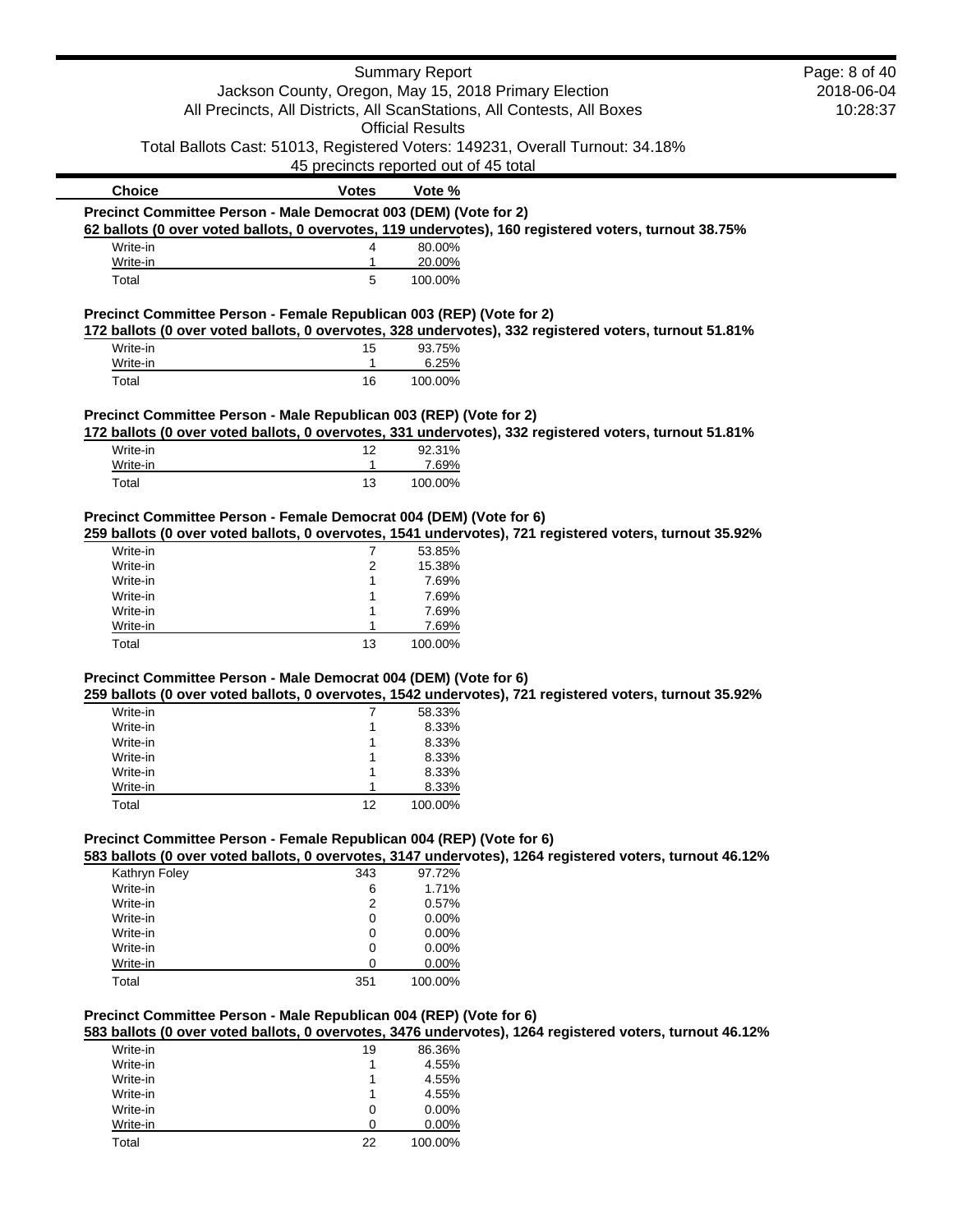**Choice Votes Vote %**

**Precinct Committee Person - Female Democrat 005 (DEM) (Vote for 8) 345 ballots (0 over voted ballots, 0 overvotes, 2515 undervotes), 848 registered voters, turnout 40.68%**

| 70 DAIIO10 (V OVCI VOICA DAIIO10, V OVCI VOIC0, ZOTO ANIACI V |     |          |
|---------------------------------------------------------------|-----|----------|
| Debbie McQueen                                                | 232 | 94.69%   |
| Write-in                                                      | 6   | 2.45%    |
| Write-in                                                      | 2   | 0.82%    |
| Write-in                                                      | 2   | 0.82%    |
| Write-in                                                      | 1   | 0.41%    |
| Write-in                                                      |     | 0.41%    |
| Write-in                                                      | 1   | 0.41%    |
| Write-in                                                      | 0   | $0.00\%$ |
| Write-in                                                      | ი   | $0.00\%$ |
| Total                                                         | 245 | 100.00%  |

## **Precinct Committee Person - Male Democrat 005 (DEM) (Vote for 8)**

**345 ballots (0 over voted ballots, 0 overvotes, 2747 undervotes), 848 registered voters, turnout 40.68%**

| Write-in | 12 | 92.31%   |
|----------|----|----------|
| Write-in | 1  | 7.69%    |
| Write-in | 0  | $0.00\%$ |
| Write-in | 0  | 0.00%    |
| Write-in | 0  | $0.00\%$ |
| Write-in | 0  | $0.00\%$ |
| Write-in | 0  | 0.00%    |
| Write-in | 0  | 0.00%    |
| Total    | 13 | 100.00%  |

## **Precinct Committee Person - Female Republican 005 (REP) (Vote for 8)**

**722 ballots (0 over voted ballots, 0 overvotes, 4945 undervotes), 1689 registered voters, turnout 42.75%**

| Beverly E Layer   | 262 | 31.53%   |
|-------------------|-----|----------|
| Valerie T Smullen | 292 | 35.14%   |
| Nancy Cornwell    | 260 | 31.29%   |
| Write-in          |     | 0.84%    |
| Write-in          | 4   | 0.48%    |
| Write-in          | 4   | 0.48%    |
| Write-in          | 1   | 0.12%    |
| Write-in          | 1   | 0.12%    |
| Write-in          | 0   | $0.00\%$ |
| Write-in          | 0   | $0.00\%$ |
| Write-in          | Ω   | 0.00%    |
| Total             | 831 | 100.00%  |

#### **Precinct Committee Person - Male Republican 005 (REP) (Vote for 8)**

**722 ballots (0 over voted ballots, 0 overvotes, 5731 undervotes), 1689 registered voters, turnout 42.75%**

| 26 | 57.78%  |
|----|---------|
| 7  | 15.56%  |
| 7  | 15.56%  |
| 1  | 2.22%   |
|    | 2.22%   |
|    | 2.22%   |
| 1  | 2.22%   |
|    | 2.22%   |
| 45 | 100.00% |
|    |         |

## **Precinct Committee Person - Female Democrat 006 (DEM) (Vote for 7)**

**269 ballots (0 over voted ballots, 0 overvotes, 1874 undervotes), 754 registered voters, turnout 35.68%**

| Write-in | 9 | 100.00%  |
|----------|---|----------|
| Write-in | 0 | $0.00\%$ |
| Write-in | 0 | $0.00\%$ |
| Write-in | 0 | $0.00\%$ |
| Write-in | 0 | $0.00\%$ |
| Write-in | 0 | $0.00\%$ |
| Write-in |   | $0.00\%$ |

2018-06-04 10:28:37 Page: 9 of 40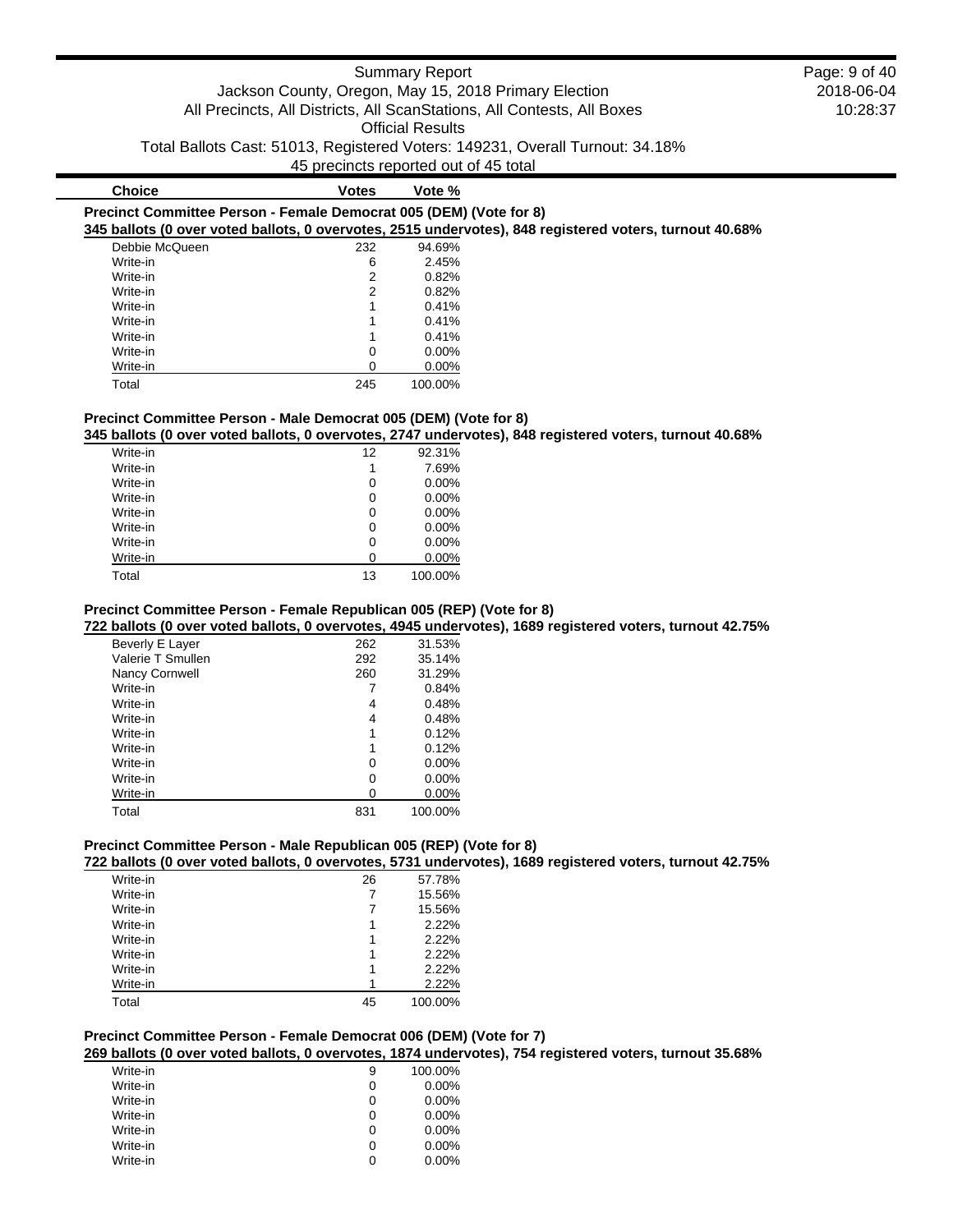2018-06-04 10:28:37

Page: 10 of 40

| <b>Choice</b> | <b>Votes</b> | Vote %  |
|---------------|--------------|---------|
| Total         |              | 100.00% |

#### **Precinct Committee Person - Male Democrat 006 (DEM) (Vote for 7) 269 ballots (0 over voted ballots, 0 overvotes, 1739 undervotes), 754 registered voters, turnout 35.68%**

| David R Gilmour | 142 | 98.61%   |
|-----------------|-----|----------|
| Write-in        | 2   | 1.39%    |
| Write-in        | 0   | 0.00%    |
| Write-in        | 0   | 0.00%    |
| Write-in        | 0   | 0.00%    |
| Write-in        | 0   | $0.00\%$ |
| Write-in        | 0   | $0.00\%$ |
| Write-in        | ი   | 0.00%    |
| Total           | 144 | 100.00%  |

## **Precinct Committee Person - Female Republican 006 (REP) (Vote for 7)**

## **440 ballots (0 over voted ballots, 0 overvotes, 3078 undervotes), 1160 registered voters, turnout 37.93%**

| Write-in | 2 | 100.00%  |
|----------|---|----------|
| Write-in | 0 | $0.00\%$ |
| Write-in | 0 | $0.00\%$ |
| Write-in | 0 | $0.00\%$ |
| Write-in | 0 | $0.00\%$ |
| Write-in | 0 | $0.00\%$ |
| Write-in | n | $0.00\%$ |
| Total    | 2 | 100.00%  |
|          |   |          |

## **Precinct Committee Person - Male Republican 006 (REP) (Vote for 7)**

#### **440 ballots (0 over voted ballots, 0 overvotes, 3068 undervotes), 1160 registered voters, turnout 37.93%**

| Write-in | 12 | 100.00%  |
|----------|----|----------|
| Write-in | 0  | $0.00\%$ |
| Write-in | 0  | $0.00\%$ |
| Write-in | 0  | $0.00\%$ |
| Write-in | 0  | $0.00\%$ |
| Write-in | 0  | $0.00\%$ |
| Write-in | ∩  | 0.00%    |
| Total    | 12 | 100.00%  |

### **Precinct Committee Person - Female Democrat 007 (DEM) (Vote for 3)**

#### **122 ballots (0 over voted ballots, 0 overvotes, 278 undervotes), 338 registered voters, turnout 36.09%**

| Carol Rosenberg | 88 | 100.00%  |
|-----------------|----|----------|
| Write-in        | 0  | $0.00\%$ |
| Write-in        | 0  | $0.00\%$ |
| Write-in        | 0  | $0.00\%$ |
| Total           | 88 | 100.00%  |

#### **Precinct Committee Person - Male Democrat 007 (DEM) (Vote for 3)**

**122 ballots (0 over voted ballots, 0 overvotes, 243 undervotes), 338 registered voters, turnout 36.09%**

| David Roadman     | 62  | 50.41%   |
|-------------------|-----|----------|
| Larry F Rosenberg | 61  | 49.59%   |
| Write-in          | 0   | $0.00\%$ |
| Write-in          | 0   | $0.00\%$ |
| Write-in          |     | $0.00\%$ |
| Total             | 123 | 100.00%  |

#### **Precinct Committee Person - Female Republican 007 (REP) (Vote for 3)**

**357 ballots (0 over voted ballots, 0 overvotes, 1050 undervotes), 819 registered voters, turnout 43.59%**

| Write-in | 20 | 95.24%   |
|----------|----|----------|
| Write-in | 0  | $0.00\%$ |
| Write-in |    | 4.76%    |
| Total    | 21 | 100.00%  |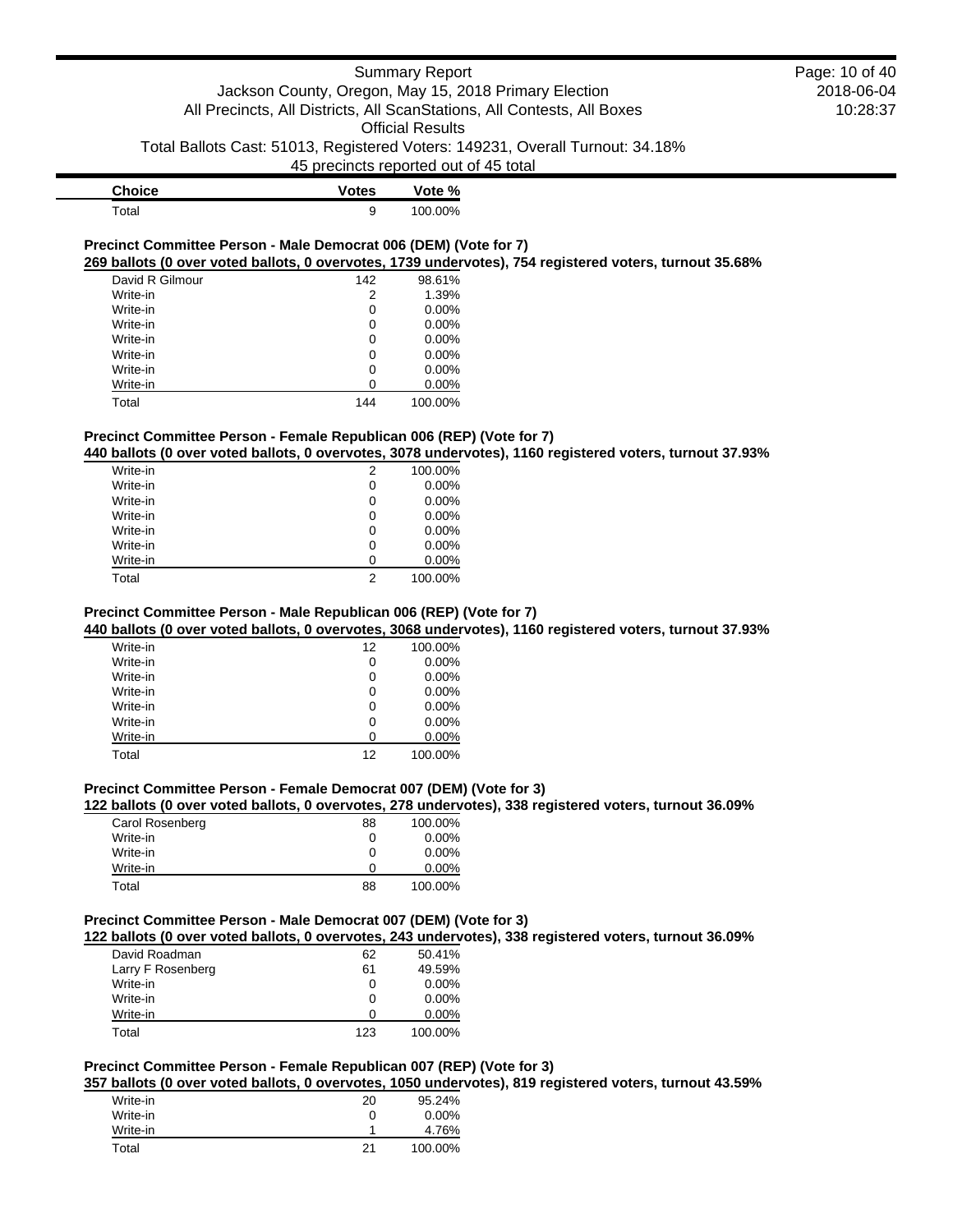| <b>Summary Report</b>                                              |                                                       | Page: 11 of 40                                                                |                                                                                                          |            |
|--------------------------------------------------------------------|-------------------------------------------------------|-------------------------------------------------------------------------------|----------------------------------------------------------------------------------------------------------|------------|
|                                                                    | Jackson County, Oregon, May 15, 2018 Primary Election |                                                                               |                                                                                                          | 2018-06-04 |
|                                                                    |                                                       | All Precincts, All Districts, All ScanStations, All Contests, All Boxes       |                                                                                                          | 10:28:37   |
|                                                                    |                                                       | <b>Official Results</b>                                                       |                                                                                                          |            |
|                                                                    |                                                       |                                                                               |                                                                                                          |            |
|                                                                    |                                                       | Total Ballots Cast: 51013, Registered Voters: 149231, Overall Turnout: 34.18% |                                                                                                          |            |
|                                                                    |                                                       | 45 precincts reported out of 45 total                                         |                                                                                                          |            |
| <b>Choice</b>                                                      | <b>Votes</b>                                          | Vote %                                                                        |                                                                                                          |            |
| Precinct Committee Person - Male Republican 007 (REP) (Vote for 3) |                                                       |                                                                               |                                                                                                          |            |
|                                                                    |                                                       |                                                                               | 357 ballots (0 over voted ballots, 0 overvotes, 872 undervotes), 819 registered voters, turnout 43.59%   |            |
| Darold L Hutsell                                                   | 193                                                   | 96.98%                                                                        |                                                                                                          |            |
| Write-in                                                           | 4                                                     | 2.01%                                                                         |                                                                                                          |            |
| Write-in                                                           |                                                       | 0.50%                                                                         |                                                                                                          |            |
| Write-in                                                           |                                                       | 0.50%                                                                         |                                                                                                          |            |
|                                                                    | 199                                                   | 100.00%                                                                       |                                                                                                          |            |
| Total                                                              |                                                       | Precinct Committee Person - Female Democrat 008 (DEM) (Vote for 12)           | 438 ballots (0 over voted ballots, 0 overvotes, 4906 undervotes), 1112 registered voters, turnout 39.39% |            |
|                                                                    |                                                       |                                                                               |                                                                                                          |            |
| Melody O'Brien                                                     | 305                                                   | 87.14%                                                                        |                                                                                                          |            |
| Write-in                                                           | 15                                                    | 4.29%                                                                         |                                                                                                          |            |
| Write-in                                                           | 3                                                     | 0.86%                                                                         |                                                                                                          |            |
| Write-in                                                           | 3                                                     | 0.86%                                                                         |                                                                                                          |            |
| Write-in                                                           | 3                                                     | 0.86%                                                                         |                                                                                                          |            |
| Write-in                                                           | 3                                                     | 0.86%                                                                         |                                                                                                          |            |
| Write-in                                                           | 3                                                     | 0.86%                                                                         |                                                                                                          |            |
| Write-in                                                           | 3                                                     | 0.86%                                                                         |                                                                                                          |            |
| Write-in<br>Write-in                                               | 3<br>3                                                | 0.86%<br>0.86%                                                                |                                                                                                          |            |
| Write-in                                                           | 3                                                     | 0.86%                                                                         |                                                                                                          |            |
|                                                                    |                                                       |                                                                               |                                                                                                          |            |
| Write-in<br>Write-in                                               | 3<br>0                                                | 0.86%<br>0.00%                                                                |                                                                                                          |            |
| Total                                                              | 350                                                   | 100.00%                                                                       |                                                                                                          |            |

| 256 | 50.59%   |
|-----|----------|
| 213 | 42.09%   |
| 10  | 1.98%    |
| 3   | 0.59%    |
| 3   | 0.59%    |
| 3   | 0.59%    |
| 3   | 0.59%    |
| 3   | 0.59%    |
| 3   | 0.59%    |
| 3   | 0.59%    |
| 3   | 0.59%    |
| 3   | 0.59%    |
| 0   | $0.00\%$ |
| 0   | 0.00%    |
| 506 | 100.00%  |
|     |          |

 $\blacksquare$ 

## **Precinct Committee Person - Female Republican 008 (REP) (Vote for 12)**

**1183 ballots (0 over voted ballots, 0 overvotes, 13487 undervotes), 2560 registered voters, turnout 46.21%**

| Phyllis A Fletcher | 669 | 94.36%   |
|--------------------|-----|----------|
| Write-in           | 19  | 2.68%    |
| Write-in           | 12  | 1.69%    |
| Write-in           | 6   | 0.85%    |
| Write-in           | 2   | 0.28%    |
| Write-in           | 1   | 0.14%    |
| Write-in           | 0   | $0.00\%$ |
| Write-in           | 0   | 0.00%    |
| Write-in           | 0   | $0.00\%$ |
| Write-in           | 0   | $0.00\%$ |
| Write-in           | 0   | $0.00\%$ |
| Write-in           | 0   | $0.00\%$ |
| Write-in           | 0   | 0.00%    |
| Total              | 709 | 100.00%  |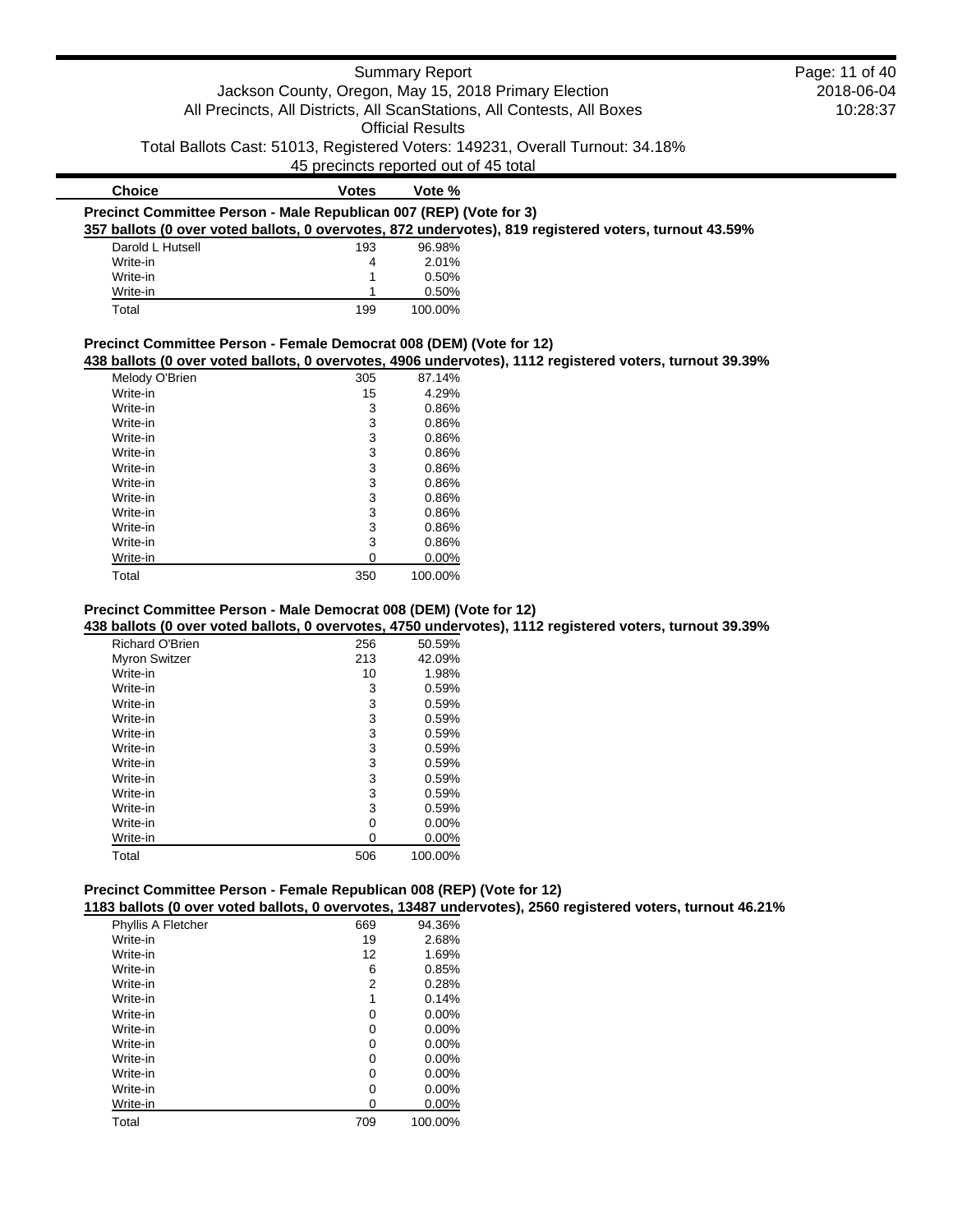|                                                                      |                                       | <b>Summary Report</b>   |                                                                                                            | Page: 12 of 40 |
|----------------------------------------------------------------------|---------------------------------------|-------------------------|------------------------------------------------------------------------------------------------------------|----------------|
|                                                                      |                                       |                         | Jackson County, Oregon, May 15, 2018 Primary Election                                                      | 2018-06-04     |
|                                                                      |                                       |                         | All Precincts, All Districts, All ScanStations, All Contests, All Boxes                                    | 10:28:37       |
|                                                                      |                                       | <b>Official Results</b> |                                                                                                            |                |
|                                                                      |                                       |                         | Total Ballots Cast: 51013, Registered Voters: 149231, Overall Turnout: 34.18%                              |                |
|                                                                      |                                       |                         |                                                                                                            |                |
|                                                                      | 45 precincts reported out of 45 total |                         |                                                                                                            |                |
| <b>Choice</b>                                                        | <b>Votes</b>                          | Vote %                  |                                                                                                            |                |
| Precinct Committee Person - Male Republican 008 (REP) (Vote for 12)  |                                       |                         |                                                                                                            |                |
|                                                                      |                                       |                         | 1183 ballots (0 over voted ballots, 0 overvotes, 14125 undervotes), 2560 registered voters, turnout 46.21% |                |
| Write-in                                                             | 60                                    | 84.51%                  |                                                                                                            |                |
| Write-in                                                             | 6                                     | 8.45%                   |                                                                                                            |                |
| Write-in                                                             | 5                                     | 7.04%                   |                                                                                                            |                |
| Write-in                                                             | 0                                     | 0.00%                   |                                                                                                            |                |
| Write-in                                                             | 0                                     | 0.00%                   |                                                                                                            |                |
| Write-in                                                             | 0<br>0                                | 0.00%<br>0.00%          |                                                                                                            |                |
| Write-in<br>Write-in                                                 | 0                                     | 0.00%                   |                                                                                                            |                |
| Write-in                                                             | 0                                     | 0.00%                   |                                                                                                            |                |
| Write-in                                                             | 0                                     | 0.00%                   |                                                                                                            |                |
| Write-in                                                             | 0                                     | 0.00%                   |                                                                                                            |                |
| Write-in                                                             | 0                                     | 0.00%                   |                                                                                                            |                |
| Total                                                                | 71                                    | 100.00%                 |                                                                                                            |                |
|                                                                      |                                       |                         |                                                                                                            |                |
| Precinct Committee Person - Female Democrat 009 (DEM) (Vote for 2)   |                                       |                         |                                                                                                            |                |
|                                                                      |                                       |                         | 80 ballots (0 over voted ballots, 0 overvotes, 150 undervotes), 212 registered voters, turnout 37.74%      |                |
| Write-in                                                             | 8                                     | 80.00%                  |                                                                                                            |                |
| Write-in                                                             | 2                                     | 20.00%                  |                                                                                                            |                |
| Total                                                                | 10                                    | 100.00%                 |                                                                                                            |                |
| Write-in<br>Write-in                                                 | 8<br>1                                | 88.89%<br>11.11%        |                                                                                                            |                |
| Total                                                                | 9                                     | 100.00%                 |                                                                                                            |                |
| Precinct Committee Person - Female Republican 009 (REP) (Vote for 2) |                                       |                         |                                                                                                            |                |
|                                                                      |                                       |                         | 102 ballots (0 over voted ballots, 0 overvotes, 181 undervotes), 298 registered voters, turnout 34.23%     |                |
| Write-in                                                             | 16                                    | 69.57%                  |                                                                                                            |                |
| Write-in                                                             | $\overline{7}$                        | 30.43%                  |                                                                                                            |                |
| Total                                                                | 23                                    | 100.00%                 |                                                                                                            |                |
|                                                                      |                                       |                         |                                                                                                            |                |
| Precinct Committee Person - Male Republican 009 (REP) (Vote for 2)   |                                       |                         |                                                                                                            |                |
| Write-in                                                             |                                       | 77.27%                  | 102 ballots (0 over voted ballots, 0 overvotes, 182 undervotes), 298 registered voters, turnout 34.23%     |                |
| Write-in                                                             | 17<br>5                               | 22.73%                  |                                                                                                            |                |
|                                                                      |                                       |                         |                                                                                                            |                |
| Total                                                                | 22                                    | 100.00%                 |                                                                                                            |                |
|                                                                      |                                       |                         |                                                                                                            |                |
| Precinct Committee Person - Female Democrat 010 (DEM) (Vote for 5)   |                                       |                         |                                                                                                            |                |
|                                                                      |                                       |                         | 550 ballots (0 over voted ballots, 0 overvotes, 1962 undervotes), 855 registered voters, turnout 64.33%    |                |
| Elizabeth (Liz) James                                                | 246                                   | 31.22%                  |                                                                                                            |                |
| Karen Starchvick                                                     | 277                                   | 35.15%                  |                                                                                                            |                |
| Debra Herriott                                                       | 240                                   | 30.46%                  |                                                                                                            |                |
| Write-in                                                             | 13                                    | 1.65%                   |                                                                                                            |                |
| Write-in<br>Write-in                                                 | 9<br>2                                | 1.14%<br>0.25%          |                                                                                                            |                |
| Write-in                                                             | 1                                     | 0.13%                   |                                                                                                            |                |
| Write-in                                                             | 0                                     | 0.00%                   |                                                                                                            |                |
|                                                                      | 788                                   |                         |                                                                                                            |                |
| Total                                                                |                                       | 100.00%                 |                                                                                                            |                |
|                                                                      |                                       |                         |                                                                                                            |                |
| Precinct Committee Person - Male Democrat 010 (DEM) (Vote for 5)     |                                       |                         | 550 ballots (0 over voted ballots, 0 overvotes, 2693 undervotes), 855 registered voters, turnout 64.33%    |                |
| Write-in                                                             | 33                                    |                         |                                                                                                            |                |
|                                                                      |                                       | 57.89%                  |                                                                                                            |                |

Write-in 8 14.04% Write-in 6 10.53% Write-in 2008 8.77% Write-in 5 8.77%<br>Write-in 5 8.77%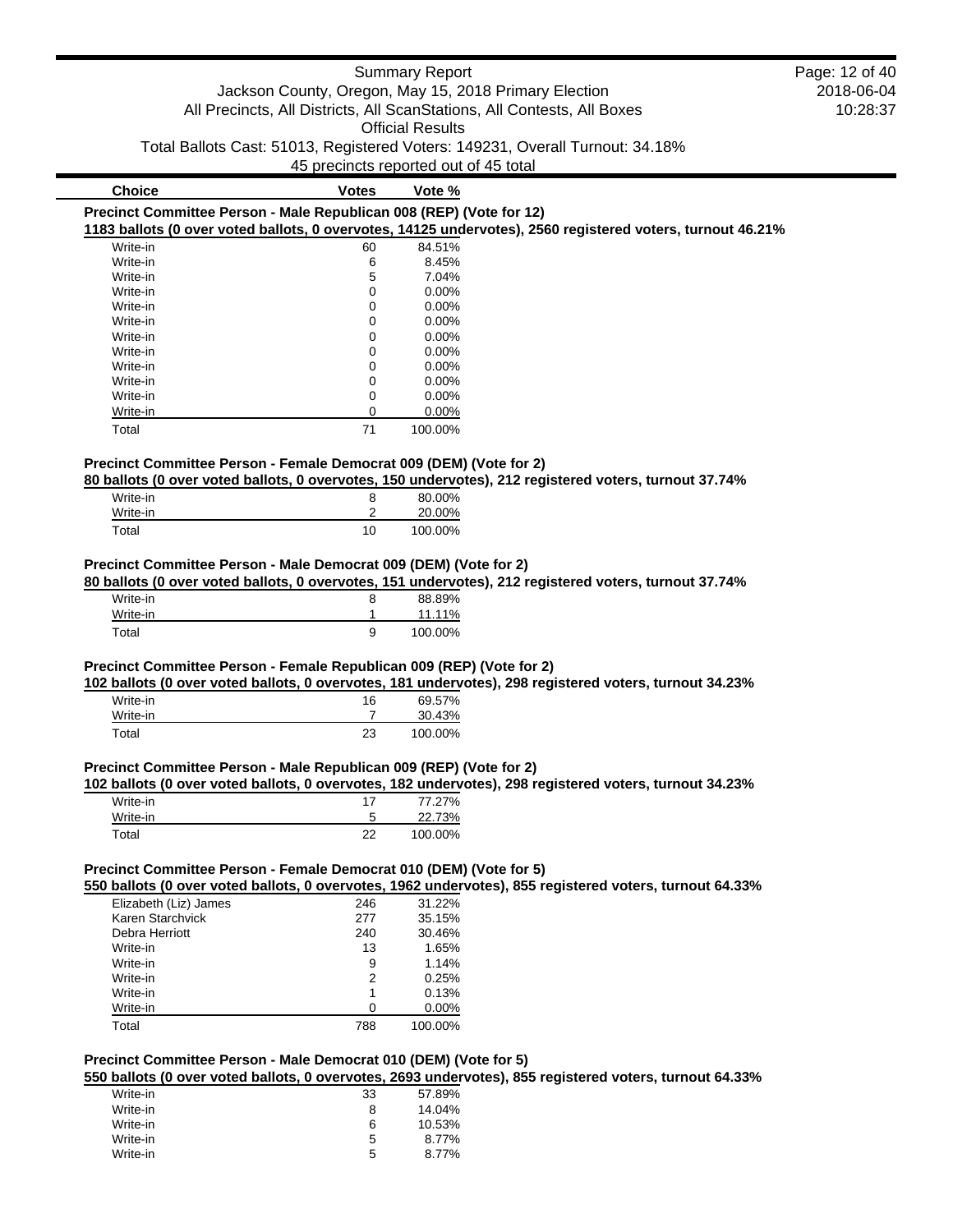### Summary Report

# Jackson County, Oregon, May 15, 2018 Primary Election All Precincts, All Districts, All ScanStations, All Contests, All Boxes

Official Results

Total Ballots Cast: 51013, Registered Voters: 149231, Overall Turnout: 34.18%

45 precincts reported out of 45 total

| <b>Choice</b> | <b>Votes</b> | Vote %  |
|---------------|--------------|---------|
| $\tau$ otal   | 57           | 100.00% |

#### **Precinct Committee Person - Female Republican 010 (REP) (Vote for 5) 461 ballots (0 over voted ballots, 0 overvotes, 2284 undervotes), 836 registered voters, turnout 55.14%**

| Write-in | 13 | 61.90%  |
|----------|----|---------|
| Write-in | 2  | 9.52%   |
| Write-in | 2  | 9.52%   |
| Write-in | 2  | 9.52%   |
| Write-in | 2  | 9.52%   |
| Total    | 21 | 100.00% |

### **Precinct Committee Person - Male Republican 010 (REP) (Vote for 5)**

**461 ballots (0 over voted ballots, 0 overvotes, 2077 undervotes), 836 registered voters, turnout 55.14%**

| Michael S Card | 212 | 92.98%  |
|----------------|-----|---------|
| Write-in       |     | 3.07%   |
| Write-in       | 2   | 0.88%   |
| Write-in       | 2   | 0.88%   |
| Write-in       | 3   | 1.32%   |
| Write-in       | 2   | 0.88%   |
| Total          | 228 | 100.00% |

#### **Precinct Committee Person - Female Democrat 011 (DEM) (Vote for 9)**

**463 ballots (0 over voted ballots, 0 overvotes, 4126 undervotes), 1027 registered voters, turnout 45.08%**

| Write-in | 16 | 39.02%  |
|----------|----|---------|
| Write-in | 4  | 9.76%   |
| Write-in | 4  | 9.76%   |
| Write-in | 4  | 9.76%   |
| Write-in | 4  | 9.76%   |
| Write-in | 3  | 7.32%   |
| Write-in | 2  | 4.88%   |
| Write-in | 2  | 4.88%   |
| Write-in | 2  | 4.88%   |
| Total    | 41 | 100.00% |

#### **Precinct Committee Person - Male Democrat 011 (DEM) (Vote for 9)**

**463 ballots (0 over voted ballots, 0 overvotes, 4128 undervotes), 1027 registered voters, turnout 45.08%**

| Write-in | 19 | 48.72%   |
|----------|----|----------|
| Write-in | 6  | 15.38%   |
| Write-in | 4  | 10.26%   |
| Write-in | 4  | 10.26%   |
| Write-in | 3  | 7.69%    |
| Write-in | 2  | 5.13%    |
| Write-in | 1  | 2.56%    |
| Write-in | 0  | $0.00\%$ |
| Write-in | 0  | $0.00\%$ |
| Total    | 39 | 100.00%  |

### **Precinct Committee Person - Female Republican 011 (REP) (Vote for 9)**

**779 ballots (0 over voted ballots, 0 overvotes, 6982 undervotes), 1631 registered voters, turnout 47.76%**

| Write-in | 21 | 72.41%  |
|----------|----|---------|
| Write-in |    | 3.45%   |
| Write-in | 1  | 3.45%   |
| Write-in |    | 3.45%   |
| Write-in | 1  | 3.45%   |
| Write-in | 1  | 3.45%   |
| Write-in | 1  | 3.45%   |
| Write-in | 1  | 3.45%   |
| Write-in |    | 3.45%   |
| Total    | 29 | 100.00% |
|          |    |         |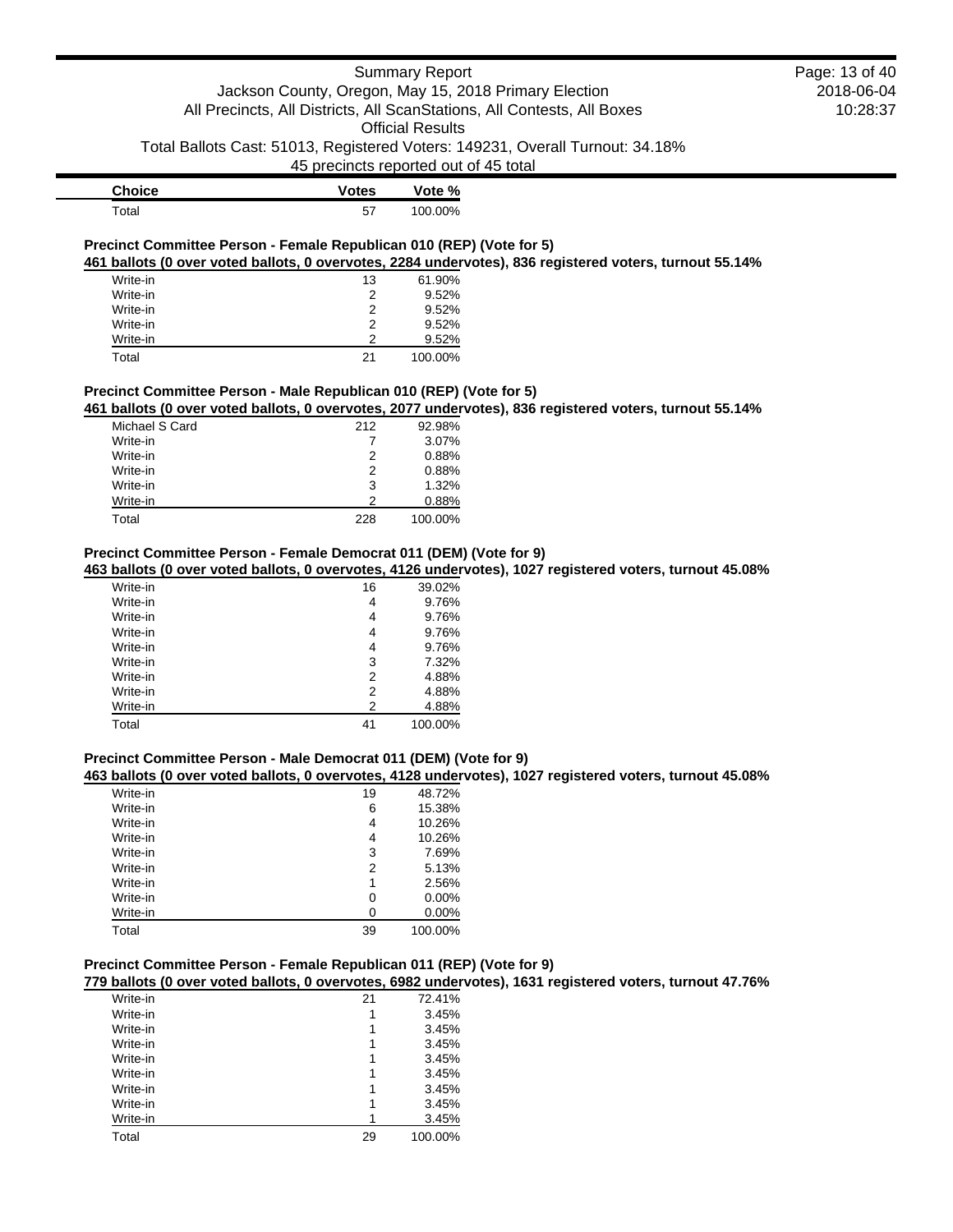| <b>Choice</b>                                                      | <b>Votes</b> | Vote %   |                                                                                                          |
|--------------------------------------------------------------------|--------------|----------|----------------------------------------------------------------------------------------------------------|
| Precinct Committee Person - Male Republican 011 (REP) (Vote for 9) |              |          |                                                                                                          |
|                                                                    |              |          | 779 ballots (0 over voted ballots, 0 overvotes, 6696 undervotes), 1631 registered voters, turnout 47.76% |
| <b>Matthew Mendenhall</b>                                          | 292          | 92.70%   |                                                                                                          |
| Write-in                                                           | 13           | 4.13%    |                                                                                                          |
| Write-in                                                           | 2            | 0.63%    |                                                                                                          |
| Write-in                                                           | 2            | 0.63%    |                                                                                                          |
| Write-in                                                           | 2            | 0.63%    |                                                                                                          |
| Write-in                                                           |              | 0.32%    |                                                                                                          |
| Write-in                                                           |              | 0.32%    |                                                                                                          |
| Write-in                                                           |              | 0.32%    |                                                                                                          |
| Write-in                                                           |              | 0.32%    |                                                                                                          |
| Write-in                                                           | 0            | $0.00\%$ |                                                                                                          |
| Total                                                              | 315          | 100.00%  |                                                                                                          |

#### **Precinct Committee Person - Female Democrat 012 (DEM) (Vote for 16)**

**974 ballots (0 over voted ballots, 0 overvotes, 14631 undervotes), 2164 registered voters, turnout 45.01%**

| <b>Shirley Anderson</b> | 480 | 50.37%  |
|-------------------------|-----|---------|
| Arlene Krasner          | 419 | 43.97%  |
| Write-in                | 23  | 2.41%   |
| Write-in                | 11  | 1.15%   |
| Write-in                | 6   | 0.63%   |
| Write-in                | 2   | 0.21%   |
| Write-in                | 1   | 0.10%   |
| Write-in                | 1   | 0.10%   |
| Write-in                | 1   | 0.10%   |
| Write-in                | 1   | 0.10%   |
| Write-in                | 1   | 0.10%   |
| Write-in                | 1   | 0.10%   |
| Write-in                | 1   | 0.10%   |
| Write-in                | 1   | 0.10%   |
| Write-in                | 1   | 0.10%   |
| Write-in                |     | 0.10%   |
| Write-in                |     | 0.10%   |
| Write-in                |     | 0.10%   |
| Total                   | 953 | 100.00% |

## **Precinct Committee Person - Male Democrat 012 (DEM) (Vote for 16)**

### **974 ballots (0 over voted ballots, 0 overvotes, 14637 undervotes), 2164 registered voters, turnout 45.01%**

| <b>Mark Saunders</b> | 480 | 50.69%  |
|----------------------|-----|---------|
| Nathan Joseph Soltz  | 417 | 44.03%  |
| Write-in             | 23  | 2.43%   |
| Write-in             | 5   | 0.53%   |
| Write-in             | 4   | 0.42%   |
| Write-in             | 3   | 0.32%   |
| Write-in             | 2   | 0.21%   |
| Write-in             | 2   | 0.21%   |
| Write-in             | 2   | 0.21%   |
| Write-in             | 1   | 0.11%   |
| Write-in             | 1   | 0.11%   |
| Write-in             |     | 0.11%   |
| Write-in             |     | 0.11%   |
| Write-in             |     | 0.11%   |
| Write-in             |     | 0.11%   |
| Write-in             |     | 0.11%   |
| Write-in             |     | 0.11%   |
| Write-in             |     | 0.11%   |
| Total                | 947 | 100.00% |

## **Precinct Committee Person - Female Republican 012 (REP) (Vote for 16)**

**1437 ballots (1 over voted ballots, 16 overvotes, 22237 undervotes), 2961 registered voters, turnout 48.53%**

| Robin Lee | 730 | 98.78% |
|-----------|-----|--------|
| Write-in  |     | 0.95%  |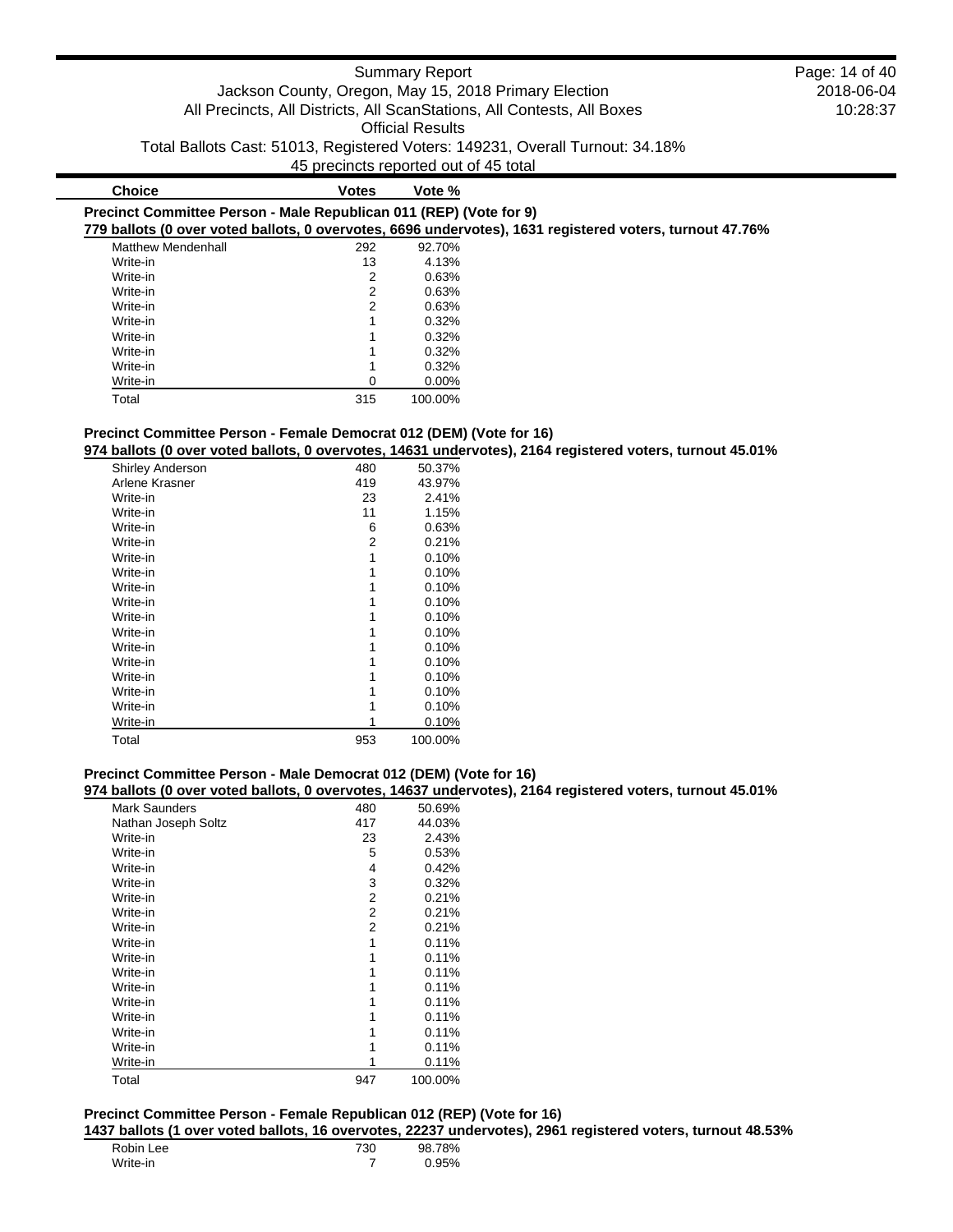| <b>Choice</b> | <b>Votes</b> | Vote %   |
|---------------|--------------|----------|
| Write-in      |              | 0.14%    |
| Write-in      |              | 0.14%    |
| Write-in      | 0            | $0.00\%$ |
| Write-in      | 0            | 0.00%    |
| Write-in      | 0            | $0.00\%$ |
| Write-in      | ი            | 0.00%    |
| Write-in      | 0            | $0.00\%$ |
| Write-in      | 0            | 0.00%    |
| Write-in      | 0            | 0.00%    |
| Write-in      | 0            | 0.00%    |
| Write-in      | 0            | $0.00\%$ |
| Write-in      | 0            | $0.00\%$ |
| Write-in      | n            | 0.00%    |
| Write-in      | 0            | $0.00\%$ |
| Write-in      | 0            | $0.00\%$ |
| Total         | 739          | 100.00%  |

## **Precinct Committee Person - Male Republican 012 (REP) (Vote for 16)**

**1437 ballots (1 over voted ballots, 16 overvotes, 21804 undervotes), 2961 registered voters, turnout 48.53%**

| Richard (Tiny) Robertson | 641  | 54.69%   |
|--------------------------|------|----------|
| John F Howard            | 516  | 44.03%   |
| Write-in                 | 11   | 0.94%    |
| Write-in                 | 3    | 0.26%    |
| Write-in                 | 1    | 0.09%    |
| Write-in                 | 0    | $0.00\%$ |
| Write-in                 | 0    | $0.00\%$ |
| Write-in                 | 0    | 0.00%    |
| Write-in                 | 0    | $0.00\%$ |
| Write-in                 | 0    | 0.00%    |
| Write-in                 | 0    | $0.00\%$ |
| Write-in                 | 0    | $0.00\%$ |
| Write-in                 | 0    | 0.00%    |
| Write-in                 | 0    | $0.00\%$ |
| Write-in                 | 0    | $0.00\%$ |
| Write-in                 | 0    | $0.00\%$ |
| Write-in                 | 0    | $0.00\%$ |
| Write-in                 | ი    | 0.00%    |
| Total                    | 1172 | 100.00%  |

## **Precinct Committee Person - Female Democrat 013 (DEM) (Vote for 7)**

**505 ballots (0 over voted ballots, 0 overvotes, 2334 undervotes), 872 registered voters, turnout 57.91%**

| Kaye D Proctor    | 223  | 18.57%   |
|-------------------|------|----------|
| Kathy Beckett     | 262  | 21.82%   |
| Debra F J Lee     | 247  | 20.57%   |
| Samantha Goodrich | 224  | 18.65%   |
| Laura Corallo     | 220  | 18.32%   |
| Write-in          | 17   | 1.42%    |
| Write-in          | 5    | 0.42%    |
| Write-in          | 2    | 0.17%    |
| Write-in          | 1    | 0.08%    |
| Write-in          | 0    | $0.00\%$ |
| Write-in          | 0    | $0.00\%$ |
| Write-in          | 0    | $0.00\%$ |
| Total             | 1201 | 100.00%  |
|                   |      |          |

## **Precinct Committee Person - Male Democrat 013 (DEM) (Vote for 7)**

**505 ballots (0 over voted ballots, 0 overvotes, 2608 undervotes), 872 registered voters, turnout 57.91%**

| John E Littleton    | 217 | 23.41% |
|---------------------|-----|--------|
| Peter W Sage        | 277 | 29.88% |
| Parker Corallo      | 207 | 22.33% |
| <b>Rick Corallo</b> | 207 | 22.33% |
| Write-in            | 11  | 1.19%  |
|                     |     |        |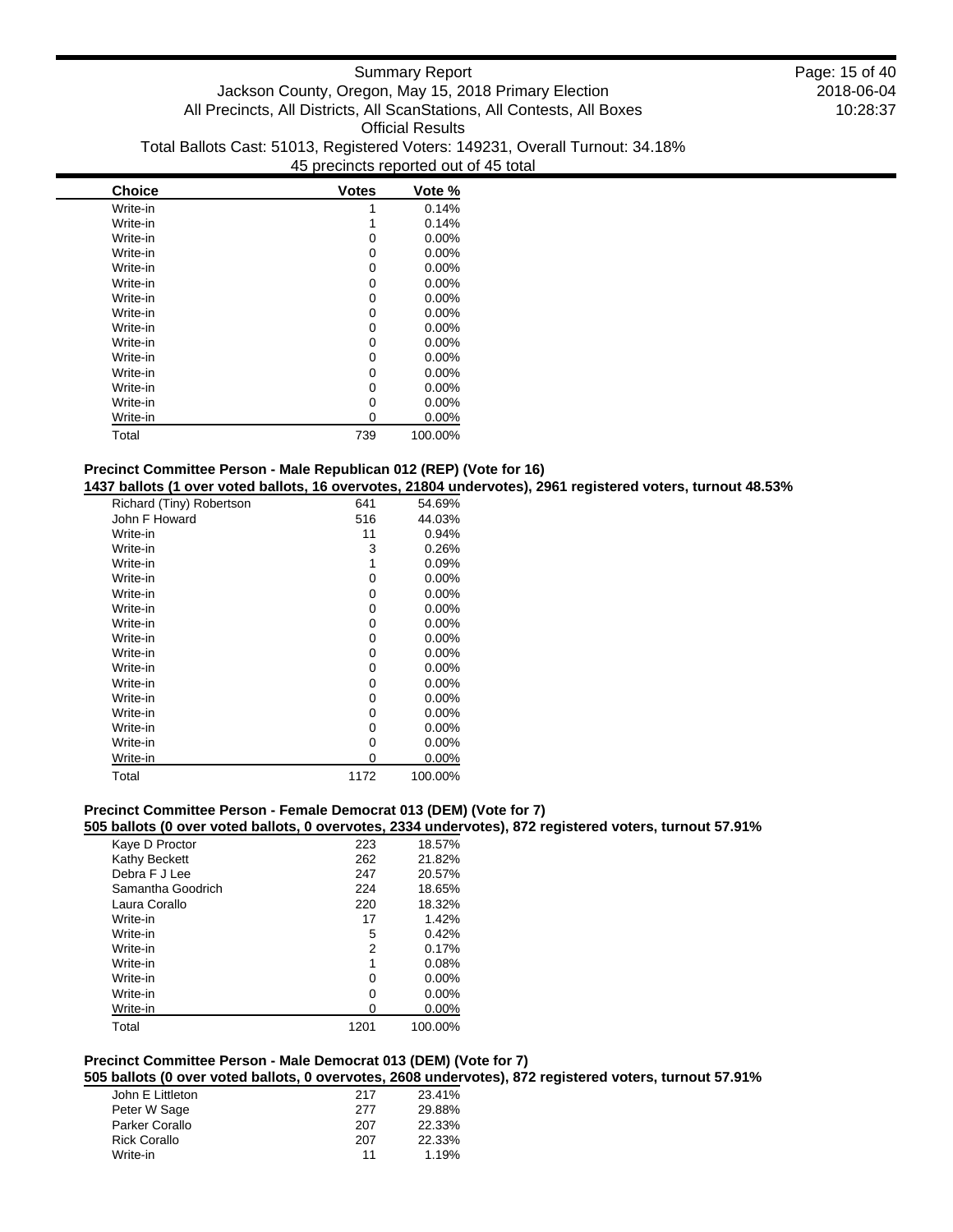| <b>Choice</b> | <b>Votes</b> | Vote %   |
|---------------|--------------|----------|
| Write-in      | 4            | 0.43%    |
| Write-in      | 3            | 0.32%    |
| Write-in      | 1            | 0.11%    |
| Write-in      | 0            | $0.00\%$ |
| Write-in      | 0            | $0.00\%$ |
| Write-in      |              | $0.00\%$ |
| Total         | 927          | 100.00%  |

## **Precinct Committee Person - Female Republican 013 (REP) (Vote for 7)**

**876 ballots (0 over voted ballots, 0 overvotes, 5448 undervotes), 1600 registered voters, turnout 54.75%**

| Mette M McDermott | 333 | 48.68%   |
|-------------------|-----|----------|
| Donna D Cain      | 342 | 50.00%   |
| Write-in          | 9   | 1.32%    |
| Write-in          | 0   | $0.00\%$ |
| Write-in          | 0   | $0.00\%$ |
| Write-in          | 0   | $0.00\%$ |
| Write-in          | 0   | $0.00\%$ |
| Write-in          | 0   | $0.00\%$ |
| Write-in          | 0   | 0.00%    |
| Total             | 684 | 100.00%  |

### **Precinct Committee Person - Male Republican 013 (REP) (Vote for 7)**

**876 ballots (0 over voted ballots, 0 overvotes, 5446 undervotes), 1600 registered voters, turnout 54.75%**

| Michael S McDermott | 341 | 49.71%   |
|---------------------|-----|----------|
| <b>Bill D Cain</b>  | 329 | 47.96%   |
| Write-in            | 16  | 2.33%    |
| Write-in            | 0   | $0.00\%$ |
| Write-in            | 0   | 0.00%    |
| Write-in            | 0   | $0.00\%$ |
| Write-in            | 0   | $0.00\%$ |
| Write-in            | 0   | $0.00\%$ |
| Write-in            | 0   | 0.00%    |
| Total               | 686 | 100.00%  |

### **Precinct Committee Person - Female Democrat 014 (DEM) (Vote for 5)**

#### **371 ballots (0 over voted ballots, 0 overvotes, 1843 undervotes), 621 registered voters, turnout 59.74%**

| Write-in | 6  | 50.00%  |
|----------|----|---------|
| Write-in | 2  | 16.67%  |
| Write-in | 2  | 16.67%  |
| Write-in |    | 8.33%   |
| Write-in |    | 8.33%   |
| Total    | 12 | 100.00% |

## **Precinct Committee Person - Male Democrat 014 (DEM) (Vote for 5)**

**371 ballots (0 over voted ballots, 0 overvotes, 1850 undervotes), 621 registered voters, turnout 59.74%**

| .        | . |   | .        |
|----------|---|---|----------|
| Write-in |   | 5 | 100.00%  |
| Write-in |   | 0 | $0.00\%$ |
| Write-in |   | 0 | $0.00\%$ |
| Write-in |   | 0 | $0.00\%$ |
| Write-in |   | O | $0.00\%$ |
| Total    |   | 5 | 100.00%  |

### **Precinct Committee Person - Female Republican 014 (REP) (Vote for 5)**

**571 ballots (0 over voted ballots, 0 overvotes, 1995 undervotes), 1038 registered voters, turnout 55.01%**

| Melissa Stiles         | 226 | 26.28%   |
|------------------------|-----|----------|
| Patricia Tennyson Bell | 200 | 23.26%   |
| <b>Holly Holstein</b>  | 218 | 25.35%   |
| Janice L Heauser       | 207 | 24.07%   |
| Write-in               | 9   | 1.05%    |
| Write-in               | 0   | $0.00\%$ |
| Write-in               | 0   | $0.00\%$ |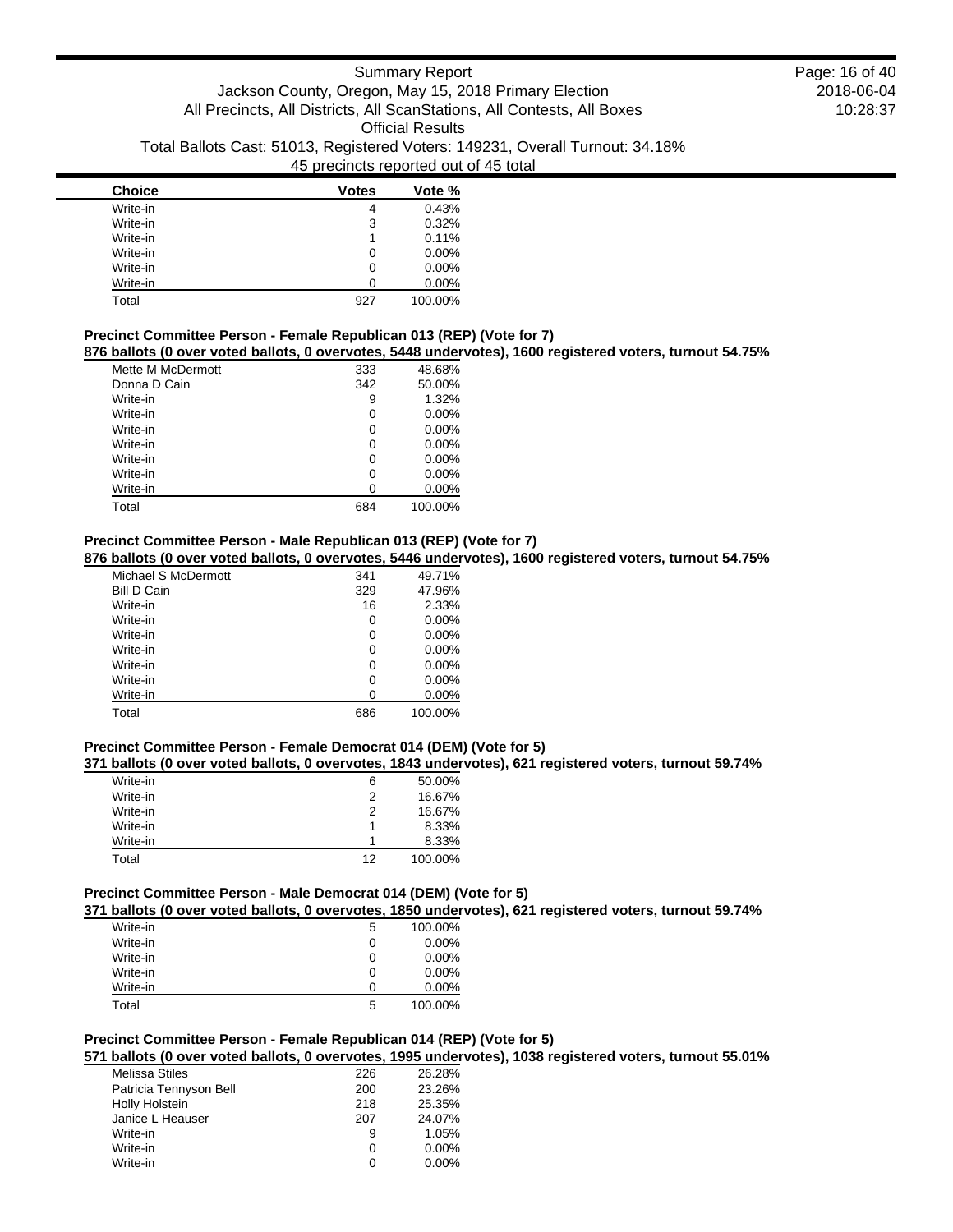| <b>Choice</b> | <b>Votes</b> | Vote %   |
|---------------|--------------|----------|
| Write-in      | 0            | $0.00\%$ |
| Write-in      | 0            | 0.00%    |
| Total         | 860          | 100.00%  |

## **Precinct Committee Person - Male Republican 014 (REP) (Vote for 5)**

**571 ballots (0 over voted ballots, 0 overvotes, 2188 undervotes), 1038 registered voters, turnout 55.01%**

| Chuck Heauser   | 219 | 32.83%   |
|-----------------|-----|----------|
| Nick Card       | 217 | 32.53%   |
| Kevin P Keating | 222 | 33.28%   |
| Write-in        | 7   | 1.05%    |
| Write-in        | 2   | 0.30%    |
| Write-in        | 0   | $0.00\%$ |
| Write-in        | 0   | $0.00\%$ |
| Write-in        | O   | 0.00%    |
| Total           | 667 | 100.00%  |

## **Precinct Committee Person - Female Democrat 015 (DEM) (Vote for 8)**

**766 ballots (0 over voted ballots, 0 overvotes, 5413 undervotes), 1369 registered voters, turnout 55.95%**

| 493 | 68.95%   |
|-----|----------|
| 200 | 27.97%   |
| 11  | 1.54%    |
| 6   | 0.84%    |
| 2   | 0.28%    |
| 1   | 0.14%    |
| 1   | 0.14%    |
| 1   | 0.14%    |
| 0   | $0.00\%$ |
| 0   | 0.00%    |
| 715 | 100.00%  |
|     |          |

#### **Precinct Committee Person - Male Democrat 015 (DEM) (Vote for 8)**

**766 ballots (0 over voted ballots, 0 overvotes, 6097 undervotes), 1369 registered voters, turnout 55.95%**

| Write-in | 29 | 93.55%   |
|----------|----|----------|
| Write-in | 2  | 6.45%    |
| Write-in | 0  | $0.00\%$ |
| Write-in | 0  | $0.00\%$ |
| Write-in | 0  | $0.00\%$ |
| Write-in | 0  | $0.00\%$ |
| Write-in | 0  | $0.00\%$ |
| Write-in | U  | 0.00%    |
| Total    | 31 | 100.00%  |

## **Precinct Committee Person - Female Republican 015 (REP) (Vote for 8)**

**627 ballots (0 over voted ballots, 0 overvotes, 4288 undervotes), 1240 registered voters, turnout 50.56%**

| Ruth Brodman   | 189 | 25.96%   |
|----------------|-----|----------|
| Kim Wallan     | 338 | 46.43%   |
| Marcia L Weber | 191 | 26.24%   |
| Write-in       | 9   | 1.24%    |
| Write-in       | 1   | 0.14%    |
| Write-in       | 0   | $0.00\%$ |
| Write-in       | 0   | $0.00\%$ |
| Write-in       | 0   | $0.00\%$ |
| Write-in       | 0   | $0.00\%$ |
| Write-in       | 0   | $0.00\%$ |
| Write-in       | Ω   | 0.00%    |
| Total          | 728 | 100.00%  |

## **Precinct Committee Person - Male Republican 015 (REP) (Vote for 8)**

**627 ballots (0 over voted ballots, 0 overvotes, 4671 undervotes), 1240 registered voters, turnout 50.56%**

| David Smith | 332 | 96.23% |
|-------------|-----|--------|
| Write-in    |     | 2.61%  |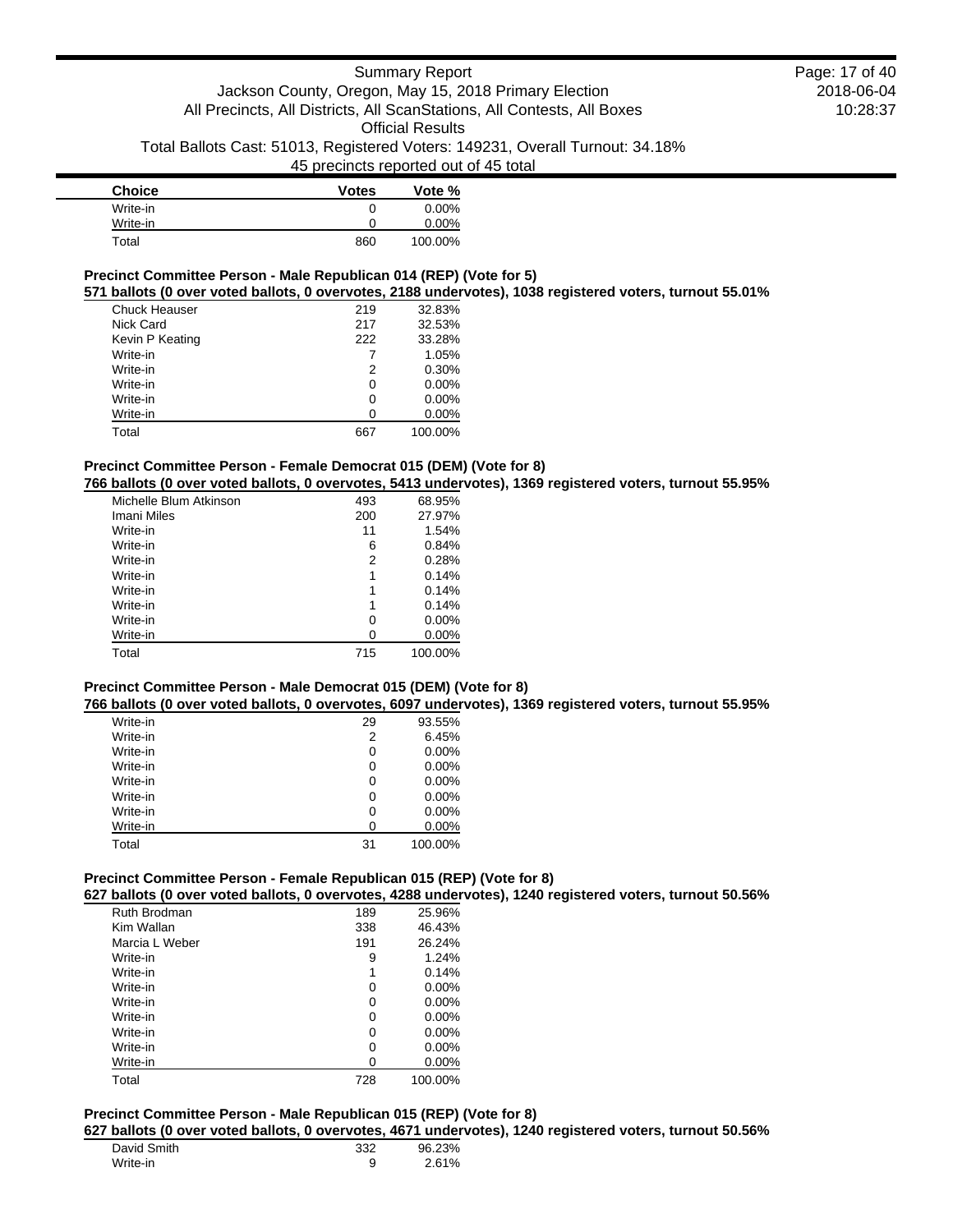| <b>Choice</b> | <b>Votes</b> | Vote %   |
|---------------|--------------|----------|
| Write-in      | 2            | 0.58%    |
| Write-in      | 2            | 0.58%    |
| Write-in      | 0            | $0.00\%$ |
| Write-in      | 0            | $0.00\%$ |
| Write-in      | 0            | $0.00\%$ |
| Write-in      | 0            | $0.00\%$ |
| Write-in      | 0            | 0.00%    |
| Total         | 345          | 100.00%  |

## **Precinct Committee Person - Female Democrat 016 (DEM) (Vote for 8)**

**741 ballots (1 over voted ballots, 8 overvotes, 4976 undervotes), 1283 registered voters, turnout 57.76%**

| Sandra Peat      | 421 | 44.60%   |
|------------------|-----|----------|
| Nancy Mendenhall | 480 | 50.85%   |
| Write-in         | 22  | 2.33%    |
| Write-in         | 8   | 0.85%    |
| Write-in         | 4   | 0.42%    |
| Write-in         | 3   | 0.32%    |
| Write-in         | 3   | 0.32%    |
| Write-in         | 3   | 0.32%    |
| Write-in         | 0   | $0.00\%$ |
| Write-in         | 0   | $0.00\%$ |
| Total            | 944 | 100.00%  |

### **Precinct Committee Person - Male Democrat 016 (DEM) (Vote for 8)**

#### **741 ballots (1 over voted ballots, 8 overvotes, 5407 undervotes), 1283 registered voters, turnout 57.76%**

| Charles R Hoagland | 485            | 94.54%   |
|--------------------|----------------|----------|
| Write-in           | 14             | 2.73%    |
| Write-in           | 3              | 0.58%    |
| Write-in           | 3              | 0.58%    |
| Write-in           | 2              | 0.39%    |
| Write-in           | $\overline{2}$ | 0.39%    |
| Write-in           | 2              | 0.39%    |
| Write-in           | 2              | 0.39%    |
| Write-in           | 0              | $0.00\%$ |
| Total              | 513            | 100.00%  |

#### **Precinct Committee Person - Female Republican 016 (REP) (Vote for 8)**

#### **840 ballots (0 over voted ballots, 0 overvotes, 6165 undervotes), 1505 registered voters, turnout 55.81%**

| Juanita Bright | 530 | 95.50%  |
|----------------|-----|---------|
| Write-in       | 13  | 2.34%   |
| Write-in       | 7   | 1.26%   |
| Write-in       | 5   | 0.90%   |
| Write-in       | 0   | 0.00%   |
| Write-in       | 0   | 0.00%   |
| Write-in       | 0   | 0.00%   |
| Write-in       | 0   | 0.00%   |
| Write-in       | U   | 0.00%   |
| Total          | 555 | 100.00% |

## **Precinct Committee Person - Male Republican 016 (REP) (Vote for 8)**

## **840 ballots (0 over voted ballots, 0 overvotes, 5695 undervotes), 1505 registered voters, turnout 55.81%**

| Charles H Greschel | 335 | 32.68%   |
|--------------------|-----|----------|
| Will Reishman      | 325 | 31.71%   |
| Larry Higbey       | 355 | 34.63%   |
| Write-in           | 6   | 0.59%    |
| Write-in           | 2   | 0.20%    |
| Write-in           | 2   | 0.20%    |
| Write-in           | 0   | $0.00\%$ |
| Write-in           | 0   | $0.00\%$ |
| Write-in           | 0   | $0.00\%$ |
| Write-in           | 0   | 0.00%    |
| Write-in           |     | $0.00\%$ |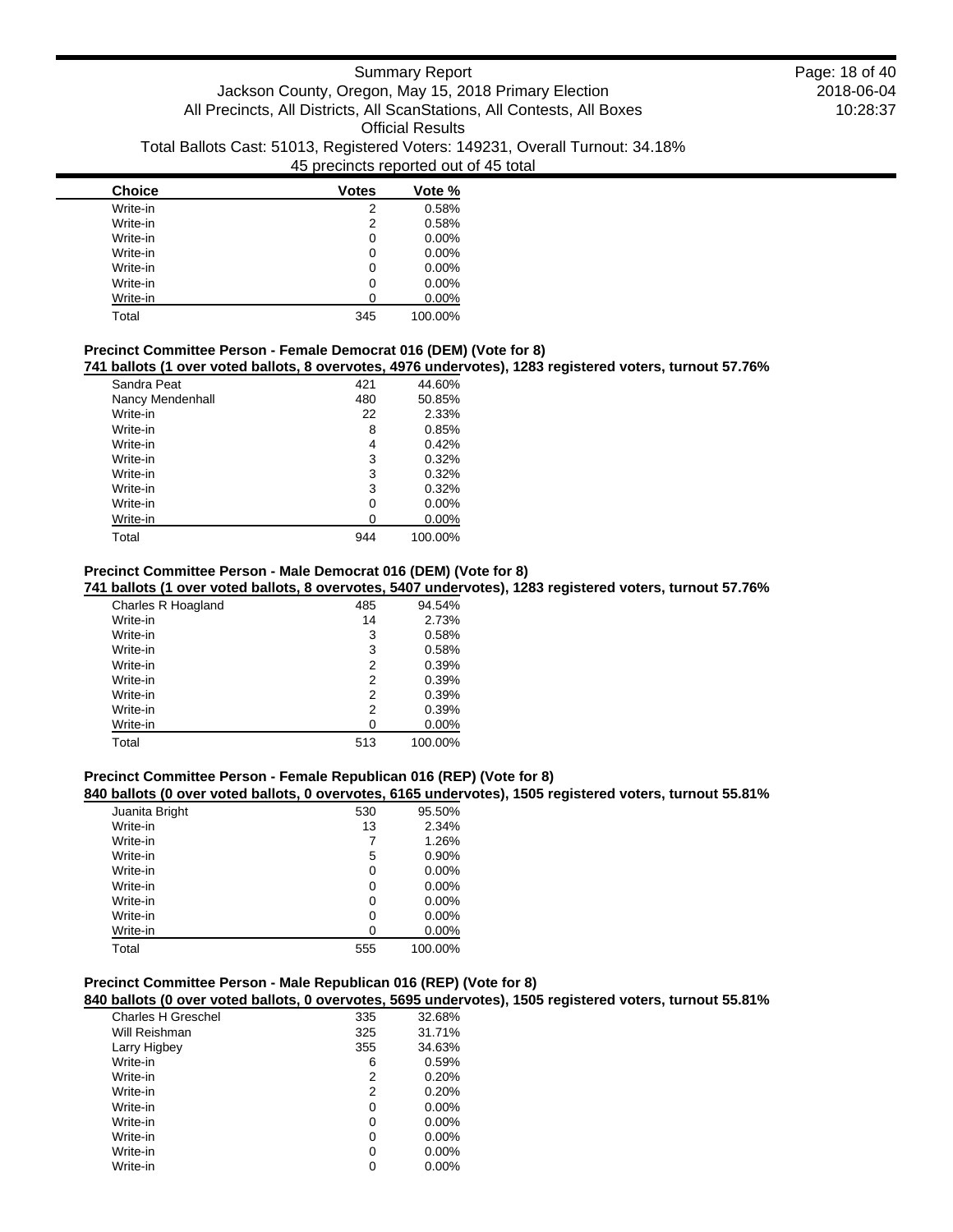| <b>Choice</b> | <b>Votes</b> | Vote %  |
|---------------|--------------|---------|
| Total         | 1025         | 100.00% |

#### **Precinct Committee Person - Female Democrat 017 (DEM) (Vote for 10) 525 ballots (0 over voted ballots, 0 overvotes, 4909 undervotes), 1216 registered voters, turnout 43.17%**

| <b>Shirley Roberts</b> | 328 | 96.19%   |
|------------------------|-----|----------|
| Write-in               | 9   | 2.64%    |
| Write-in               |     | 0.29%    |
| Write-in               |     | 0.29%    |
| Write-in               |     | 0.29%    |
| Write-in               |     | 0.29%    |
| Write-in               | 0   | $0.00\%$ |
| Write-in               | 0   | $0.00\%$ |
| Write-in               | 0   | $0.00\%$ |
| Write-in               | 0   | $0.00\%$ |
| Write-in               | ი   | $0.00\%$ |
| Total                  | 341 | 100.00%  |

## **Precinct Committee Person - Male Democrat 017 (DEM) (Vote for 10)**

**525 ballots (0 over voted ballots, 0 overvotes, 4932 undervotes), 1216 registered voters, turnout 43.17%**

| Ethan Reeser | 304 | 95.60%   |
|--------------|-----|----------|
| Write-in     | 11  | 3.46%    |
| Write-in     | 1   | 0.31%    |
| Write-in     | 1   | 0.31%    |
| Write-in     | 1   | 0.31%    |
| Write-in     | 0   | $0.00\%$ |
| Write-in     | 0   | $0.00\%$ |
| Write-in     | 0   | 0.00%    |
| Write-in     | 0   | 0.00%    |
| Write-in     | 0   | $0.00\%$ |
| Write-in     | 0   | $0.00\%$ |
| Total        | 318 | 100.00%  |

#### **Precinct Committee Person - Female Republican 017 (REP) (Vote for 10)**

**744 ballots (0 over voted ballots, 0 overvotes, 6582 undervotes), 1686 registered voters, turnout 44.13%**

| Sandra A Abercrombie | 310 | 36.13%   |
|----------------------|-----|----------|
| Debra Waddell        | 278 | 32.40%   |
| Sandra Schmitz       | 245 | 28.55%   |
| Write-in             | 17  | 1.98%    |
| Write-in             | 4   | 0.47%    |
| Write-in             | 1   | 0.12%    |
| Write-in             | 1   | 0.12%    |
| Write-in             | 1   | 0.12%    |
| Write-in             |     | 0.12%    |
| Write-in             | 0   | $0.00\%$ |
| Write-in             | 0   | $0.00\%$ |
| Write-in             | 0   | $0.00\%$ |
| Write-in             | Ω   | $0.00\%$ |
| Total                | 858 | 100.00%  |

## **Precinct Committee Person - Male Republican 017 (REP) (Vote for 10)**

## **744 ballots (0 over voted ballots, 0 overvotes, 7021 undervotes), 1686 registered voters, turnout 44.13%**

| Robert W Waddell | 384 | 91.65%   |
|------------------|-----|----------|
| Write-in         | 17  | 4.06%    |
| Write-in         | 7   | 1.67%    |
| Write-in         | 6   | 1.43%    |
| Write-in         | 3   | 0.72%    |
| Write-in         | 2   | 0.48%    |
| Write-in         | 0   | $0.00\%$ |
| Write-in         | 0   | $0.00\%$ |
| Write-in         | 0   | $0.00\%$ |
| Write-in         | 0   | 0.00%    |
| Write-in         | 0   | $0.00\%$ |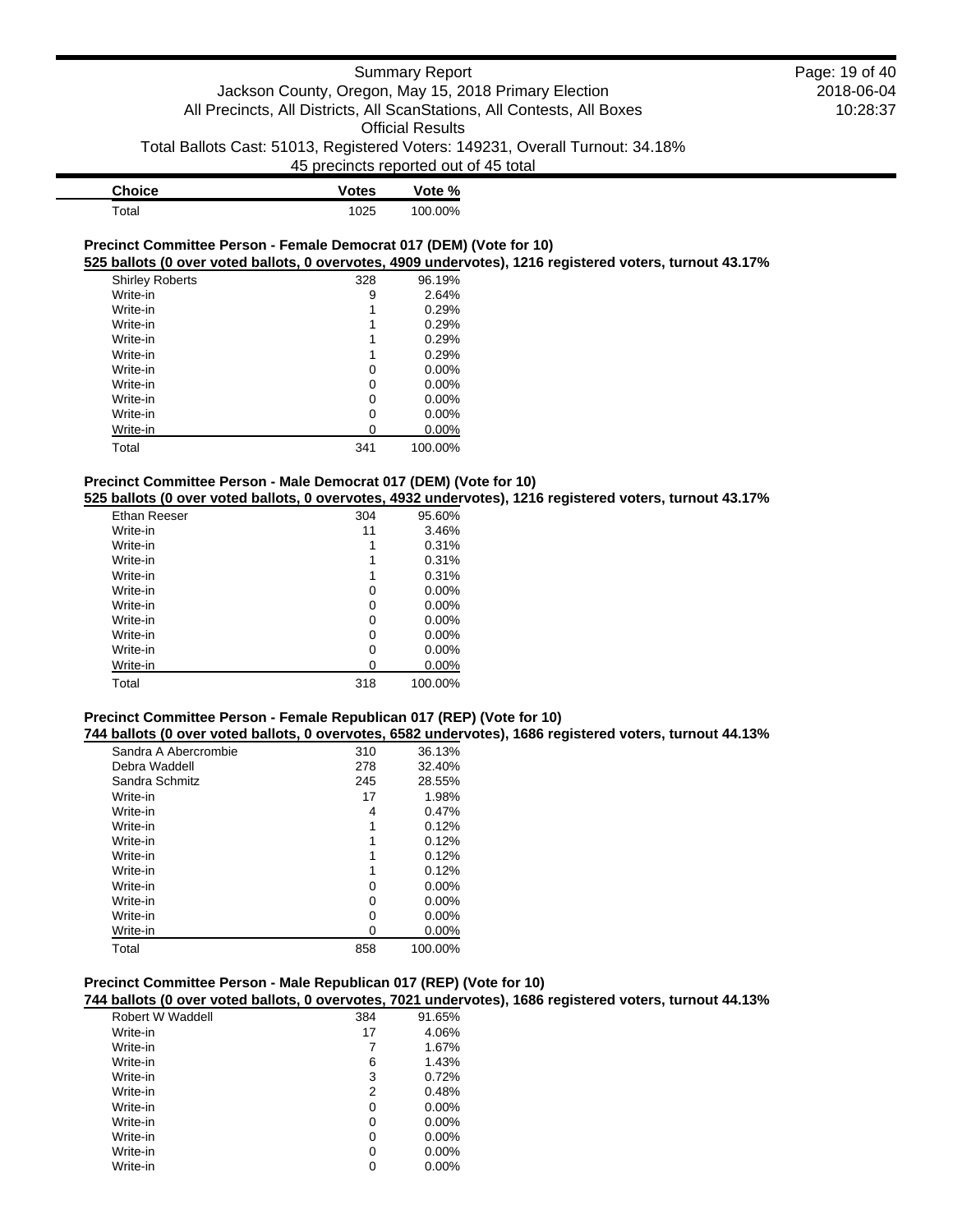| <b>Choice</b> | <b>Votes</b> | Vote %  |
|---------------|--------------|---------|
| Total         | 419          | 100.00% |

#### **Precinct Committee Person - Female Democrat 018 (DEM) (Vote for 8) 446 ballots (0 over voted ballots, 0 overvotes, 3537 undervotes), 1114 registered voters, turnout 40.04%**

| Write-in | 17 | 54.84%  |
|----------|----|---------|
| Write-in | 2  | 6.45%   |
| Write-in | 2  | 6.45%   |
| Write-in | 2  | 6.45%   |
| Write-in | 2  | 6.45%   |
| Write-in | 2  | 6.45%   |
| Write-in | 2  | 6.45%   |
| Write-in | 2  | 6.45%   |
| Total    | 31 | 100.00% |

## **Precinct Committee Person - Male Democrat 018 (DEM) (Vote for 8)**

## **446 ballots (0 over voted ballots, 0 overvotes, 3524 undervotes), 1114 registered voters, turnout 40.04%**

| Write-in | 30 | 68.18%  |
|----------|----|---------|
| Write-in | 3  | 6.82%   |
| Write-in | 2  | 4.55%   |
| Write-in | 2  | 4.55%   |
| Write-in | 2  | 4.55%   |
| Write-in | 2  | 4.55%   |
| Write-in | 1  | 2.27%   |
| Write-in | 2  | 4.55%   |
| Total    | 44 | 100.00% |

## **Precinct Committee Person - Female Republican 018 (REP) (Vote for 8)**

#### **519 ballots (0 over voted ballots, 0 overvotes, 4139 undervotes), 1188 registered voters, turnout 43.69%**

| Write-in | 13 | 100.00%  |
|----------|----|----------|
| Write-in | 0  | $0.00\%$ |
| Write-in | 0  | $0.00\%$ |
| Write-in | 0  | $0.00\%$ |
| Write-in | 0  | $0.00\%$ |
| Write-in | 0  | $0.00\%$ |
| Write-in | 0  | $0.00\%$ |
| Write-in | 0  | 0.00%    |
| Total    | 13 | 100.00%  |

## **Precinct Committee Person - Male Republican 018 (REP) (Vote for 8)**

#### **519 ballots (0 over voted ballots, 0 overvotes, 3917 undervotes), 1188 registered voters, turnout 43.69%**

| James (Jim) A Herndon | 213 | 90.64%   |
|-----------------------|-----|----------|
| Write-in              | 14  | 5.96%    |
| Write-in              | 4   | 1.70%    |
| Write-in              | 3   | 1.28%    |
| Write-in              | 1   | 0.43%    |
| Write-in              | 0   | 0.00%    |
| Write-in              | 0   | $0.00\%$ |
| Write-in              | 0   | 0.00%    |
| Write-in              | 0   | $0.00\%$ |
| Total                 | 235 | 100.00%  |

#### **Precinct Committee Person - Female Democrat 019 (DEM) (Vote for 9)**

#### **445 ballots (0 over voted ballots, 0 overvotes, 3968 undervotes), 1277 registered voters, turnout 34.85%**

| Write-in | 19 | 51.35% |
|----------|----|--------|
| Write-in | 3  | 8.11%  |
| Write-in | 3  | 8.11%  |
| Write-in | 2  | 5.41%  |
| Write-in | 1  | 2.70%  |
| Write-in | 2  | 5.41%  |
| Write-in | 3  | 8.11%  |
| Write-in | 2  | 5.41%  |
|          |    |        |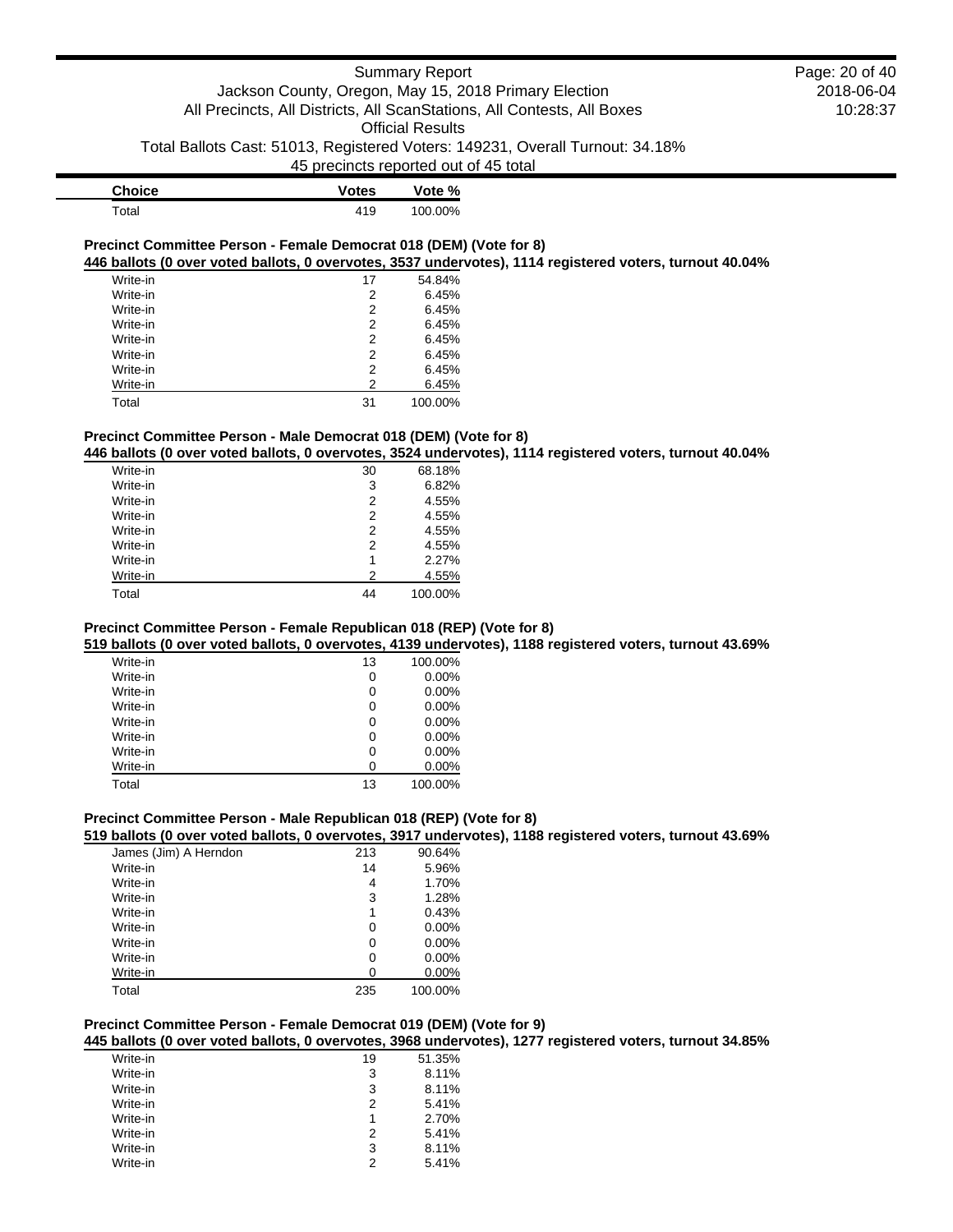| <b>Choice</b> | <b>Votes</b> | Vote %  |
|---------------|--------------|---------|
| Write-in      |              | 5.41%   |
| Total         | 37           | 100.00% |

#### **Precinct Committee Person - Male Democrat 019 (DEM) (Vote for 9)**

**445 ballots (0 over voted ballots, 0 overvotes, 3788 undervotes), 1277 registered voters, turnout 34.85%**

| Mike Mayne | 200 | 92.17%   |
|------------|-----|----------|
| Write-in   | 13  | 5.99%    |
| Write-in   | 2   | 0.92%    |
| Write-in   | 1   | 0.46%    |
| Write-in   | 1   | 0.46%    |
| Write-in   | 0   | $0.00\%$ |
| Write-in   | 0   | 0.00%    |
| Write-in   | 0   | 0.00%    |
| Write-in   | 0   | $0.00\%$ |
| Write-in   | 0   | $0.00\%$ |
| Total      | 217 | 100.00%  |

#### **Precinct Committee Person - Female Republican 019 (REP) (Vote for 9)**

**340 ballots (1 over voted ballots, 9 overvotes, 2848 undervotes), 881 registered voters, turnout 38.59%**

| <b>Judy Adkins</b> | 190 | 93.60%  |
|--------------------|-----|---------|
| Write-in           | 5   | 2.46%   |
| Write-in           | 1   | 0.49%   |
| Write-in           | 1   | 0.49%   |
| Write-in           | 1   | 0.49%   |
| Write-in           | 1   | 0.49%   |
| Write-in           | 1   | 0.49%   |
| Write-in           | 1   | 0.49%   |
| Write-in           | 1   | 0.49%   |
| Write-in           |     | 0.49%   |
| Total              | 203 | 100.00% |

#### **Precinct Committee Person - Male Republican 019 (REP) (Vote for 9)**

**340 ballots (1 over voted ballots, 9 overvotes, 2846 undervotes), 881 registered voters, turnout 38.59%**

| Jack L Adkins | 192 | 93.66%  |
|---------------|-----|---------|
| Write-in      | 4   | 1.95%   |
| Write-in      | 2   | 0.98%   |
| Write-in      | 1   | 0.49%   |
| Write-in      | 1   | 0.49%   |
| Write-in      | 1   | 0.49%   |
| Write-in      | 1   | 0.49%   |
| Write-in      | 1   | 0.49%   |
| Write-in      |     | 0.49%   |
| Write-in      |     | 0.49%   |
| Total         | 205 | 100.00% |

#### **Precinct Committee Person - Female Democrat 020 (DEM) (Vote for 17)**

**748 ballots (0 over voted ballots, 0 overvotes, 11388 undervotes), 2255 registered voters, turnout 33.17%**

| Nicole Vannatta | 321 | 24.17%   |
|-----------------|-----|----------|
| Sarah Gierman   | 327 | 24.62%   |
| Kirie Gervais   | 305 | 22.97%   |
| Kathy Keesee    | 335 | 25.23%   |
| Write-in        | 28  | 2.11%    |
| Write-in        | 7   | 0.53%    |
| Write-in        | 2   | 0.15%    |
| Write-in        | 1   | 0.08%    |
| Write-in        | 1   | 0.08%    |
| Write-in        | 1   | 0.08%    |
| Write-in        | 0   | $0.00\%$ |
| Write-in        | 0   | $0.00\%$ |
| Write-in        | 0   | $0.00\%$ |
| Write-in        | 0   | 0.00%    |
| Write-in        | 0   | $0.00\%$ |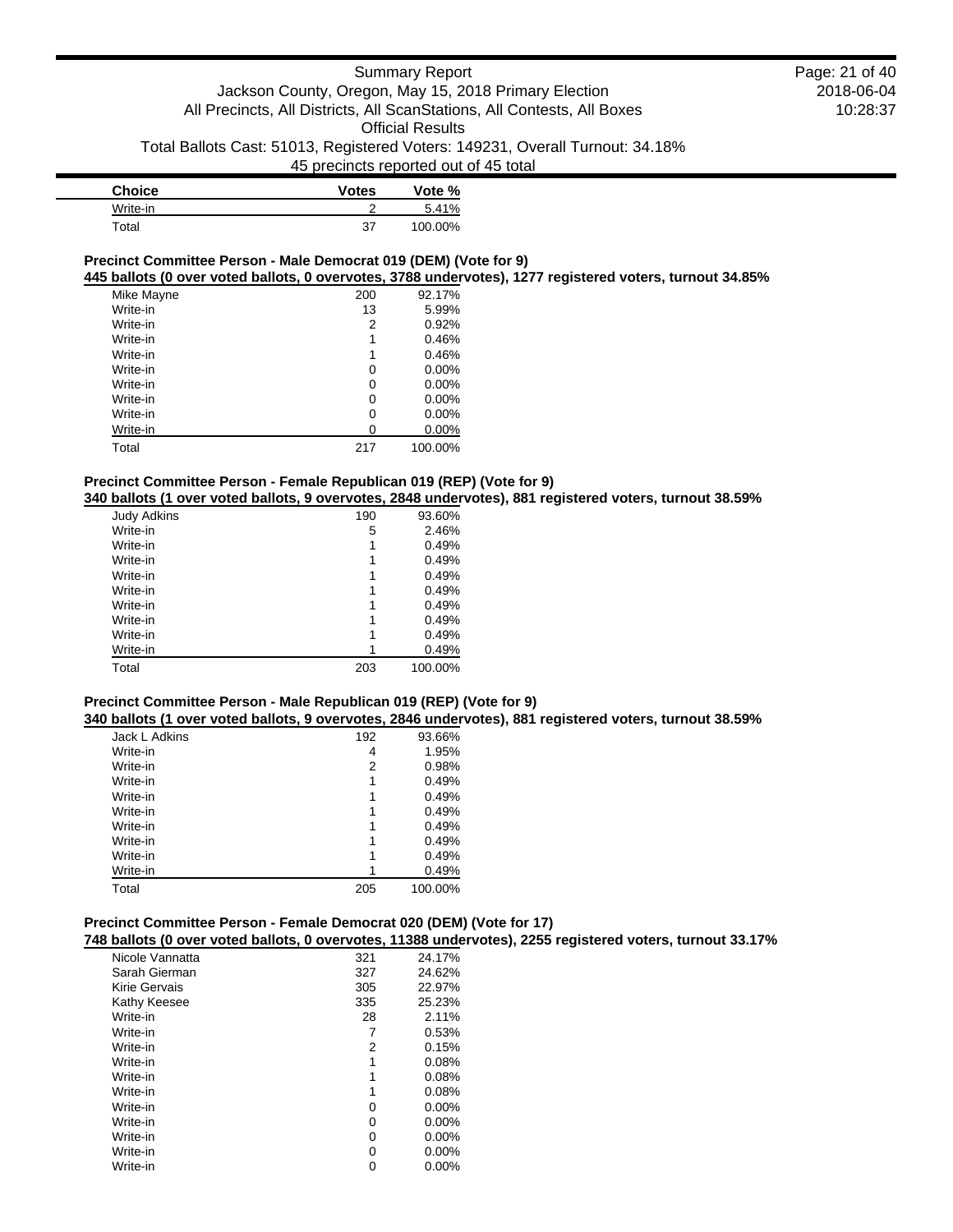| <b>Choice</b> | <b>Votes</b> | Vote %   |
|---------------|--------------|----------|
| Write-in      | 0            | $0.00\%$ |
| Write-in      | 0            | $0.00\%$ |
| Write-in      | 0            | $0.00\%$ |
| Write-in      | 0            | $0.00\%$ |
| Write-in      | 0            | $0.00\%$ |
| Write-in      | O            | $0.00\%$ |
| Total         | 1328         | 100.00%  |

## **Precinct Committee Person - Male Democrat 020 (DEM) (Vote for 17)**

**748 ballots (0 over voted ballots, 0 overvotes, 11173 undervotes), 2255 registered voters, turnout 33.17%**

| <b>Danced to Over Voted Danced, o Overvoted,</b> |      | $11110$ under |
|--------------------------------------------------|------|---------------|
| David Gierman                                    | 308  | 19.96%        |
| <b>Nick Morales</b>                              | 327  | 21.19%        |
| <b>Edward B Hardesty</b>                         | 294  | 19.05%        |
| John Holm                                        | 297  | 19.25%        |
| Douglas I Hewett                                 | 287  | 18.60%        |
| Write-in                                         | 16   | 1.04%         |
| Write-in                                         | 2    | 0.13%         |
| Write-in                                         | 2    | 0.13%         |
| Write-in                                         | 2    | 0.13%         |
| Write-in                                         | 1    | $0.06\%$      |
| Write-in                                         | 1    | $0.06\%$      |
| Write-in                                         | 2    | 0.13%         |
| Write-in                                         | 2    | 0.13%         |
| Write-in                                         | 1    | $0.06\%$      |
| Write-in                                         | 1    | $0.06\%$      |
| Write-in                                         | 0    | 0.00%         |
| Write-in                                         | 0    | 0.00%         |
| Write-in                                         | 0    | 0.00%         |
| Write-in                                         | 0    | 0.00%         |
| Write-in                                         | 0    | $0.00\%$      |
| Write-in                                         | 0    | $0.00\%$      |
| Write-in                                         | 0    | $0.00\%$      |
| Total                                            | 1543 | 100.00%       |
|                                                  |      |               |

#### **Precinct Committee Person - Female Republican 020 (REP) (Vote for 17)**

**825 ballots (0 over voted ballots, 0 overvotes, 13541 undervotes), 2296 registered voters, turnout 35.93%**

|                      | <br>$\cdot$ |          |
|----------------------|-------------|----------|
| <b>Cheryl Hukill</b> | 461         | 95.25%   |
| Write-in             | 16          | 3.31%    |
| Write-in             | 3           | 0.62%    |
| Write-in             | 2           | 0.41%    |
| Write-in             | 1           | 0.21%    |
| Write-in             | 1           | 0.21%    |
| Write-in             | 0           | $0.00\%$ |
| Write-in             | 0           | $0.00\%$ |
| Write-in             | 0           | $0.00\%$ |
| Write-in             | 0           | $0.00\%$ |
| Write-in             | 0           | $0.00\%$ |
| Write-in             | 0           | 0.00%    |
| Write-in             | 0           | $0.00\%$ |
| Write-in             | 0           | $0.00\%$ |
| Write-in             | 0           | $0.00\%$ |
| Write-in             | 0           | $0.00\%$ |
| Write-in             | 0           | $0.00\%$ |
| Write-in             | 0           | 0.00%    |
| Total                | 484         | 100.00%  |

### **Precinct Committee Person - Male Republican 020 (REP) (Vote for 17)**

**825 ballots (0 over voted ballots, 0 overvotes, 12731 undervotes), 2296 registered voters, turnout 35.93%**

| Joe R Dale   | 244 | 18.86% |
|--------------|-----|--------|
| Don Libby    | 251 | 19.40% |
| Tom Steen    | 243 | 18.78% |
| Eli Matthews | 262 | 20.25% |
|              |     |        |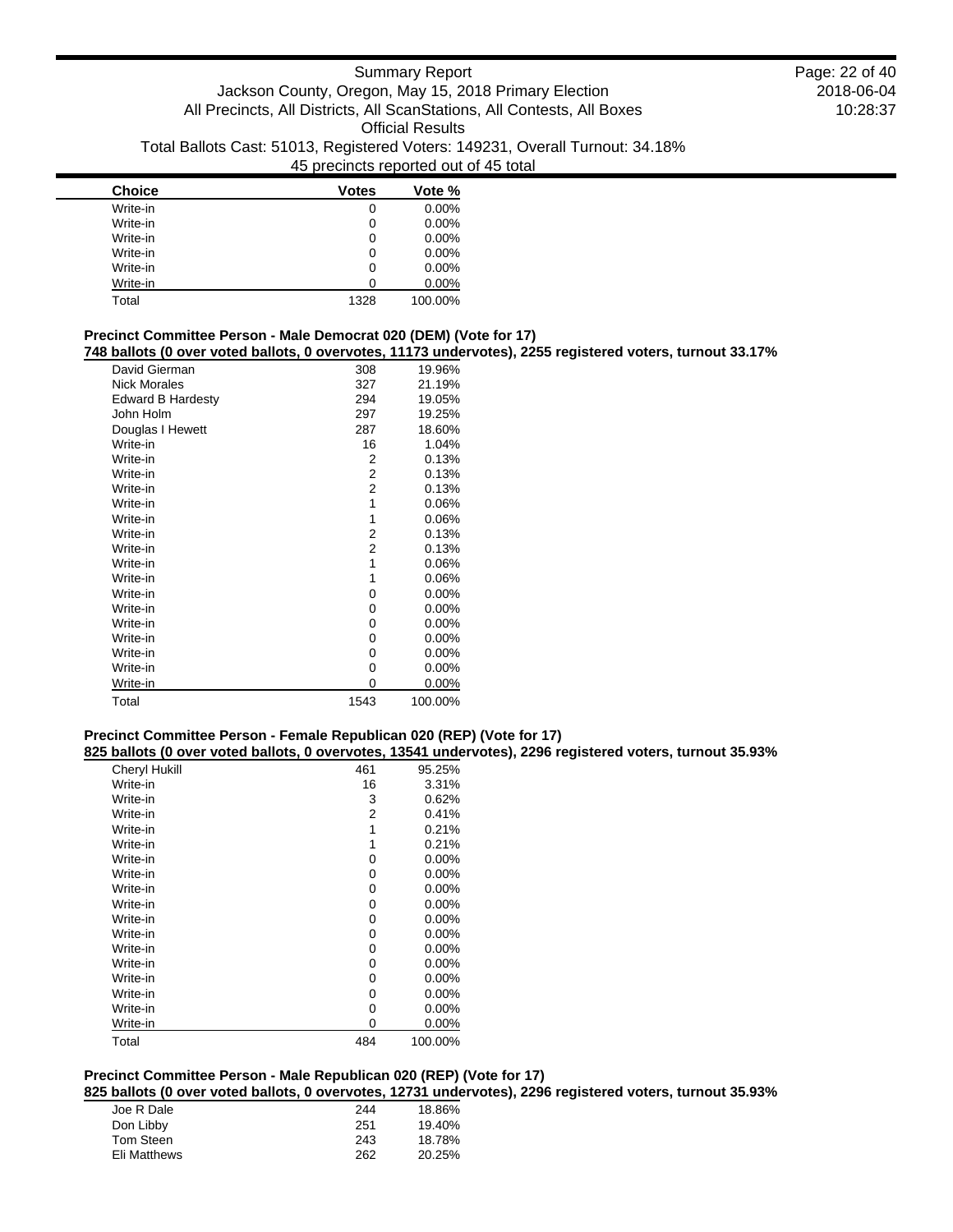| <b>Choice</b>   | <b>Votes</b> | Vote %   |
|-----------------|--------------|----------|
| Ronald R Hukill | 281          | 21.72%   |
| Write-in        | 12           | 0.93%    |
| Write-in        | 0            | 0.00%    |
| Write-in        | 0            | 0.00%    |
| Write-in        | 0            | $0.00\%$ |
| Write-in        | 1            | 0.08%    |
| Write-in        | 0            | $0.00\%$ |
| Write-in        | 0            | $0.00\%$ |
| Write-in        | 0            | 0.00%    |
| Write-in        | 0            | $0.00\%$ |
| Write-in        | 0            | $0.00\%$ |
| Write-in        | 0            | $0.00\%$ |
| Write-in        | 0            | $0.00\%$ |
| Write-in        | 0            | $0.00\%$ |
| Write-in        | 0            | $0.00\%$ |
| Write-in        | 0            | $0.00\%$ |
| Write-in        | 0            | $0.00\%$ |
| Write-in        | 0            | 0.00%    |
| Total           | 1294         | 100.00%  |

## **Precinct Committee Person - Female Democrat 021 (DEM) (Vote for 6)**

**310 ballots (0 over voted ballots, 0 overvotes, 1559 undervotes), 802 registered voters, turnout 38.65%**

| Barbara E Davidson | 157 | 52.16%   |
|--------------------|-----|----------|
| Casey Stine        | 138 | 45.85%   |
| Write-in           | 4   | 1.33%    |
| Write-in           | 0   | $0.00\%$ |
| Write-in           | 0   | 0.00%    |
| Write-in           | 1   | 0.33%    |
| Write-in           | 1   | 0.33%    |
| Write-in           | ი   | 0.00%    |
| Total              | 301 | 100.00%  |

#### **Precinct Committee Person - Male Democrat 021 (DEM) (Vote for 6)**

**310 ballots (0 over voted ballots, 0 overvotes, 1563 undervotes), 802 registered voters, turnout 38.65%**

| Kevin Stine    | 166 | 55.89%   |
|----------------|-----|----------|
| Craig E Newton | 127 | 42.76%   |
| Write-in       | 3   | 1.01%    |
| Write-in       | 1   | 0.34%    |
| Write-in       | 0   | $0.00\%$ |
| Write-in       | 0   | 0.00%    |
| Write-in       | 0   | $0.00\%$ |
| Write-in       | O   | 0.00%    |
| Total          | 297 | 100.00%  |

## **Precinct Committee Person - Female Republican 021 (REP) (Vote for 6)**

**408 ballots (0 over voted ballots, 0 overvotes, 2436 undervotes), 975 registered voters, turnout 41.85%**

| Write-in |    | 58.33%   |
|----------|----|----------|
| Write-in | 2  | 16.67%   |
| Write-in |    | 8.33%    |
| Write-in |    | 8.33%    |
| Write-in |    | 8.33%    |
| Write-in |    | $0.00\%$ |
| Total    | 12 | 100.00%  |
|          |    |          |

## **Precinct Committee Person - Male Republican 021 (REP) (Vote for 6)**

**408 ballots (0 over voted ballots, 0 overvotes, 2434 undervotes), 975 registered voters, turnout 41.85%**

| Write-in | 9 | 64.29% |
|----------|---|--------|
| Write-in | 1 | 7.14%  |
| Write-in | 1 | 7.14%  |
| Write-in | 1 | 7.14%  |
| Write-in | 1 | 7.14%  |
| Write-in | 1 | 7.14%  |
|          |   |        |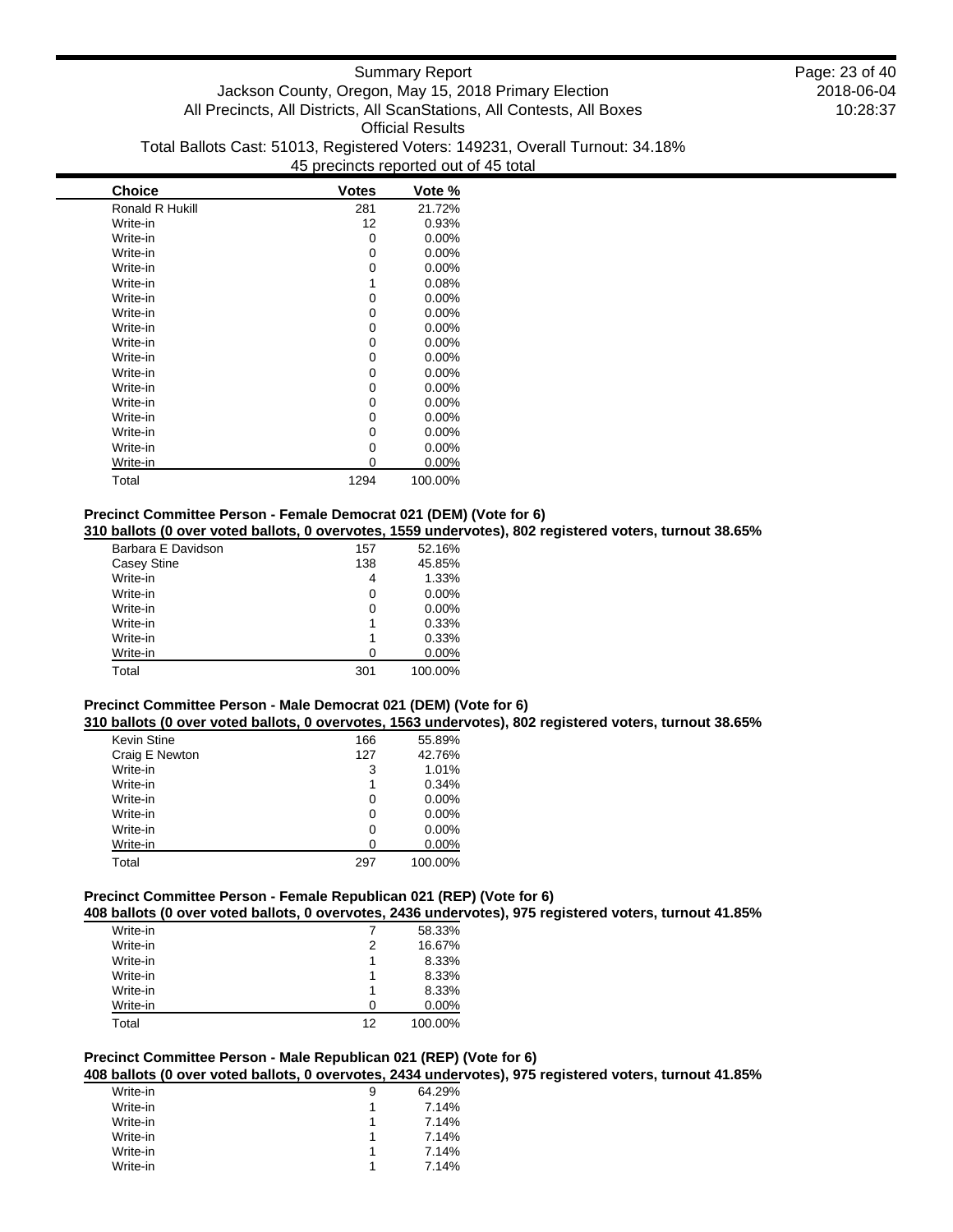| <b>Choice</b> | <b>Votes</b> | Vote %  |
|---------------|--------------|---------|
| Total         | 14           | 100.00% |

#### **Precinct Committee Person - Female Democrat 022 (DEM) (Vote for 6) 566 ballots (0 over voted ballots, 0 overvotes, 1831 undervotes), 1141 registered voters, turnout 49.61%**

| Kristen Johnson    | 318  | 20.32%   |
|--------------------|------|----------|
| Jolie C Balocca    | 307  | 19.62%   |
| Diane DeBruno      | 317  | 20.26%   |
| Brenda Rosch       | 304  | 19.42%   |
| Patricia T Metsker | 299  | 19.11%   |
| Write-in           | 20   | 1.28%    |
| Write-in           | 0    | $0.00\%$ |
| Write-in           | 0    | $0.00\%$ |
| Write-in           | 0    | $0.00\%$ |
| Write-in           | 0    | 0.00%    |
| Write-in           | 0    | $0.00\%$ |
| Total              | 1565 | 100.00%  |

## **Precinct Committee Person - Male Democrat 022 (DEM) (Vote for 6)**

**566 ballots (0 over voted ballots, 0 overvotes, 2736 undervotes), 1141 registered voters, turnout 49.61%**

| <b>Bob Sexton</b> | 308 | 46.67%   |
|-------------------|-----|----------|
| Jim Chase         | 321 | 48.64%   |
| Write-in          | 16  | 2.42%    |
| Write-in          | 9   | 1.36%    |
| Write-in          | 3   | 0.45%    |
| Write-in          | 3   | 0.45%    |
| Write-in          | 0   | $0.00\%$ |
| Write-in          | ∩   | $0.00\%$ |
| Total             | 660 | 100.00%  |

## **Precinct Committee Person - Female Republican 022 (REP) (Vote for 6)**

**444 ballots (0 over voted ballots, 0 overvotes, 2651 undervotes), 923 registered voters, turnout 48.10%**

| Write-in | 10 | 76.92%   |
|----------|----|----------|
| Write-in |    | 7.69%    |
| Write-in |    | 7.69%    |
| Write-in |    | 7.69%    |
| Write-in | 0  | $0.00\%$ |
| Write-in | O  | $0.00\%$ |
| Total    | 13 | 100.00%  |

## **Precinct Committee Person - Male Republican 022 (REP) (Vote for 6)**

## **444 ballots (0 over voted ballots, 0 overvotes, 2646 undervotes), 923 registered voters, turnout 48.10%**

| Write-in | 16 | 88.89%   |
|----------|----|----------|
| Write-in | 2  | 11.11%   |
| Write-in | 0  | $0.00\%$ |
| Write-in | 0  | $0.00\%$ |
| Write-in | 0  | $0.00\%$ |
| Write-in | O  | 0.00%    |
| Total    | 18 | 100.00%  |

## **Precinct Committee Person - Female Democrat 023 (DEM) (Vote for 3)**

**155 ballots (0 over voted ballots, 0 overvotes, 307 undervotes), 373 registered voters, turnout 41.55%**

| Kristie J Paresi           | 74  | 46.84%   |
|----------------------------|-----|----------|
| <b>Shirley R Hatlestad</b> | 83  | 52.53%   |
| Write-in                   |     | 0.63%    |
| Write-in                   | 0   | $0.00\%$ |
| Write-in                   |     | $0.00\%$ |
| Total                      | 158 | 100.00%  |

2018-06-04 10:28:37 Page: 24 of 40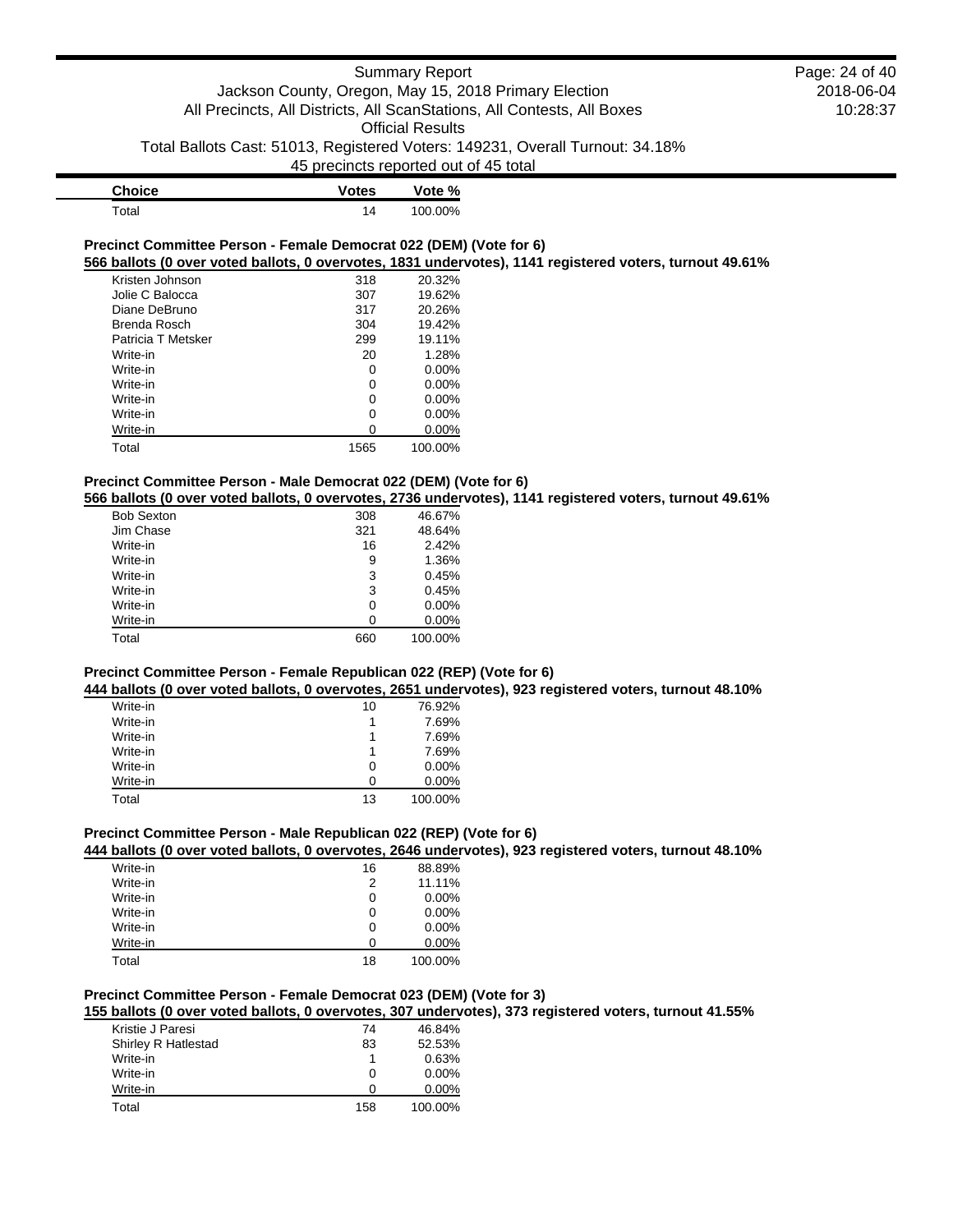|                                                                                     |                                       | <b>Summary Report</b>   |                                                                                                         | Page: 25 of 40 |
|-------------------------------------------------------------------------------------|---------------------------------------|-------------------------|---------------------------------------------------------------------------------------------------------|----------------|
|                                                                                     |                                       |                         | Jackson County, Oregon, May 15, 2018 Primary Election                                                   | 2018-06-04     |
|                                                                                     |                                       |                         | All Precincts, All Districts, All ScanStations, All Contests, All Boxes                                 | 10:28:37       |
|                                                                                     |                                       | <b>Official Results</b> |                                                                                                         |                |
|                                                                                     |                                       |                         | Total Ballots Cast: 51013, Registered Voters: 149231, Overall Turnout: 34.18%                           |                |
|                                                                                     | 45 precincts reported out of 45 total |                         |                                                                                                         |                |
| <b>Choice</b>                                                                       | <b>Votes</b>                          | Vote %                  |                                                                                                         |                |
| Precinct Committee Person - Male Democrat 023 (DEM) (Vote for 3)                    |                                       |                         |                                                                                                         |                |
|                                                                                     |                                       |                         | 155 ballots (0 over voted ballots, 0 overvotes, 363 undervotes), 373 registered voters, turnout 41.55%  |                |
| Leif E Hatlestad                                                                    | 99                                    | 97.06%                  |                                                                                                         |                |
| Write-in<br>Write-in                                                                | 3<br>0                                | 2.94%<br>0.00%          |                                                                                                         |                |
| Write-in                                                                            | 0                                     | 0.00%                   |                                                                                                         |                |
| Total                                                                               | 102                                   | 100.00%                 |                                                                                                         |                |
| Precinct Committee Person - Female Republican 023 (REP) (Vote for 3)                |                                       |                         |                                                                                                         |                |
|                                                                                     |                                       |                         | 271 ballots (0 over voted ballots, 0 overvotes, 798 undervotes), 585 registered voters, turnout 46.32%  |                |
| Write-in<br>Write-in                                                                | 11<br>3                               | 73.33%<br>20.00%        |                                                                                                         |                |
| Write-in                                                                            | 1                                     | 6.67%                   |                                                                                                         |                |
| Total                                                                               | 15                                    | 100.00%                 |                                                                                                         |                |
|                                                                                     |                                       |                         |                                                                                                         |                |
| Precinct Committee Person - Male Republican 023 (REP) (Vote for 3)                  |                                       |                         | 271 ballots (0 over voted ballots, 0 overvotes, 792 undervotes), 585 registered voters, turnout 46.32%  |                |
| Write-in                                                                            | 16                                    | 76.19%                  |                                                                                                         |                |
| Write-in                                                                            | $\overline{c}$                        | 9.52%                   |                                                                                                         |                |
| Write-in                                                                            | 3                                     | 14.29%                  |                                                                                                         |                |
| Total                                                                               | 21                                    | 100.00%                 |                                                                                                         |                |
| Precinct Committee Person - Female Democrat 024 (DEM) (Vote for 4)<br>Joyce Chapman | 153                                   | 96.23%                  | 202 ballots (0 over voted ballots, 0 overvotes, 649 undervotes), 486 registered voters, turnout 41.56%  |                |
| Write-in                                                                            | 6                                     | 3.77%                   |                                                                                                         |                |
| Write-in                                                                            | 0                                     | 0.00%                   |                                                                                                         |                |
| Write-in                                                                            | 0                                     | 0.00%                   |                                                                                                         |                |
| Write-in<br>Total                                                                   | 0<br>159                              | 0.00%<br>100.00%        |                                                                                                         |                |
|                                                                                     |                                       |                         |                                                                                                         |                |
| Precinct Committee Person - Male Democrat 024 (DEM) (Vote for 4)                    |                                       |                         | 202 ballots (0 over voted ballots, 0 overvotes, 655 undervotes), 486 registered voters, turnout 41.56%  |                |
| Paul Chapman                                                                        | 144                                   | 94.12%                  |                                                                                                         |                |
| Write-in                                                                            | 9                                     | 5.88%                   |                                                                                                         |                |
| Write-in                                                                            | $\mathbf 0$                           | 0.00%                   |                                                                                                         |                |
| Write-in                                                                            | 0                                     | 0.00%                   |                                                                                                         |                |
| Write-in                                                                            | 0                                     | 0.00%                   |                                                                                                         |                |
| Total                                                                               | 153                                   | 100.00%                 |                                                                                                         |                |
| Precinct Committee Person - Female Republican 024 (REP) (Vote for 4)                |                                       |                         |                                                                                                         |                |
|                                                                                     |                                       |                         | 417 ballots (0 over voted ballots, 0 overvotes, 1652 undervotes), 848 registered voters, turnout 49.17% |                |
| Write-in                                                                            | 15                                    | 93.75%                  |                                                                                                         |                |
| Write-in                                                                            | 1                                     | 6.25%                   |                                                                                                         |                |
| Write-in                                                                            | 0<br>0                                | 0.00%                   |                                                                                                         |                |
| Write-in<br>Total                                                                   | 16                                    | 0.00%<br>100.00%        |                                                                                                         |                |
|                                                                                     |                                       |                         |                                                                                                         |                |
| Precinct Committee Person - Male Republican 024 (REP) (Vote for 4)                  |                                       |                         |                                                                                                         |                |
|                                                                                     |                                       |                         | 417 ballots (0 over voted ballots, 0 overvotes, 1644 undervotes), 848 registered voters, turnout 49.17% |                |
| Write-in<br>Write-in                                                                | 24                                    | 100.00%<br>0.00%        |                                                                                                         |                |
| Write-in                                                                            | $\mathbf 0$<br>0                      | 0.00%                   |                                                                                                         |                |
| Write-in                                                                            | 0                                     | 0.00%                   |                                                                                                         |                |
| Total                                                                               | 24                                    | 100.00%                 |                                                                                                         |                |
|                                                                                     |                                       |                         |                                                                                                         |                |

## **Precinct Committee Person - Female Democrat 025 (DEM) (Vote for 8)**

**1020 ballots (1 over voted ballots, 8 overvotes, 3632 undervotes), 1981 registered voters, turnout 51.49%** Gerry Pare' 576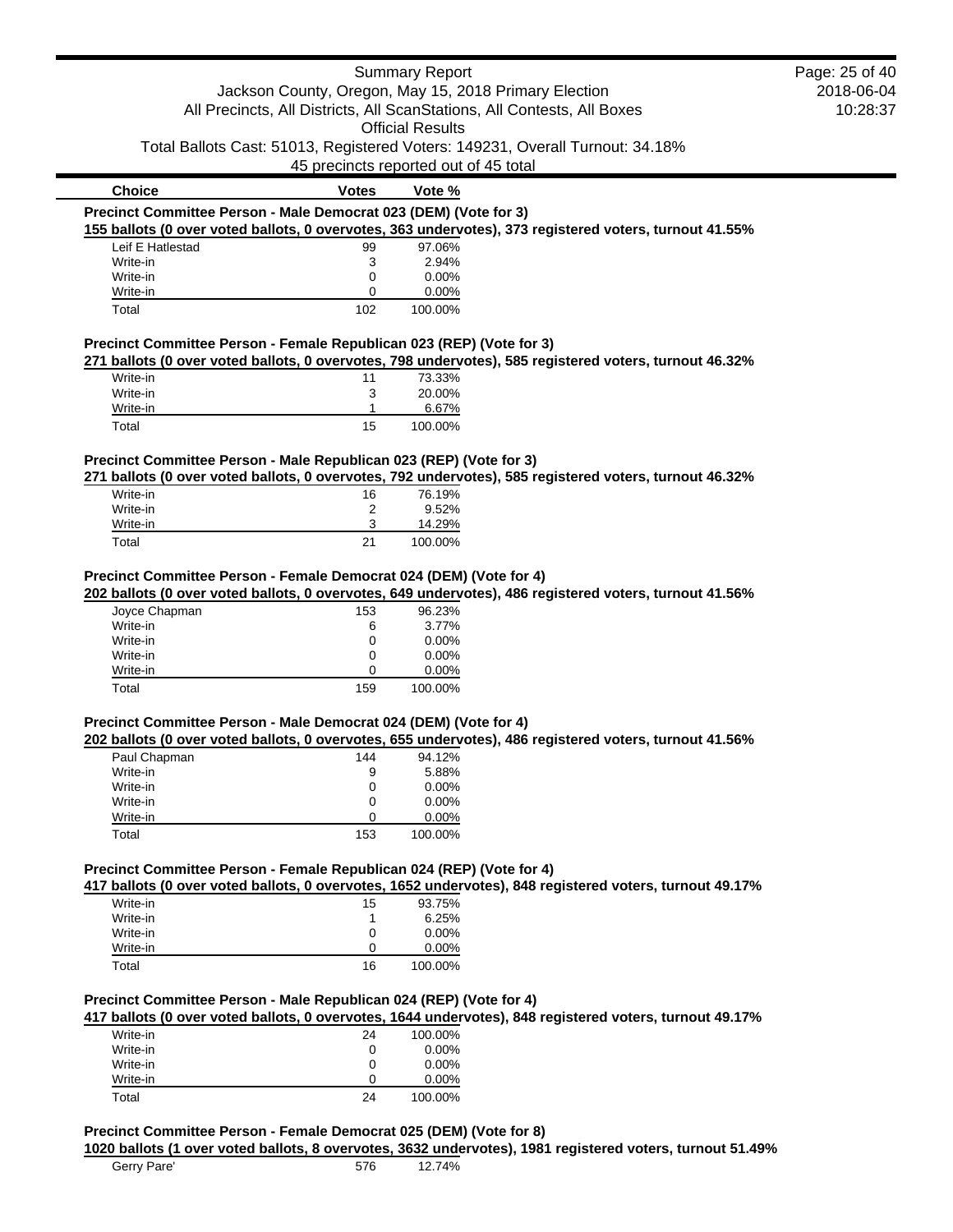| <b>Choice</b>               | <b>Votes</b> | Vote %   |
|-----------------------------|--------------|----------|
| <b>Colette Pare'-Miller</b> | 581          | 12.85%   |
| <b>Eleanor Ponomareff</b>   | 556          | 12.30%   |
| Lee Lull                    | 562          | 12.43%   |
| Lynne Likens                | 565          | 12.50%   |
| Ketura Richmond             | 538          | 11.90%   |
| Kimberly Hosford            | 552          | 12.21%   |
| Judith Kurinsky             | 554          | 12.26%   |
| Write-in                    | 20           | 0.44%    |
| Write-in                    | 12           | 0.27%    |
| Write-in                    | 2            | 0.04%    |
| Write-in                    | 0            | $0.00\%$ |
| Write-in                    | 1            | 0.02%    |
| Write-in                    | 0            | 0.00%    |
| Write-in                    | 1            | 0.02%    |
| Write-in                    | O            | 0.00%    |
| Total                       | 4520         | 100.00%  |

## **Precinct Committee Person - Male Democrat 025 (DEM) (Vote for 8)**

**1020 ballots (0 over voted ballots, 0 overvotes, 4983 undervotes), 1981 registered voters, turnout 51.49%**

| Gary Woodring        | 499  | 15.71%   |
|----------------------|------|----------|
| <b>Bryce Smedley</b> | 500  | 15.74%   |
| Hogan M Sherrow      | 494  | 15.55%   |
| Dan Richmond         | 506  | 15.93%   |
| David Miller         | 517  | 16.27%   |
| Allen Hallmark       | 526  | 16.56%   |
| Write-in             | 76   | 2.39%    |
| Write-in             | 50   | 1.57%    |
| Write-in             |      | 0.22%    |
| Write-in             | 1    | 0.03%    |
| Write-in             | 1    | 0.03%    |
| Write-in             | 0    | $0.00\%$ |
| Write-in             | 0    | $0.00\%$ |
| Write-in             | ი    | $0.00\%$ |
| Total                | 3177 | 100.00%  |

## **Precinct Committee Person - Female Republican 025 (REP) (Vote for 8)**

**329 ballots (0 over voted ballots, 0 overvotes, 2289 undervotes), 712 registered voters, turnout 46.21%**

| Priscilla R DeVos | 165 | 48.10%   |
|-------------------|-----|----------|
| Carol J Malcolm   | 166 | 48.40%   |
| Write-in          | 6   | 1.75%    |
| Write-in          | 2   | 0.58%    |
| Write-in          | 1   | 0.29%    |
| Write-in          |     | 0.29%    |
| Write-in          | 1   | 0.29%    |
| Write-in          | 1   | 0.29%    |
| Write-in          | 0   | $0.00\%$ |
| Write-in          | 0   | $0.00\%$ |
| Total             | 343 | 100.00%  |

## **Precinct Committee Person - Male Republican 025 (REP) (Vote for 8)**

**329 ballots (0 over voted ballots, 0 overvotes, 2415 undervotes), 712 registered voters, turnout 46.21%**

| Fred R DeVos | 203 | 93.55%  |
|--------------|-----|---------|
| Write-in     | 7   | 3.23%   |
| Write-in     | 2   | 0.92%   |
| Write-in     | 1   | 0.46%   |
| Write-in     | 1   | 0.46%   |
| Write-in     | 1   | 0.46%   |
| Write-in     | 1   | 0.46%   |
| Write-in     | 1   | 0.46%   |
| Write-in     | ი   | 0.00%   |
| Total        | 217 | 100.00% |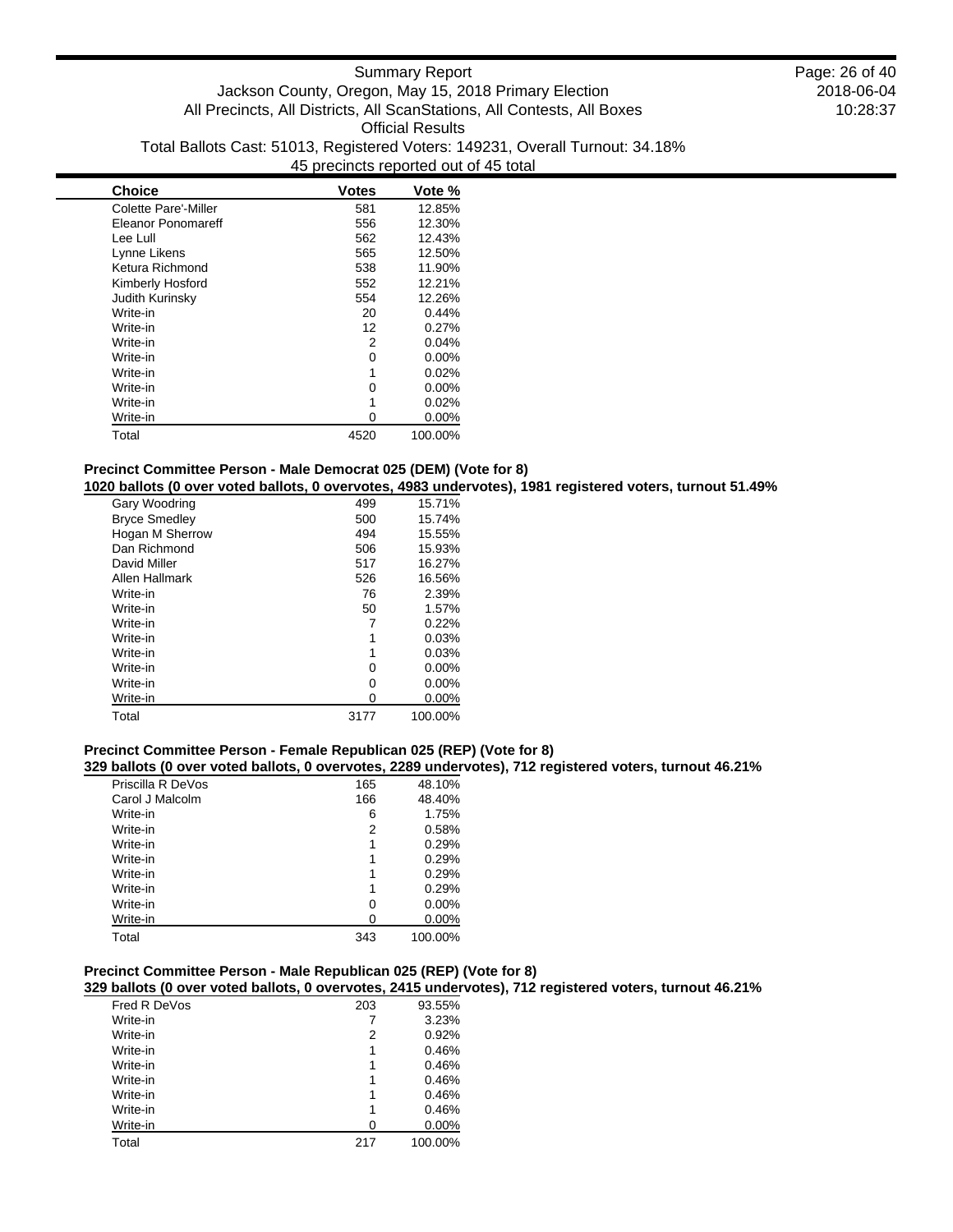| <b>Choice</b>                                                      | <b>Votes</b> | Vote %   |                                                                                                          |
|--------------------------------------------------------------------|--------------|----------|----------------------------------------------------------------------------------------------------------|
| Precinct Committee Person - Female Democrat 026 (DEM) (Vote for 7) |              |          |                                                                                                          |
|                                                                    |              |          | 949 ballots (0 over voted ballots, 0 overvotes, 4217 undervotes), 1779 registered voters, turnout 53.34% |
| Aliza Pearson                                                      | 389          | 16.03%   |                                                                                                          |
| Rebecca Pearson                                                    | 398          | 16.41%   |                                                                                                          |
| Deb Evans                                                          | 432          | 17.81%   |                                                                                                          |
| Marquerite Schellentrager                                          | 381          | 15.70%   |                                                                                                          |
| Cathleen R Katz                                                    | 400          | 16.49%   |                                                                                                          |
| Carol A Kinney                                                     | 388          | 15.99%   |                                                                                                          |
| Write-in                                                           | 37           | 1.53%    |                                                                                                          |
| Write-in                                                           | 0            | $0.00\%$ |                                                                                                          |
| Write-in                                                           |              | 0.04%    |                                                                                                          |
| Write-in                                                           | 0            | $0.00\%$ |                                                                                                          |
| Write-in                                                           | 0            | $0.00\%$ |                                                                                                          |

## **Precinct Committee Person - Male Democrat 026 (DEM) (Vote for 7)**

**949 ballots (0 over voted ballots, 0 overvotes, 5028 undervotes), 1779 registered voters, turnout 53.34%**

| <b>Tod Davies</b>  | 377  | 23.34%   |
|--------------------|------|----------|
| Fvan Lind          | 366  | 22.66%   |
| Michael F Corcoran | 365  | 22.60%   |
| James (Jim) Crary  | 457  | 28.30%   |
| Write-in           | 33   | 2.04%    |
| Write-in           | 10   | 0.62%    |
| Write-in           |      | 0.43%    |
| Write-in           | 0    | $0.00\%$ |
| Write-in           | 0    | $0.00\%$ |
| Write-in           | 0    | $0.00\%$ |
| Write-in           | O    | $0.00\%$ |
| Total              | 1615 | 100.00%  |

Write-in 0 0.00% Write-in 0 0.00% Total 2426 100.00%

#### **Precinct Committee Person - Female Republican 026 (REP) (Vote for 7)**

**368 ballots (0 over voted ballots, 0 overvotes, 2570 undervotes), 743 registered voters, turnout 49.53%**

| Write-in | 6 | 100.00%  |
|----------|---|----------|
| Write-in | 0 | $0.00\%$ |
| Write-in | 0 | $0.00\%$ |
| Write-in | 0 | $0.00\%$ |
| Write-in | 0 | $0.00\%$ |
| Write-in | 0 | $0.00\%$ |
| Write-in | n | 0.00%    |
| Total    | 6 | 100.00%  |

### **Precinct Committee Person - Male Republican 026 (REP) (Vote for 7)**

**368 ballots (0 over voted ballots, 0 overvotes, 2440 undervotes), 743 registered voters, turnout 49.53%**

| John W Ames | 132 | 97.06%  |
|-------------|-----|---------|
| Write-in    | 4   | 2.94%   |
| Write-in    | 0   | 0.00%   |
| Write-in    | 0   | 0.00%   |
| Write-in    | 0   | 0.00%   |
| Write-in    | 0   | 0.00%   |
| Write-in    | 0   | 0.00%   |
| Write-in    | ი   | 0.00%   |
| Total       | 136 | 100.00% |

## **Precinct Committee Person - Female Democrat 027 (DEM) (Vote for 2)**

**66 ballots (0 over voted ballots, 0 overvotes, 130 undervotes), 187 registered voters, turnout 35.29%**

|          | . |          |
|----------|---|----------|
| Write-in |   | 100.00%  |
| Write-in |   | $0.00\%$ |
| Total    | ◠ | 100.00%  |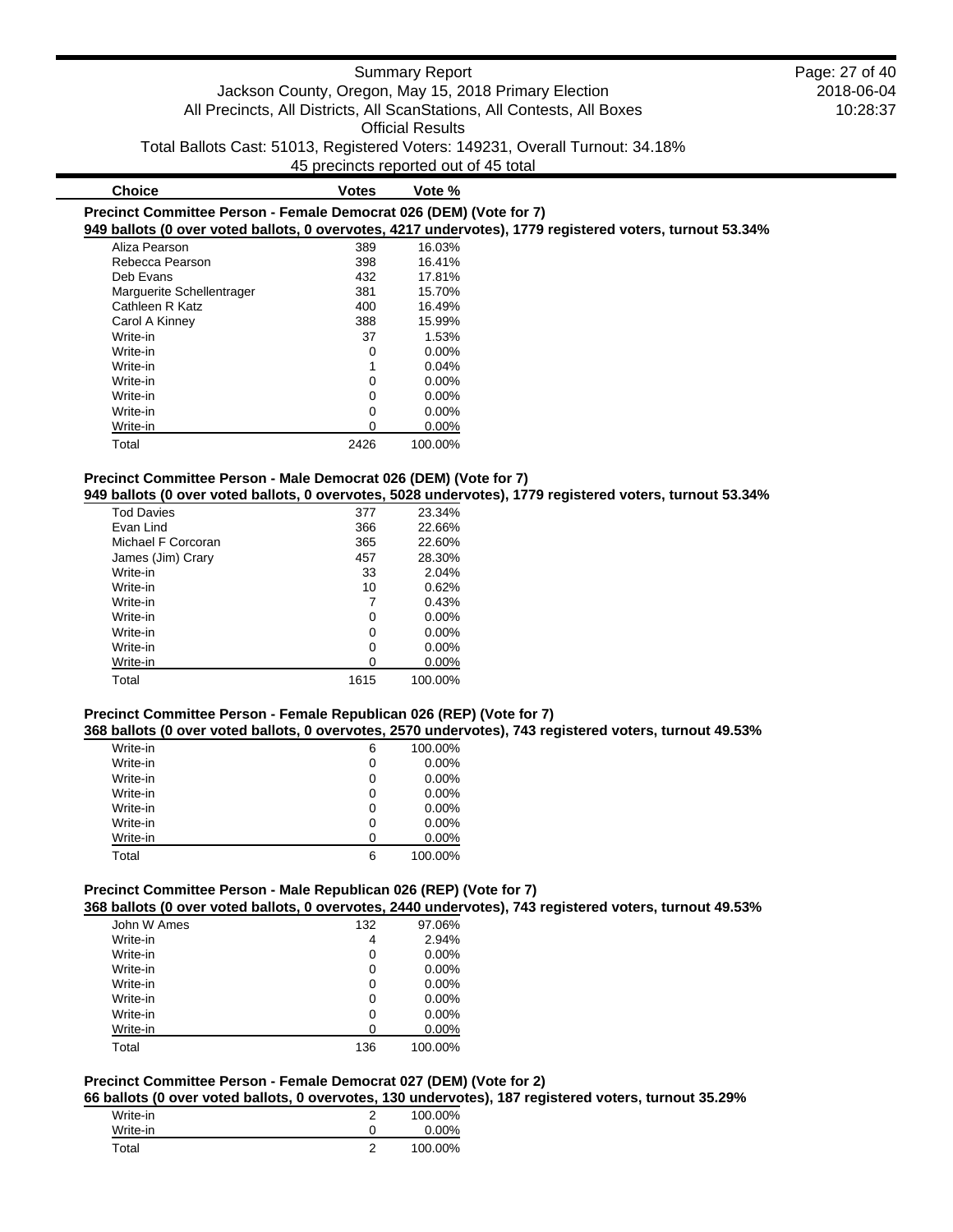|                                                                      |                                       | <b>Summary Report</b>   |                                                                                                          | Page: 28 of 40 |
|----------------------------------------------------------------------|---------------------------------------|-------------------------|----------------------------------------------------------------------------------------------------------|----------------|
|                                                                      |                                       |                         | Jackson County, Oregon, May 15, 2018 Primary Election                                                    | 2018-06-04     |
|                                                                      |                                       |                         | All Precincts, All Districts, All ScanStations, All Contests, All Boxes                                  | 10:28:37       |
|                                                                      |                                       | <b>Official Results</b> |                                                                                                          |                |
|                                                                      |                                       |                         | Total Ballots Cast: 51013, Registered Voters: 149231, Overall Turnout: 34.18%                            |                |
|                                                                      | 45 precincts reported out of 45 total |                         |                                                                                                          |                |
| <b>Choice</b>                                                        | <b>Votes</b>                          | Vote %                  |                                                                                                          |                |
| Precinct Committee Person - Male Democrat 027 (DEM) (Vote for 2)     |                                       |                         |                                                                                                          |                |
|                                                                      |                                       |                         | 66 ballots (0 over voted ballots, 0 overvotes, 127 undervotes), 187 registered voters, turnout 35.29%    |                |
| Write-in                                                             | 5                                     | 100.00%                 |                                                                                                          |                |
| Write-in                                                             | 0                                     | 0.00%                   |                                                                                                          |                |
| Total                                                                | 5                                     | 100.00%                 |                                                                                                          |                |
| Precinct Committee Person - Female Republican 027 (REP) (Vote for 2) |                                       |                         |                                                                                                          |                |
|                                                                      |                                       |                         | 124 ballots (0 over voted ballots, 0 overvotes, 244 undervotes), 252 registered voters, turnout 49.21%   |                |
| Write-in                                                             | 4                                     | 100.00%                 |                                                                                                          |                |
| Write-in                                                             | 0                                     | 0.00%                   |                                                                                                          |                |
| Total                                                                | 4                                     | 100.00%                 |                                                                                                          |                |
| Precinct Committee Person - Male Republican 027 (REP) (Vote for 2)   |                                       |                         |                                                                                                          |                |
|                                                                      |                                       |                         | 124 ballots (0 over voted ballots, 0 overvotes, 240 undervotes), 252 registered voters, turnout 49.21%   |                |
| Write-in                                                             | 8                                     | 100.00%                 |                                                                                                          |                |
| Write-in                                                             | 0                                     | 0.00%                   |                                                                                                          |                |
| Total                                                                | 8                                     | 100.00%                 |                                                                                                          |                |
|                                                                      |                                       |                         |                                                                                                          |                |
| Precinct Committee Person - Female Democrat 028 (DEM) (Vote for 5)   |                                       |                         |                                                                                                          |                |
|                                                                      |                                       |                         | 182 ballots (0 over voted ballots, 0 overvotes, 902 undervotes), 499 registered voters, turnout 36.47%   |                |
| Write-in                                                             | 8                                     | 100.00%                 |                                                                                                          |                |
| Write-in                                                             | 0                                     | 0.00%                   |                                                                                                          |                |
| Write-in                                                             | 0                                     | 0.00%                   |                                                                                                          |                |
| Write-in                                                             | 0                                     | 0.00%                   |                                                                                                          |                |
| Write-in                                                             | 0                                     | 0.00%                   |                                                                                                          |                |
| Total                                                                | 8                                     | 100.00%                 |                                                                                                          |                |
| Precinct Committee Person - Male Democrat 028 (DEM) (Vote for 5)     |                                       |                         |                                                                                                          |                |
|                                                                      |                                       |                         | 182 ballots (0 over voted ballots, 0 overvotes, 898 undervotes), 499 registered voters, turnout 36.47%   |                |
| Write-in                                                             | 12                                    | 100.00%                 |                                                                                                          |                |
| Write-in                                                             | 0                                     | 0.00%                   |                                                                                                          |                |
| Write-in                                                             | 0                                     | 0.00%                   |                                                                                                          |                |
| Write-in                                                             | 0                                     | 0.00%                   |                                                                                                          |                |
| Write-in                                                             | 0                                     | 0.00%                   |                                                                                                          |                |
| Total                                                                | 12                                    | 100.00%                 |                                                                                                          |                |
|                                                                      |                                       |                         |                                                                                                          |                |
| Precinct Committee Person - Female Republican 028 (REP) (Vote for 5) |                                       |                         |                                                                                                          |                |
|                                                                      |                                       |                         | 513 ballots (0 over voted ballots, 0 overvotes, 2542 undervotes), 1084 registered voters, turnout 47.32% |                |
| Write-in                                                             | 18                                    | 78.26%                  |                                                                                                          |                |
| Write-in                                                             | 5                                     | 21.74%                  |                                                                                                          |                |
| Write-in                                                             | 0                                     | 0.00%                   |                                                                                                          |                |
| Write-in                                                             | 0                                     | 0.00%                   |                                                                                                          |                |
| Write-in                                                             | 0                                     | 0.00%                   |                                                                                                          |                |
| Total                                                                | 23                                    | 100.00%                 |                                                                                                          |                |
| Precinct Committee Person - Male Republican 028 (REP) (Vote for 5)   |                                       |                         |                                                                                                          |                |
|                                                                      |                                       |                         | 513 ballots (0 over voted ballots, 0 overvotes, 2547 undervotes), 1084 registered voters, turnout 47.32% |                |
| Write-in                                                             | 17                                    | 94.44%                  |                                                                                                          |                |
| Write-in                                                             | 1                                     | 5.56%                   |                                                                                                          |                |
| Write-in                                                             | 0                                     | 0.00%                   |                                                                                                          |                |
| Write-in                                                             | 0                                     | 0.00%                   |                                                                                                          |                |
| Write-in                                                             | 0                                     | 0.00%                   |                                                                                                          |                |
| Total                                                                | 18                                    | 100.00%                 |                                                                                                          |                |
|                                                                      |                                       |                         |                                                                                                          |                |
| Precinct Committee Person - Female Democrat 029 (DEM) (Vote for 4)   |                                       |                         |                                                                                                          |                |
|                                                                      |                                       |                         | 279 ballots (0 over voted ballots, 0 overvotes, 930 undervotes), 572 registered voters, turnout 48.78%   |                |
| Margaret K Eklund                                                    | 185                                   | 99.46%                  |                                                                                                          |                |
| Write-in                                                             | 0                                     | 0.00%                   |                                                                                                          |                |
| Write-in                                                             | 1                                     | 0.54%                   |                                                                                                          |                |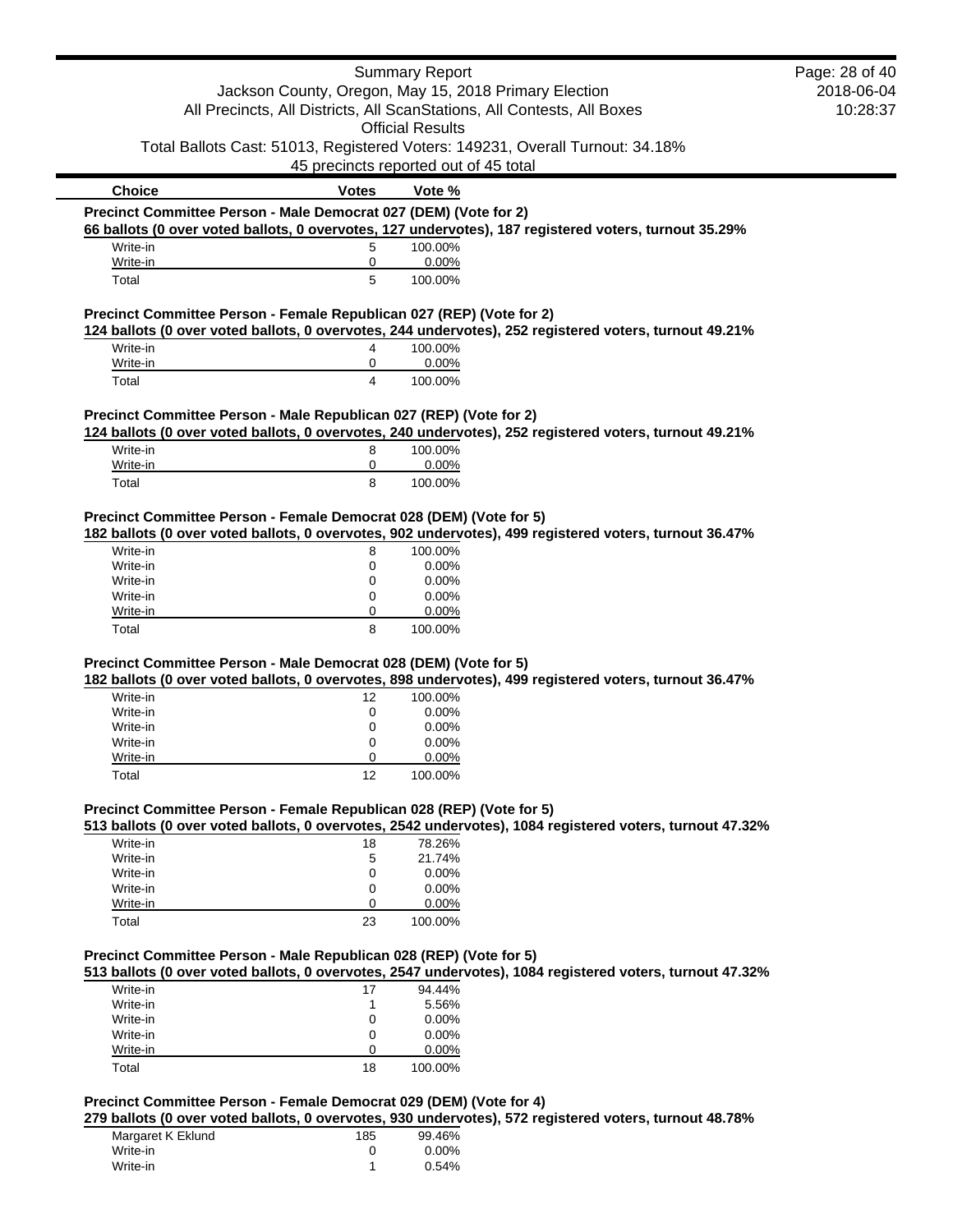| <b>Choice</b> | <b>Votes</b> | Vote %  |
|---------------|--------------|---------|
| Write-in      | 0            | 0.00%   |
| Write-in      | 0            | 0.00%   |
| Total         | 186          | 100.00% |

## **Precinct Committee Person - Male Democrat 029 (DEM) (Vote for 4)**

**279 ballots (0 over voted ballots, 0 overvotes, 941 undervotes), 572 registered voters, turnout 48.78%**

| 167 | 95.43%  |
|-----|---------|
|     | 2.29%   |
| 2   | 1.14%   |
|     | 0.57%   |
|     | 0.57%   |
| 175 | 100.00% |
|     |         |

## **Precinct Committee Person - Female Republican 029 (REP) (Vote for 4)**

**396 ballots (0 over voted ballots, 0 overvotes, 1235 undervotes), 800 registered voters, turnout 49.50%**

| Priscilla (Lori) Works | 186 | 53.30%   |
|------------------------|-----|----------|
| Shandra Husted         | 155 | 44.41%   |
| Write-in               |     | 2.01%    |
| Write-in               |     | 0.29%    |
| Write-in               | 0   | $0.00\%$ |
| Write-in               |     | $0.00\%$ |
| Total                  | 349 | 100.00%  |

#### **Precinct Committee Person - Male Republican 029 (REP) (Vote for 4)**

**396 ballots (0 over voted ballots, 0 overvotes, 1115 undervotes), 800 registered voters, turnout 49.50%**

| Thomas (Joel) Works | 166 | 35.39%   |
|---------------------|-----|----------|
| Peter St Onge       | 135 | 28.78%   |
| Kevin Husted        | 163 | 34.75%   |
| Write-in            | 5   | 1.07%    |
| Write-in            | 0   | $0.00\%$ |
| Write-in            | 0   | $0.00\%$ |
| Write-in            | O   | $0.00\%$ |
| Total               | 469 | 100.00%  |

#### **Precinct Committee Person - Female Democrat 030 (DEM) (Vote for 1)**

**30 ballots (0 over voted ballots, 0 overvotes, 30 blank voted), 50 registered voters, turnout 60.00%**

| Write-in | $0.00\%$ |
|----------|----------|
| Total    | 0.00%    |

### **Precinct Committee Person - Male Democrat 030 (DEM) (Vote for 1)**

**30 ballots (0 over voted ballots, 0 overvotes, 30 blank voted), 50 registered voters, turnout 60.00%**

| Write-in | $00\%$ |
|----------|--------|
| otal     | 00%    |

#### **Precinct Committee Person - Female Republican 030 (REP) (Vote for 1)**

**43 ballots (0 over voted ballots, 0 overvotes, 41 blank voted), 89 registered voters, turnout 48.31%**

| Write-in | 100.00% |
|----------|---------|
| Total    | 100.00% |

#### **Precinct Committee Person - Male Republican 030 (REP) (Vote for 1)**

**43 ballots (0 over voted ballots, 0 overvotes, 40 blank voted), 89 registered voters, turnout 48.31%**

| Write-in    | w | 100.00% |
|-------------|---|---------|
| $\tau$ otal | w | 100.00% |

### **Precinct Committee Person - Female Democrat 031 (DEM) (Vote for 3)**

**104 ballots (0 over voted ballots, 0 overvotes, 307 undervotes), 277 registered voters, turnout 37.55%**

| Write-in | 100.00% |
|----------|---------|
| Write-in | 0.00%   |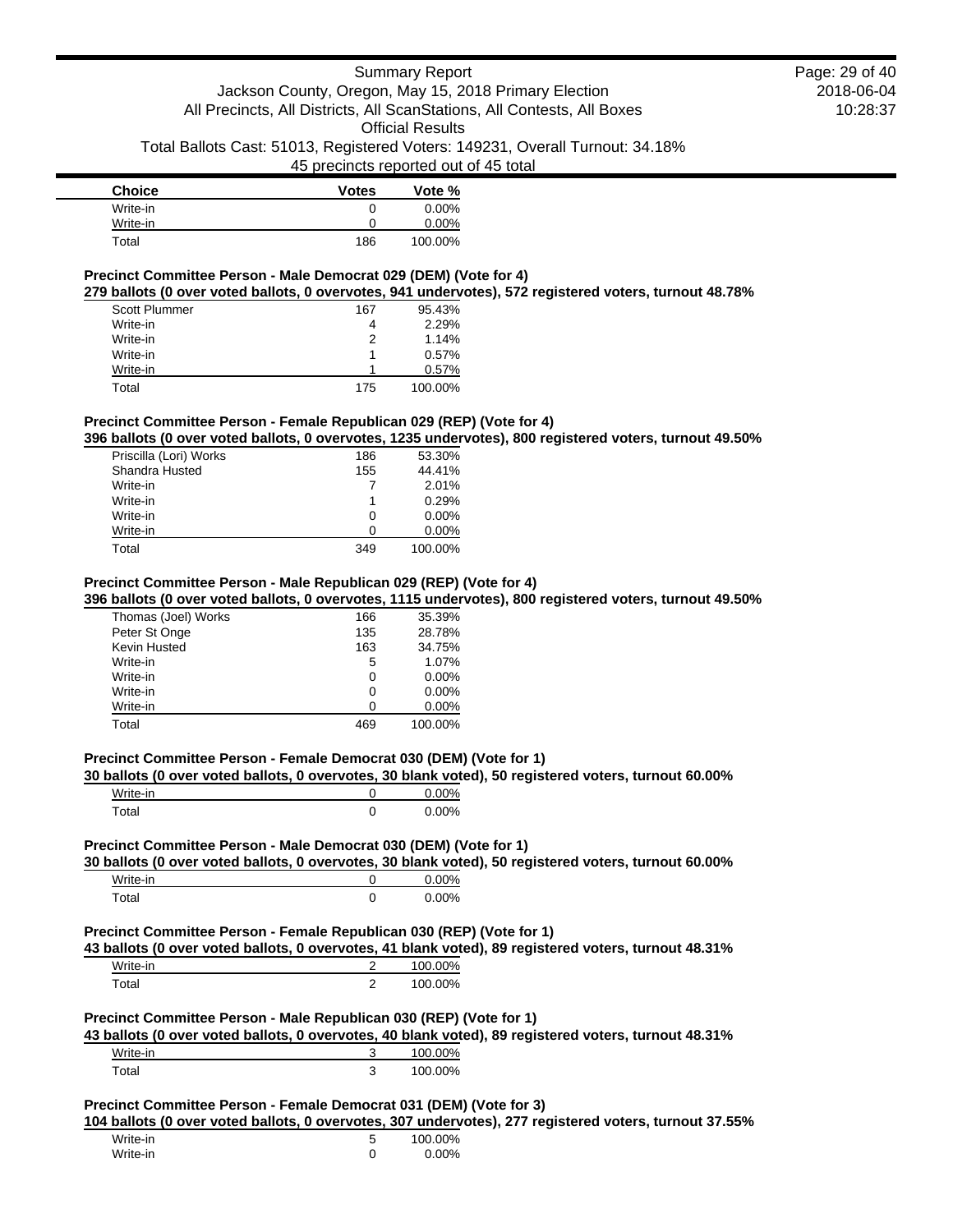45 precincts reported out of 45 total

| <b>Choice</b> | <b>Votes</b> | Vote %   |
|---------------|--------------|----------|
| Write-in      |              | $0.00\%$ |
| Total         | 5            | 100.00%  |

## **Precinct Committee Person - Male Democrat 031 (DEM) (Vote for 3)**

**104 ballots (0 over voted ballots, 0 overvotes, 308 undervotes), 277 registered voters, turnout 37.55%**

| Write-in | 4 | 100.00%  |
|----------|---|----------|
| Write-in | O | $0.00\%$ |
| Write-in |   | $0.00\%$ |
| Total    | 4 | 100.00%  |

### **Precinct Committee Person - Female Republican 031 (REP) (Vote for 3)**

**274 ballots (0 over voted ballots, 0 overvotes, 644 undervotes), 556 registered voters, turnout 49.28%**

| Valerie Platt | 173 | 97.19%   |
|---------------|-----|----------|
| Write-in      | 5   | 2.81%    |
| Write-in      | 0   | $0.00\%$ |
| Write-in      | 0   | $0.00\%$ |
| Total         | 178 | 100.00%  |

## **Precinct Committee Person - Male Republican 031 (REP) (Vote for 3)**

**274 ballots (0 over voted ballots, 0 overvotes, 637 undervotes), 556 registered voters, turnout 49.28%**

| Bryan Platt | 175 | 94.59%   |
|-------------|-----|----------|
| Write-in    | 9   | 4.86%    |
| Write-in    |     | 0.54%    |
| Write-in    | O   | $0.00\%$ |
| Total       | 185 | 100.00%  |

#### **Precinct Committee Person - Female Democrat 032 (DEM) (Vote for 3)**

**246 ballots (0 over voted ballots, 0 overvotes, 573 undervotes), 455 registered voters, turnout 54.07%**

| <b>Christine Haynie</b> | 161 | 97.58%   |
|-------------------------|-----|----------|
| Write-in                |     | 1.21%    |
| Write-in                | 2   | 1.21%    |
| Write-in                | O   | $0.00\%$ |
| Total                   | 165 | 100.00%  |

### **Precinct Committee Person - Male Democrat 032 (DEM) (Vote for 3)**

#### **246 ballots (0 over voted ballots, 0 overvotes, 582 undervotes), 455 registered voters, turnout 54.07%**

| Don Tull | 151 | 96.79%   |
|----------|-----|----------|
| Write-in | 3   | 1.92%    |
| Write-in | 2   | 1.28%    |
| Write-in | 0   | $0.00\%$ |
| Total    | 156 | 100.00%  |

#### **Precinct Committee Person - Female Republican 032 (REP) (Vote for 3)**

**419 ballots (0 over voted ballots, 0 overvotes, 942 undervotes), 763 registered voters, turnout 54.91%**

| Rebecca Blust  | 145 | 46.03%   |
|----------------|-----|----------|
| Natalie Richie | 163 | 51.75%   |
| Write-in       | 5   | 1.59%    |
| Write-in       | 2   | 0.63%    |
| Write-in       | O   | $0.00\%$ |
| Total          | 315 | 100.00%  |

## **Precinct Committee Person - Male Republican 032 (REP) (Vote for 3)**

**419 ballots (0 over voted ballots, 0 overvotes, 1051 undervotes), 763 registered voters, turnout 54.91%**

| <b>Steve Richie</b> | 197 | 95.63%   |
|---------------------|-----|----------|
| Write-in            | 8   | 3.88%    |
| Write-in            |     | 0.49%    |
| Write-in            | O   | $0.00\%$ |
| Total               | 206 | 100.00%  |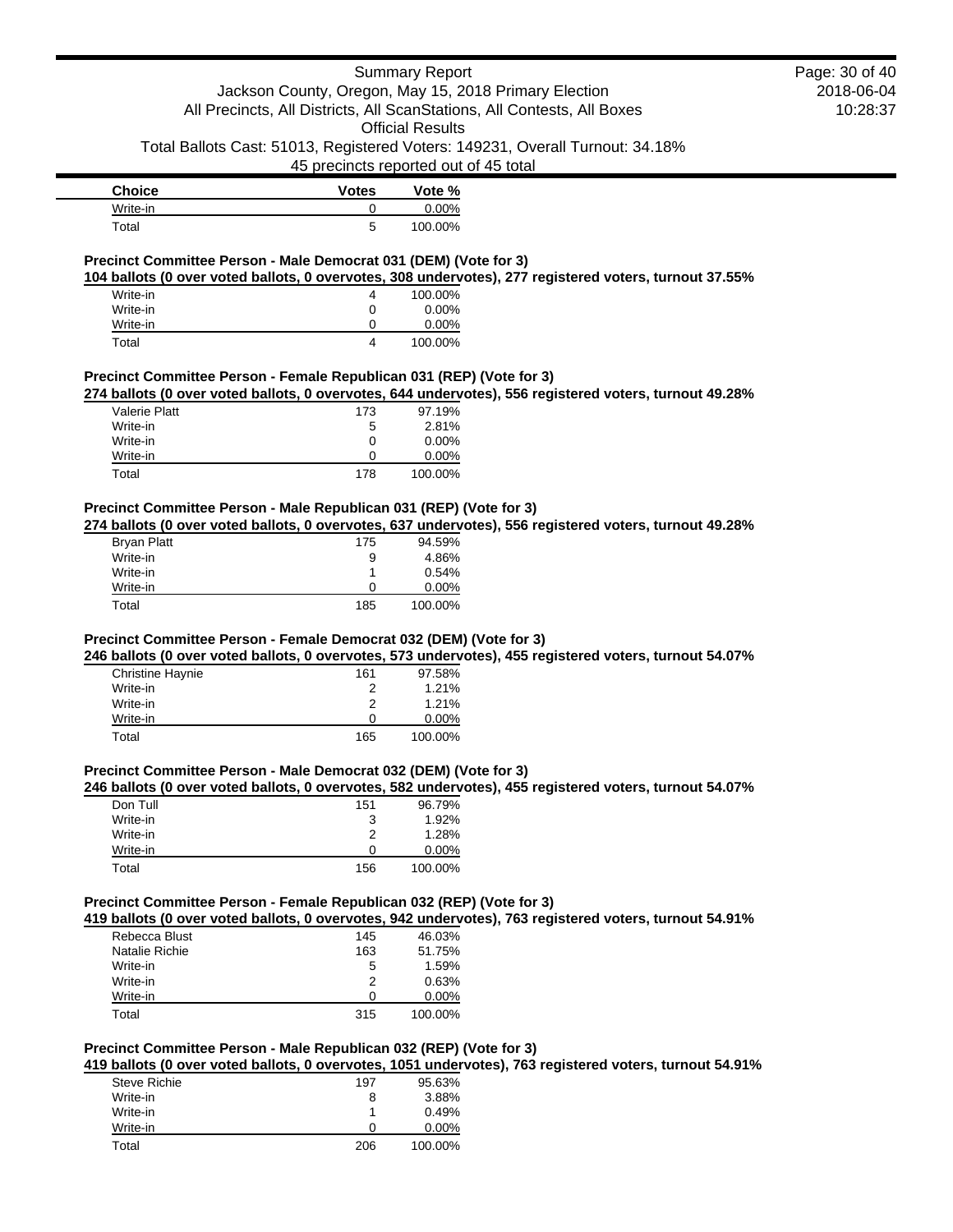|                                                                      |                | <b>Summary Report</b>                                                   |                                                                                                         | Page: 31 of 40 |
|----------------------------------------------------------------------|----------------|-------------------------------------------------------------------------|---------------------------------------------------------------------------------------------------------|----------------|
|                                                                      |                | Jackson County, Oregon, May 15, 2018 Primary Election                   |                                                                                                         | 2018-06-04     |
|                                                                      |                | All Precincts, All Districts, All ScanStations, All Contests, All Boxes |                                                                                                         | 10:28:37       |
|                                                                      |                | <b>Official Results</b>                                                 |                                                                                                         |                |
|                                                                      |                |                                                                         | Total Ballots Cast: 51013, Registered Voters: 149231, Overall Turnout: 34.18%                           |                |
|                                                                      |                | 45 precincts reported out of 45 total                                   |                                                                                                         |                |
| <b>Choice</b>                                                        | <b>Votes</b>   | Vote %                                                                  |                                                                                                         |                |
| Precinct Committee Person - Female Democrat 033 (DEM) (Vote for 3)   |                |                                                                         |                                                                                                         |                |
|                                                                      |                |                                                                         | 195 ballots (0 over voted ballots, 0 overvotes, 454 undervotes), 394 registered voters, turnout 49.49%  |                |
| Georgia (Geni) Hilton                                                | 124            | 94.66%                                                                  |                                                                                                         |                |
| Write-in                                                             | 4              | 3.05%                                                                   |                                                                                                         |                |
| Write-in                                                             | 3              | 2.29%                                                                   |                                                                                                         |                |
| Write-in                                                             | 0              | 0.00%                                                                   |                                                                                                         |                |
| Total                                                                | 131            | 100.00%                                                                 |                                                                                                         |                |
| Precinct Committee Person - Male Democrat 033 (DEM) (Vote for 3)     |                |                                                                         |                                                                                                         |                |
|                                                                      |                |                                                                         | 195 ballots (0 over voted ballots, 0 overvotes, 581 undervotes), 394 registered voters, turnout 49.49%  |                |
| Write-in                                                             | 4              | 100.00%                                                                 |                                                                                                         |                |
| Write-in                                                             | 0              | 0.00%                                                                   |                                                                                                         |                |
| Write-in                                                             | 0              | 0.00%                                                                   |                                                                                                         |                |
| Total                                                                | 4              | 100.00%                                                                 |                                                                                                         |                |
|                                                                      |                |                                                                         |                                                                                                         |                |
| Precinct Committee Person - Female Republican 033 (REP) (Vote for 3) |                |                                                                         | 403 ballots (0 over voted ballots, 0 overvotes, 977 undervotes), 686 registered voters, turnout 58.75%  |                |
| Kathy Lohrfink                                                       | 229            | 98.71%                                                                  |                                                                                                         |                |
| Write-in                                                             | 3              | 1.29%                                                                   |                                                                                                         |                |
| Write-in                                                             | 0              | 0.00%                                                                   |                                                                                                         |                |
| Write-in                                                             | 0              | 0.00%                                                                   |                                                                                                         |                |
| Total                                                                | 232            | 100.00%                                                                 |                                                                                                         |                |
|                                                                      |                | Precinct Committee Person - Male Republican 033 (REP) (Vote for 3)      | 403 ballots (0 over voted ballots, 0 overvotes, 810 undervotes), 686 registered voters, turnout 58.75%  |                |
| Perry Atkinson                                                       | 283            | 70.93%                                                                  |                                                                                                         |                |
| John Lohrfink                                                        | 107            | 26.82%                                                                  |                                                                                                         |                |
| Write-in                                                             | 8              | 2.01%                                                                   |                                                                                                         |                |
| Write-in<br>Write-in                                                 | 1<br>0         | 0.25%<br>0.00%                                                          |                                                                                                         |                |
| Total                                                                | 399            | 100.00%                                                                 |                                                                                                         |                |
|                                                                      |                |                                                                         |                                                                                                         |                |
| Precinct Committee Person - Female Democrat 034 (DEM) (Vote for 4)   |                |                                                                         |                                                                                                         |                |
|                                                                      |                |                                                                         | 150 ballots (0 over voted ballots, 0 overvotes, 593 undervotes), 321 registered voters, turnout 46.73%  |                |
| Write-in                                                             | 3              | 42.86%                                                                  |                                                                                                         |                |
| Write-in                                                             | 1              | 14.29%                                                                  |                                                                                                         |                |
| Write-in                                                             | 2<br>1         | 28.57%                                                                  |                                                                                                         |                |
| Write-in<br>Total                                                    | $\overline{7}$ | 14.29%<br>100.00%                                                       |                                                                                                         |                |
|                                                                      |                |                                                                         |                                                                                                         |                |
|                                                                      |                |                                                                         |                                                                                                         |                |
| Precinct Committee Person - Male Democrat 034 (DEM) (Vote for 4)     |                |                                                                         | 150 ballots (0 over voted ballots, 0 overvotes, 596 undervotes), 321 registered voters, turnout 46.73%  |                |
| Write-in                                                             |                | 25.00%                                                                  |                                                                                                         |                |
| Write-in                                                             |                | 25.00%                                                                  |                                                                                                         |                |
| Write-in                                                             | 1              | 25.00%                                                                  |                                                                                                         |                |
| Write-in<br>Total                                                    | 1<br>4         | 25.00%<br>100.00%                                                       |                                                                                                         |                |
|                                                                      |                |                                                                         |                                                                                                         |                |
|                                                                      |                |                                                                         |                                                                                                         |                |
| Precinct Committee Person - Female Republican 034 (REP) (Vote for 4) |                |                                                                         | 471 ballots (0 over voted ballots, 0 overvotes, 1878 undervotes), 950 registered voters, turnout 49.58% |                |
| Write-in                                                             | 6              | 100.00%                                                                 |                                                                                                         |                |
| Write-in                                                             | 0              | 0.00%                                                                   |                                                                                                         |                |
| Write-in<br>Write-in                                                 | 0<br>0         | 0.00%<br>0.00%                                                          |                                                                                                         |                |

## **Precinct Committee Person - Male Republican 034 (REP) (Vote for 4)**

**471 ballots (0 over voted ballots, 0 overvotes, 1868 undervotes), 950 registered voters, turnout 49.58%**

 $\blacksquare$  $\overline{\phantom{a}}$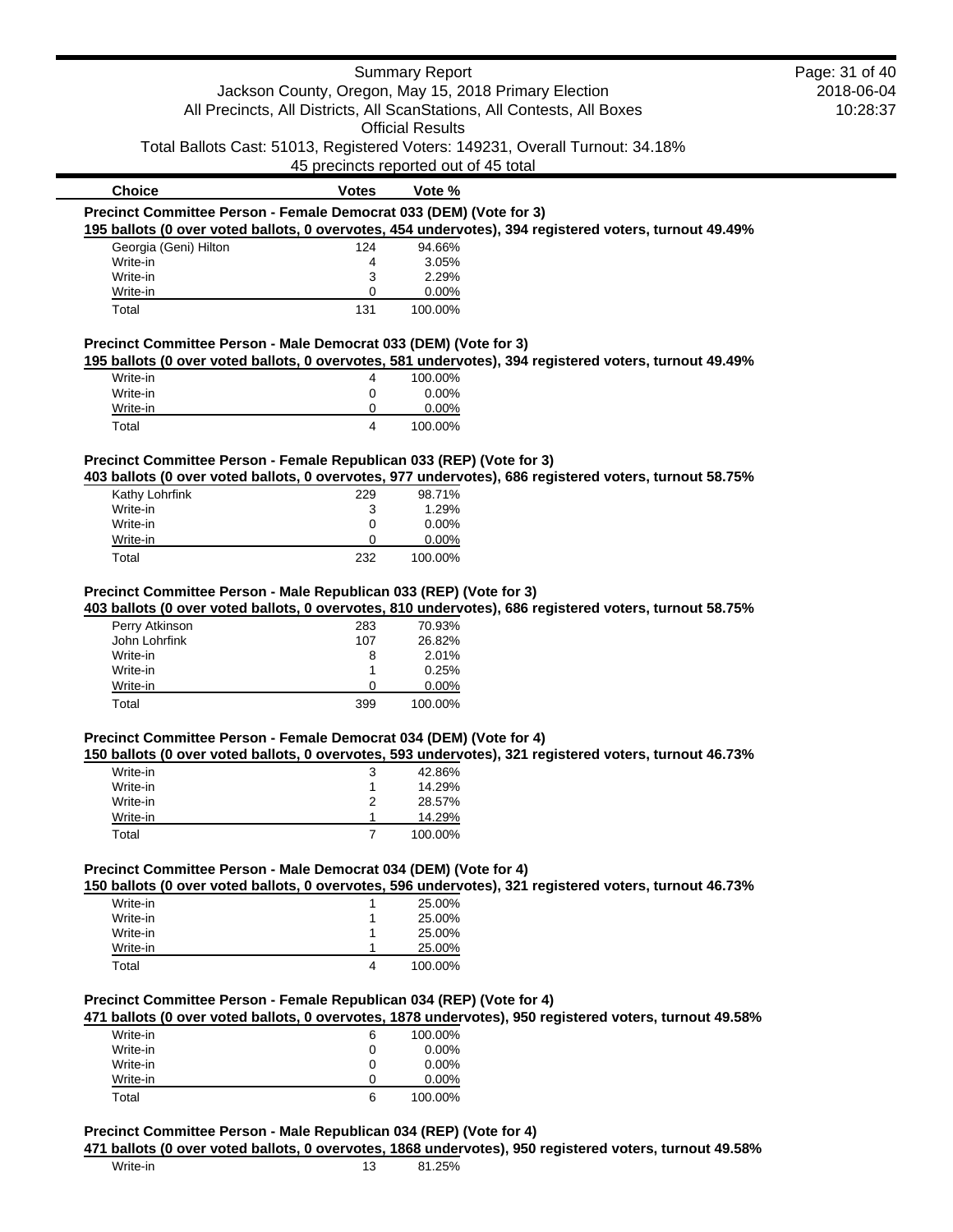| <b>Choice</b> | <b>Votes</b> | Vote %   |
|---------------|--------------|----------|
| Write-in      | 3            | 18.75%   |
| Write-in      | 0            | $0.00\%$ |
| Write-in      | O            | $0.00\%$ |
| Total         | 16           | 100.00%  |

#### **Precinct Committee Person - Female Democrat 035 (DEM) (Vote for 6)**

**478 ballots (0 over voted ballots, 0 overvotes, 2560 undervotes), 845 registered voters, turnout 56.57%**

| Kathy Conway | 291 | 94.48%   |
|--------------|-----|----------|
| Write-in     | 9   | 2.92%    |
| Write-in     | 2   | 0.65%    |
| Write-in     | 2   | 0.65%    |
| Write-in     | 2   | 0.65%    |
| Write-in     | 2   | 0.65%    |
| Write-in     | O   | $0.00\%$ |
| Total        | 308 | 100.00%  |

## **Precinct Committee Person - Male Democrat 035 (DEM) (Vote for 6)**

**478 ballots (0 over voted ballots, 0 overvotes, 2579 undervotes), 845 registered voters, turnout 56.57%**

| Alan Journet | 271 | 93.77%   |
|--------------|-----|----------|
| Write-in     | 11  | 3.81%    |
| Write-in     | 3   | 1.04%    |
| Write-in     | 2   | 0.69%    |
| Write-in     | 1   | 0.35%    |
| Write-in     | 1   | 0.35%    |
| Write-in     | O   | $0.00\%$ |
| Total        | 289 | 100.00%  |

## **Precinct Committee Person - Female Republican 035 (REP) (Vote for 6)**

**555 ballots (0 over voted ballots, 0 overvotes, 2840 undervotes), 1040 registered voters, turnout 53.37%**

| <b>Lillian Eaton Stewart</b> | 232 | 47.35%  |
|------------------------------|-----|---------|
| Gayle Merz                   | 235 | 47.96%  |
| Write-in                     | 9   | 1.84%   |
| Write-in                     | 6   | 1.22%   |
| Write-in                     | 4   | 0.82%   |
| Write-in                     | 4   | 0.82%   |
| Write-in                     | 0   | 0.00%   |
| Write-in                     | 0   | 0.00%   |
| Total                        | 490 | 100.00% |

## **Precinct Committee Person - Male Republican 035 (REP) (Vote for 6)**

### **555 ballots (0 over voted ballots, 0 overvotes, 2844 undervotes), 1040 registered voters, turnout 53.37%**

| <b>Warren Merz</b> | 242 | 49.79%  |
|--------------------|-----|---------|
| Wright Kieran      | 216 | 44.44%  |
| Write-in           | 14  | 2.88%   |
| Write-in           | 6   | 1.23%   |
| Write-in           | 4   | 0.82%   |
| Write-in           | 4   | 0.82%   |
| Write-in           | 0   | 0.00%   |
| Write-in           | ∩   | 0.00%   |
| Total              | 486 | 100.00% |

### **Precinct Committee Person - Female Democrat 036 (DEM) (Vote for 9)**

**174 ballots (0 over voted ballots, 0 overvotes, 1555 undervotes), 967 registered voters, turnout 17.99%**

| Write-in |   | 63.64%   |
|----------|---|----------|
| Write-in | 1 | 9.09%    |
| Write-in |   | 9.09%    |
| Write-in | 1 | 9.09%    |
| Write-in |   | 9.09%    |
| Write-in | 0 | $0.00\%$ |
| Write-in | 0 | $0.00\%$ |
| Write-in | O | $0.00\%$ |
|          |   |          |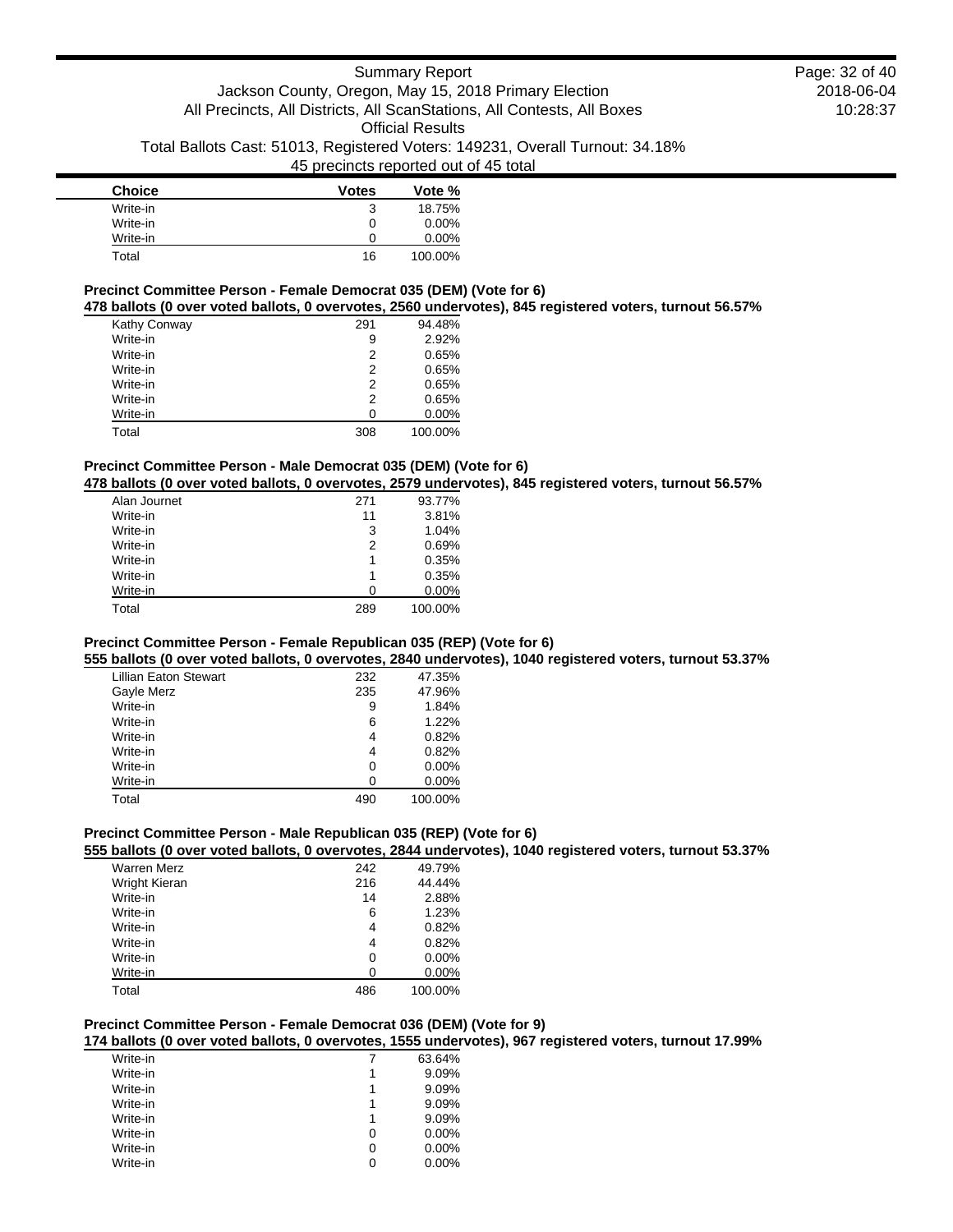| <b>Choice</b> | <b>Votes</b> | Vote %   |
|---------------|--------------|----------|
| Write-in      |              | $0.00\%$ |
| Total         |              | 100.00%  |

### **Precinct Committee Person - Male Democrat 036 (DEM) (Vote for 9)**

**174 ballots (0 over voted ballots, 0 overvotes, 1558 undervotes), 967 registered voters, turnout 17.99%**

| Write-in |   | 87.50%   |
|----------|---|----------|
| Write-in | 1 | 12.50%   |
| Write-in | 0 | $0.00\%$ |
| Write-in | 0 | $0.00\%$ |
| Write-in | 0 | $0.00\%$ |
| Write-in | 0 | $0.00\%$ |
| Write-in | 0 | $0.00\%$ |
| Write-in | 0 | $0.00\%$ |
| Write-in | U | 0.00%    |
| Total    | 8 | 100.00%  |

## **Precinct Committee Person - Female Republican 036 (REP) (Vote for 9)**

**448 ballots (0 over voted ballots, 0 overvotes, 3995 undervotes), 1324 registered voters, turnout 33.84%**

| Write-in | 31 | 83.78%   |
|----------|----|----------|
| Write-in | 3  | 8.11%    |
| Write-in | 3  | 8.11%    |
| Write-in | 0  | $0.00\%$ |
| Write-in | 0  | 0.00%    |
| Write-in | 0  | 0.00%    |
| Write-in | 0  | $0.00\%$ |
| Write-in | 0  | 0.00%    |
| Write-in | 0  | 0.00%    |
| Total    | 37 | 100.00%  |

## **Precinct Committee Person - Male Republican 036 (REP) (Vote for 9)**

**448 ballots (0 over voted ballots, 0 overvotes, 3990 undervotes), 1324 registered voters, turnout 33.84%**

| Write-in | 32 | 76.19%  |
|----------|----|---------|
| Write-in | 4  | 9.52%   |
| Write-in | 3  | 7.14%   |
| Write-in | 1  | 2.38%   |
| Write-in | 1  | 2.38%   |
| Write-in | 1  | 2.38%   |
| Write-in | 0  | 0.00%   |
| Write-in | 0  | 0.00%   |
| Write-in | U  | 0.00%   |
| Total    | 42 | 100.00% |

## **Precinct Committee Person - Female Democrat 037 (DEM) (Vote for 3)**

**377 ballots (0 over voted ballots, 0 overvotes, 1091 undervotes), 650 registered voters, turnout 58.00%**

| Write-in | 22 | 55.00%  |
|----------|----|---------|
| Write-in | 10 | 25.00%  |
| Write-in | 8  | 20.00%  |
| Total    | 40 | 100.00% |

## **Precinct Committee Person - Male Democrat 037 (DEM) (Vote for 3)**

**377 ballots (0 over voted ballots, 0 overvotes, 871 undervotes), 650 registered voters, turnout 58.00%**

| Michael G Zecher | 126 | 48.46%   |
|------------------|-----|----------|
| Pete Hille       | 123 | 47.31%   |
| Write-in         | 10  | 3.85%    |
| Write-in         |     | 0.38%    |
| Write-in         | O   | $0.00\%$ |
| Total            | 260 | 100.00%  |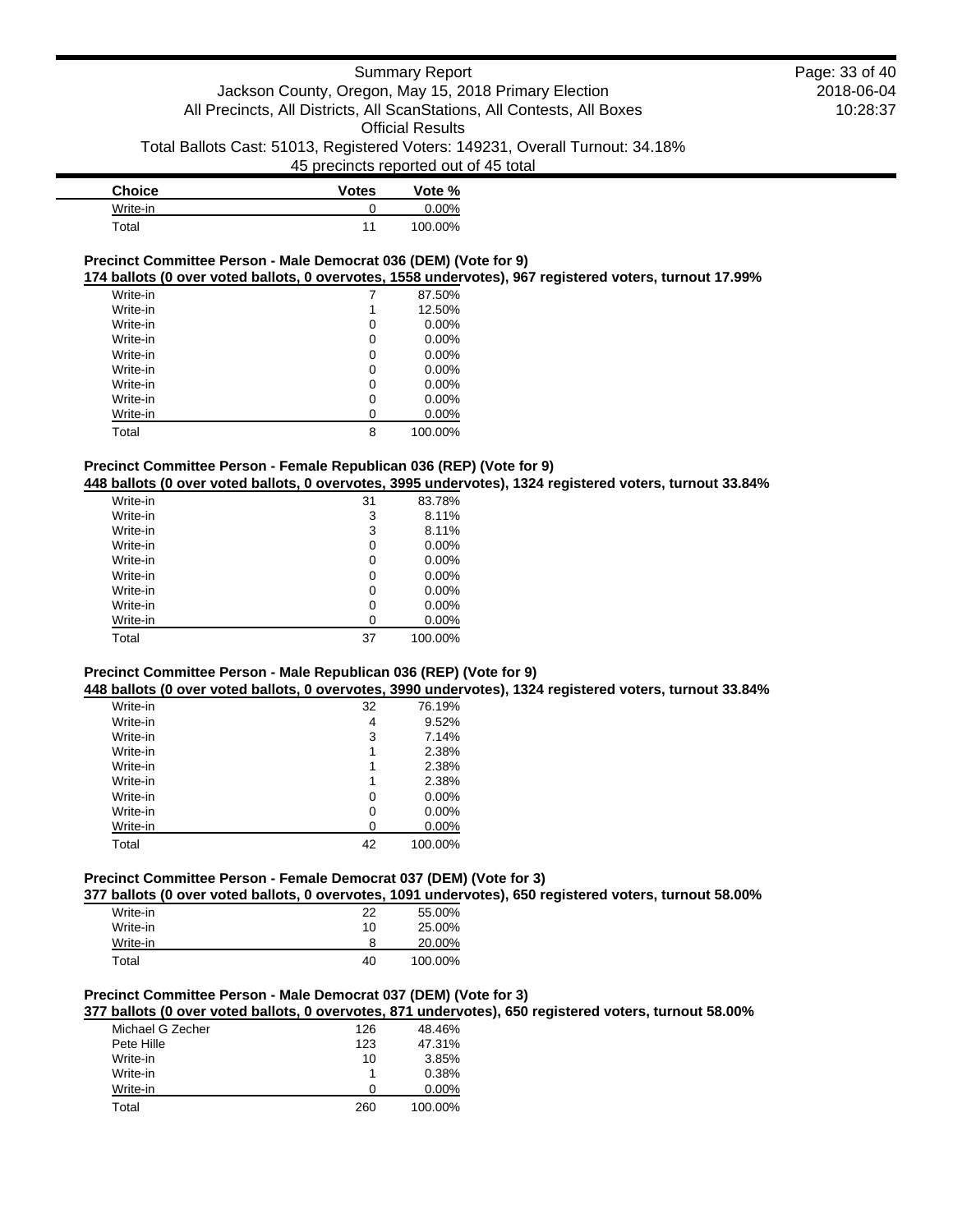|                                                                      |                | <b>Summary Report</b>                                                                                    | Page: 34 of 40 |
|----------------------------------------------------------------------|----------------|----------------------------------------------------------------------------------------------------------|----------------|
|                                                                      |                | Jackson County, Oregon, May 15, 2018 Primary Election                                                    | 2018-06-04     |
|                                                                      |                | All Precincts, All Districts, All ScanStations, All Contests, All Boxes                                  | 10:28:37       |
|                                                                      |                |                                                                                                          |                |
|                                                                      |                | <b>Official Results</b>                                                                                  |                |
|                                                                      |                | Total Ballots Cast: 51013, Registered Voters: 149231, Overall Turnout: 34.18%                            |                |
|                                                                      |                | 45 precincts reported out of 45 total                                                                    |                |
| <b>Choice</b>                                                        | <b>Votes</b>   | Vote %                                                                                                   |                |
| Precinct Committee Person - Female Republican 037 (REP) (Vote for 3) |                |                                                                                                          |                |
|                                                                      |                | 151 ballots (0 over voted ballots, 0 overvotes, 448 undervotes), 296 registered voters, turnout 51.01%   |                |
| Write-in                                                             | 5              | 100.00%                                                                                                  |                |
| Write-in                                                             | 0              | 0.00%                                                                                                    |                |
| Write-in                                                             | 0              | 0.00%                                                                                                    |                |
| Total                                                                | 5              | 100.00%                                                                                                  |                |
| Precinct Committee Person - Male Republican 037 (REP) (Vote for 3)   |                |                                                                                                          |                |
|                                                                      |                | 151 ballots (0 over voted ballots, 0 overvotes, 372 undervotes), 296 registered voters, turnout 51.01%   |                |
| Joe Charter                                                          | 80             | 98.77%                                                                                                   |                |
| Write-in                                                             | 1              | 1.23%                                                                                                    |                |
| Write-in                                                             | 0              | 0.00%                                                                                                    |                |
| Write-in                                                             | 0              | 0.00%                                                                                                    |                |
| Total                                                                | 81             | 100.00%                                                                                                  |                |
|                                                                      |                |                                                                                                          |                |
| Precinct Committee Person - Female Democrat 038 (DEM) (Vote for 3)   |                | 110 ballots (0 over voted ballots, 0 overvotes, 326 undervotes), 270 registered voters, turnout 40.74%   |                |
| Write-in                                                             | 2              | 50.00%                                                                                                   |                |
| Write-in                                                             | 1              | 25.00%                                                                                                   |                |
| Write-in                                                             | 1              | 25.00%                                                                                                   |                |
| Total                                                                | 4              | 100.00%                                                                                                  |                |
|                                                                      |                |                                                                                                          |                |
| Precinct Committee Person - Male Democrat 038 (DEM) (Vote for 3)     |                |                                                                                                          |                |
|                                                                      |                | 110 ballots (0 over voted ballots, 0 overvotes, 325 undervotes), 270 registered voters, turnout 40.74%   |                |
| Write-in                                                             | 3              | 60.00%                                                                                                   |                |
| Write-in                                                             | 1              | 20.00%                                                                                                   |                |
| Write-in                                                             |                | 20.00%                                                                                                   |                |
| Total                                                                | 5              | 100.00%                                                                                                  |                |
|                                                                      |                |                                                                                                          |                |
| Precinct Committee Person - Female Republican 038 (REP) (Vote for 3) |                |                                                                                                          |                |
|                                                                      |                | 249 ballots (0 over voted ballots, 0 overvotes, 741 undervotes), 577 registered voters, turnout 43.15%   |                |
| Write-in                                                             | 4              | 66.67%                                                                                                   |                |
| Write-in                                                             | 2              | 33.33%                                                                                                   |                |
| Write-in                                                             | 0              | 0.00%                                                                                                    |                |
| Total                                                                | 6              | 100.00%                                                                                                  |                |
| Precinct Committee Person - Male Republican 038 (REP) (Vote for 3)   |                |                                                                                                          |                |
|                                                                      |                | 249 ballots (0 over voted ballots, 0 overvotes, 744 undervotes), 577 registered voters, turnout 43.15%   |                |
| Write-in                                                             | 3              | 100.00%                                                                                                  |                |
| Write-in                                                             | 0              | 0.00%                                                                                                    |                |
| Write-in                                                             | 0              | 0.00%                                                                                                    |                |
| Total                                                                | 3              | 100.00%                                                                                                  |                |
|                                                                      |                |                                                                                                          |                |
| Precinct Committee Person - Female Democrat 039 (DEM) (Vote for 7)   |                | 531 ballots (0 over voted ballots, 0 overvotes, 2708 undervotes), 1184 registered voters, turnout 44.85% |                |
| Kendra Louks                                                         | 239            | 23.69%                                                                                                   |                |
| Tonia Moro                                                           | 272            | 26.96%                                                                                                   |                |
| Nancy Clark                                                          | 255            | 25.27%                                                                                                   |                |
|                                                                      |                |                                                                                                          |                |
| Frieda Friendentia                                                   | 233            | 23.09%                                                                                                   |                |
| Write-in                                                             | 5              | 0.50%                                                                                                    |                |
| Write-in                                                             | 2              | 0.20%                                                                                                    |                |
| Write-in                                                             | $\overline{2}$ | 0.20%                                                                                                    |                |
| Write-in                                                             | $\mathbf{1}$   | 0.10%                                                                                                    |                |
| Write-in                                                             | 0              | 0.00%                                                                                                    |                |
| Write-in                                                             | 0              | 0.00%                                                                                                    |                |

Write-in 0 0.00%<br>Write-in 0 0.00%

Total 1009 100.00%

Write-in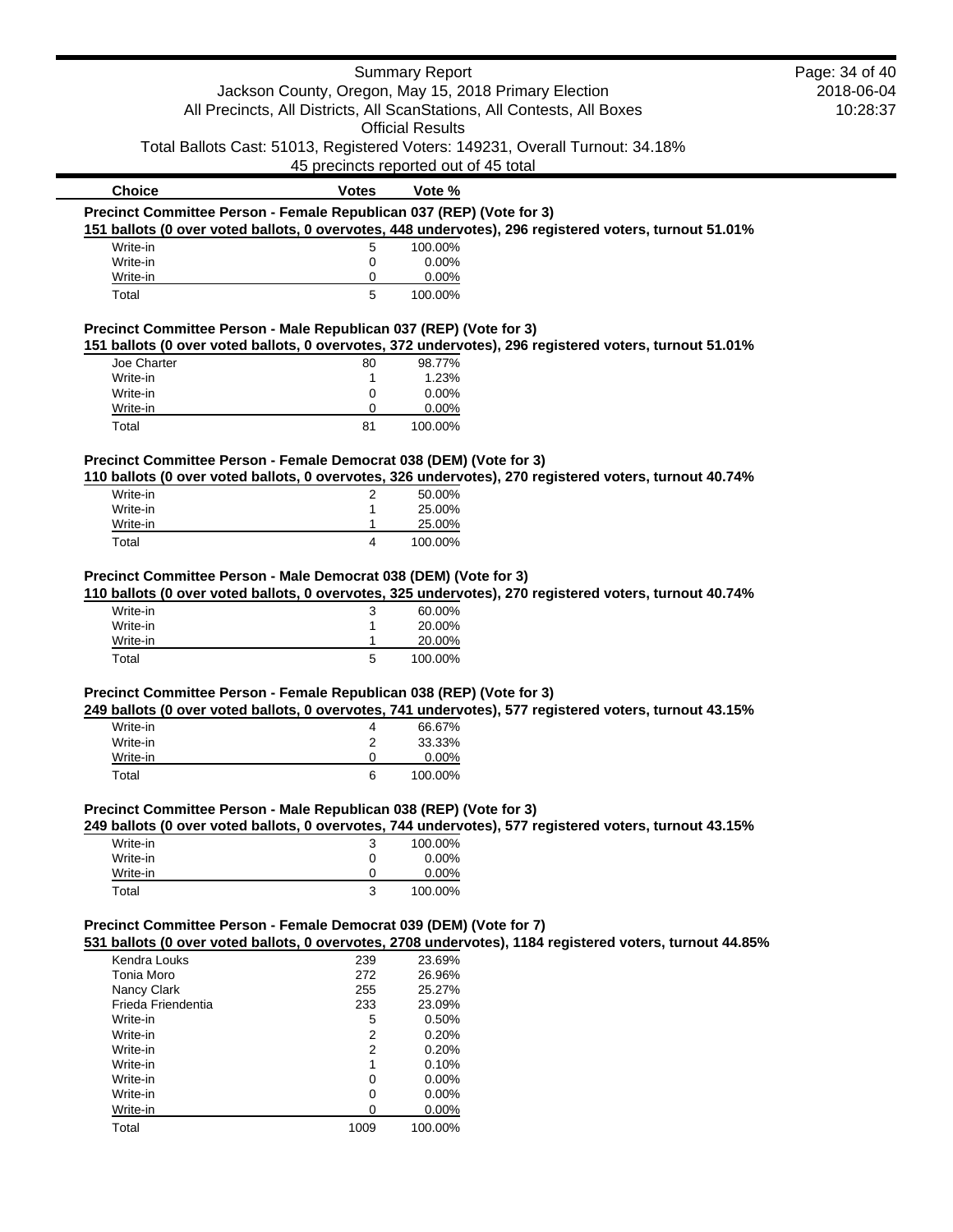## **Precinct Committee Person - Male Democrat 039 (DEM) (Vote for 7) 531 ballots (0 over voted ballots, 0 overvotes, 3188 undervotes), 1184 registered voters, turnout 44.85%**

| Gene R Morgan  |  | 274 | 51.80%   |
|----------------|--|-----|----------|
| Frank R Hieber |  | 243 | 45.94%   |
| Write-in       |  | 4   | 0.76%    |
| Write-in       |  | 2   | 0.38%    |
| Write-in       |  | 2   | 0.38%    |
| Write-in       |  | 2   | 0.38%    |
| Write-in       |  | 2   | 0.38%    |
| Write-in       |  | 0   | $0.00\%$ |
| Write-in       |  | 0   | $0.00\%$ |
| Total          |  | 529 | 100.00%  |

**Choice Votes Votes Vote %** 

## **Precinct Committee Person - Female Republican 039 (REP) (Vote for 7)**

**553 ballots (0 over voted ballots, 0 overvotes, 3842 undervotes), 1168 registered voters, turnout 47.35%**

| Write-in | 16 | 55.17%   |
|----------|----|----------|
| Write-in | 4  | 13.79%   |
| Write-in | 3  | 10.34%   |
| Write-in | 3  | 10.34%   |
| Write-in | 3  | 10.34%   |
| Write-in | 0  | $0.00\%$ |
| Write-in | U  | $0.00\%$ |
| Total    | 29 | 100.00%  |

## **Precinct Committee Person - Male Republican 039 (REP) (Vote for 7)**

**553 ballots (0 over voted ballots, 0 overvotes, 3840 undervotes), 1168 registered voters, turnout 47.35%**

| Write-in | 15 | 48.39%   |
|----------|----|----------|
| Write-in | 5  | 16.13%   |
| Write-in | 5  | 16.13%   |
| Write-in | 3  | 9.68%    |
| Write-in | 3  | 9.68%    |
| Write-in | 0  | $0.00\%$ |
| Write-in | 0  | $0.00\%$ |
| Total    | 31 | 100.00%  |

### **Precinct Committee Person - Female Democrat 040 (DEM) (Vote for 8)**

### **290 ballots (0 over voted ballots, 0 overvotes, 2307 undervotes), 769 registered voters, turnout 37.71%**

| Write-in | 13 | 100.00%  |
|----------|----|----------|
| Write-in | 0  | 0.00%    |
| Write-in | 0  | 0.00%    |
| Write-in | 0  | 0.00%    |
| Write-in | 0  | 0.00%    |
| Write-in | 0  | 0.00%    |
| Write-in | 0  | $0.00\%$ |
| Write-in | ი  | 0.00%    |
| Total    | 13 | 100.00%  |

#### **Precinct Committee Person - Male Democrat 040 (DEM) (Vote for 8)**

**290 ballots (0 over voted ballots, 0 overvotes, 2307 undervotes), 769 registered voters, turnout 37.71%**

| Write-in | 10 | 76.92%   |
|----------|----|----------|
| Write-in | 2  | 15.38%   |
| Write-in | 1  | 7.69%    |
| Write-in | 0  | $0.00\%$ |
| Write-in | 0  | $0.00\%$ |
| Write-in | 0  | $0.00\%$ |
| Write-in | 0  | $0.00\%$ |
| Write-in | U  | 0.00%    |
| Total    | 13 | 100.00%  |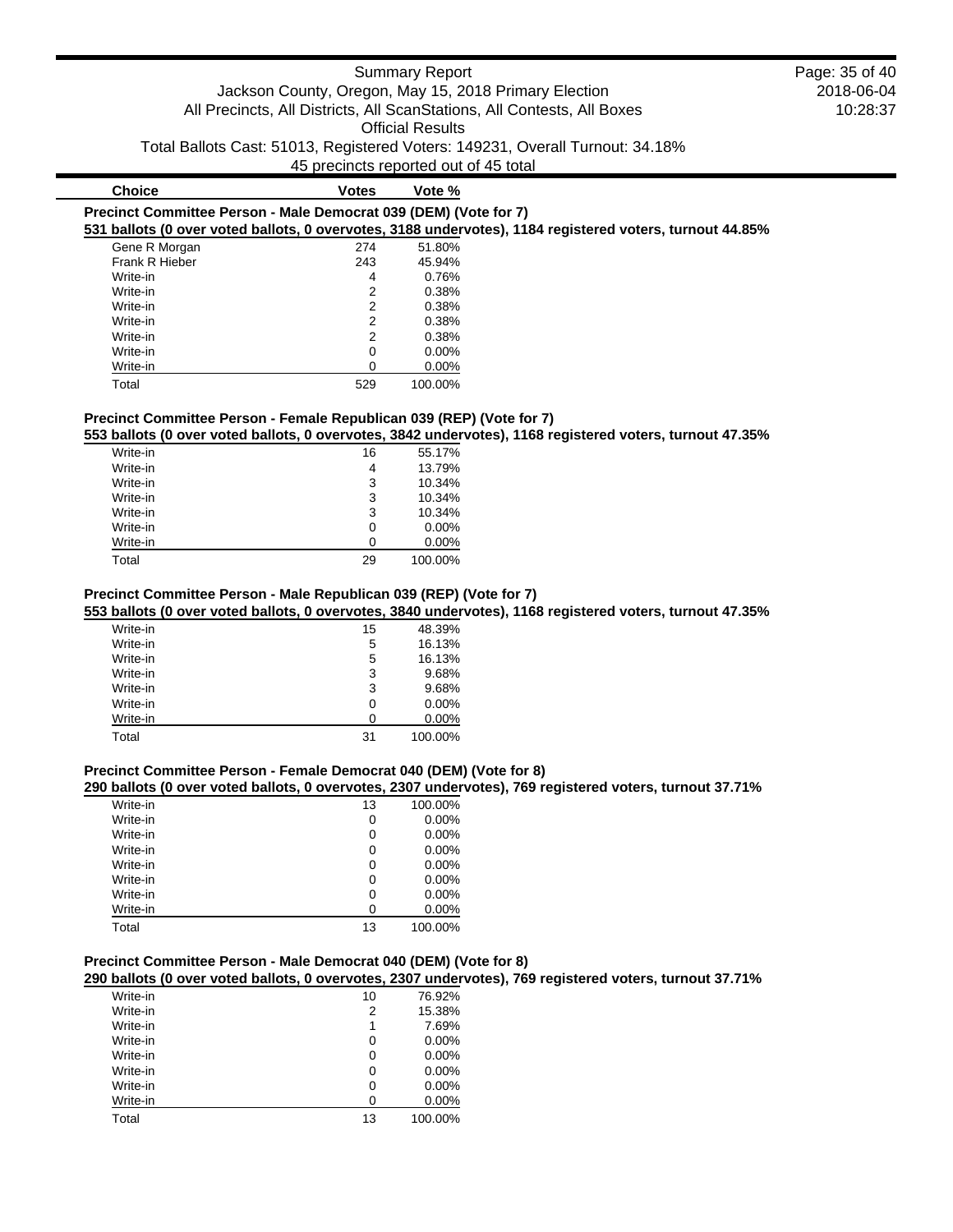|                                                                                                    | Jackson County, Oregon, May 15, 2018 Primary Election<br>45 precincts reported out of 45 total | <b>Summary Report</b><br><b>Official Results</b> | All Precincts, All Districts, All ScanStations, All Contests, All Boxes<br>Total Ballots Cast: 51013, Registered Voters: 149231, Overall Turnout: 34.18% | Page: 36 of 40<br>2018-06-04<br>10:28:37 |
|----------------------------------------------------------------------------------------------------|------------------------------------------------------------------------------------------------|--------------------------------------------------|----------------------------------------------------------------------------------------------------------------------------------------------------------|------------------------------------------|
| <b>Choice</b>                                                                                      | <b>Votes</b>                                                                                   | Vote %                                           |                                                                                                                                                          |                                          |
| Precinct Committee Person - Female Republican 040 (REP) (Vote for 8)                               |                                                                                                |                                                  | 713 ballots (0 over voted ballots, 0 overvotes, 5686 undervotes), 1512 registered voters, turnout 47.16%                                                 |                                          |
| Write-in                                                                                           | 17                                                                                             | 94.44%                                           |                                                                                                                                                          |                                          |
| Write-in                                                                                           |                                                                                                | 5.56%                                            |                                                                                                                                                          |                                          |
| Write-in                                                                                           |                                                                                                | $0.00\%$                                         |                                                                                                                                                          |                                          |
| Write-in                                                                                           |                                                                                                | $0.00\%$                                         |                                                                                                                                                          |                                          |
| Write-in                                                                                           |                                                                                                | 0.00%                                            |                                                                                                                                                          |                                          |
| Write-in                                                                                           |                                                                                                | 0.00%                                            |                                                                                                                                                          |                                          |
| Write-in                                                                                           |                                                                                                | 0.00%                                            |                                                                                                                                                          |                                          |
| Write-in                                                                                           |                                                                                                | $0.00\%$                                         |                                                                                                                                                          |                                          |
| Total                                                                                              | 18                                                                                             | 100.00%                                          |                                                                                                                                                          |                                          |
| Precinct Committee Person - Male Republican 040 (REP) (Vote for 8)<br><b>D</b> - L - L - D - L / - |                                                                                                |                                                  | 713 ballots (0 over voted ballots, 0 overvotes, 5363 undervotes), 1512 registered voters, turnout 47.16%                                                 |                                          |

| Ralph R Kerr | 329 | 96.48%   |
|--------------|-----|----------|
|              |     |          |
| Write-in     | 8   | 2.35%    |
| Write-in     | 2   | 0.59%    |
| Write-in     | 1   | 0.29%    |
| Write-in     | 1   | 0.29%    |
| Write-in     | 0   | $0.00\%$ |
| Write-in     | 0   | $0.00\%$ |
| Write-in     | 0   | 0.00%    |
| Write-in     | 0   | $0.00\%$ |
| Total        | 341 | 100.00%  |
|              |     |          |

## **Precinct Committee Person - Female Democrat 041 (DEM) (Vote for 6)**

**284 ballots (0 over voted ballots, 0 overvotes, 1689 undervotes), 677 registered voters, turnout 41.95%**

| 11 | 73.33%   |
|----|----------|
| 2  | 13.33%   |
| 1  | 6.67%    |
| 1  | 6.67%    |
| 0  | $0.00\%$ |
|    | 0.00%    |
| 15 | 100.00%  |
|    |          |

## **Precinct Committee Person - Male Democrat 041 (DEM) (Vote for 6)**

## **284 ballots (0 over voted ballots, 0 overvotes, 1687 undervotes), 677 registered voters, turnout 41.95%**

| Write-in | 13 | 76.47%   |
|----------|----|----------|
| Write-in | 2  | 11.76%   |
| Write-in | 2  | 11.76%   |
| Write-in | 0  | $0.00\%$ |
| Write-in | 0  | $0.00\%$ |
| Write-in | ∩  | $0.00\%$ |
| Total    | 17 | 100.00%  |

## **Precinct Committee Person - Female Republican 041 (REP) (Vote for 6)**

**504 ballots (0 over voted ballots, 0 overvotes, 2988 undervotes), 1087 registered voters, turnout 46.37%**

| Write-in | 34 | 94.44%   |
|----------|----|----------|
| Write-in |    | 2.78%    |
| Write-in | 1  | 2.78%    |
| Write-in | 0  | $0.00\%$ |
| Write-in | 0  | $0.00\%$ |
| Write-in | 0  | $0.00\%$ |
| Total    | 36 | 100.00%  |

## **Precinct Committee Person - Male Republican 041 (REP) (Vote for 6)**

**504 ballots (0 over voted ballots, 0 overvotes, 2982 undervotes), 1087 registered voters, turnout 46.37%**

| Write-in | 36 | 85.71% |
|----------|----|--------|
| Write-in |    | 7.14%  |
| Write-in |    | 2.38%  |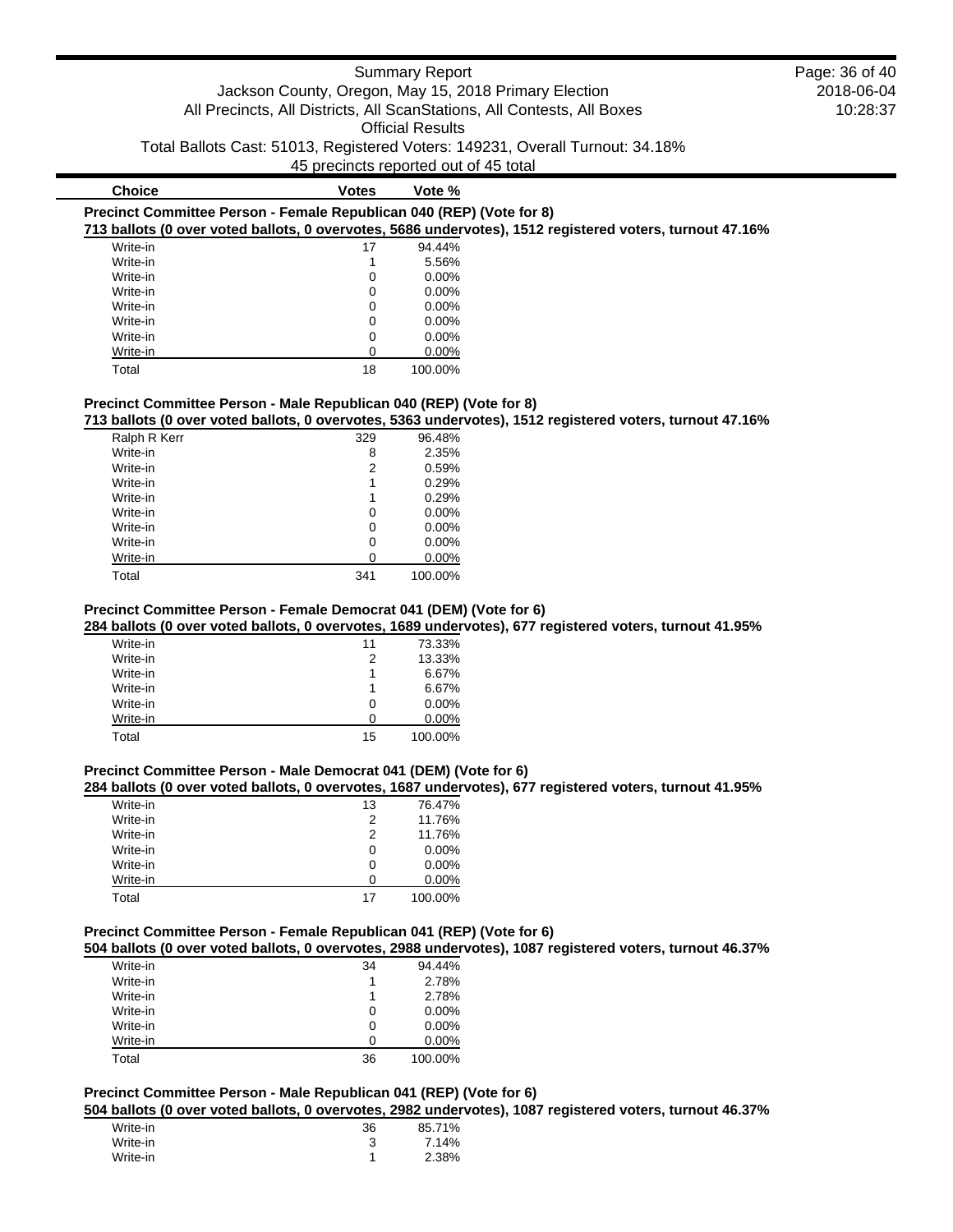| <b>Choice</b> | <b>Votes</b> | Vote %   |
|---------------|--------------|----------|
| Write-in      |              | 2.38%    |
| Write-in      |              | 2.38%    |
| Write-in      | O            | $0.00\%$ |
| Total         | 42           | 100.00%  |

#### **Precinct Committee Person - Female Democrat 042 (DEM) (Vote for 5)**

**190 ballots (0 over voted ballots, 0 overvotes, 811 undervotes), 490 registered voters, turnout 38.78%**

| Robin Keeton | 136 | 97.84%   |
|--------------|-----|----------|
| Write-in     | 3   | 2.16%    |
| Write-in     | 0   | $0.00\%$ |
| Write-in     | 0   | $0.00\%$ |
| Write-in     | 0   | $0.00\%$ |
| Write-in     | O   | $0.00\%$ |
| Total        | 139 | 100.00%  |

## **Precinct Committee Person - Male Democrat 042 (DEM) (Vote for 5)**

**190 ballots (0 over voted ballots, 0 overvotes, 816 undervotes), 490 registered voters, turnout 38.78%**

| Joseph Nicastro | 134 | 100.00%  |
|-----------------|-----|----------|
| Write-in        | 0   | $0.00\%$ |
| Write-in        | 0   | $0.00\%$ |
| Write-in        | 0   | $0.00\%$ |
| Write-in        | 0   | $0.00\%$ |
| Write-in        | O   | $0.00\%$ |
| Total           | 134 | 100.00%  |

#### **Precinct Committee Person - Female Republican 042 (REP) (Vote for 5)**

**592 ballots (1 over voted ballots, 5 overvotes, 2573 undervotes), 1185 registered voters, turnout 49.96%**

| Mary Duda | 362 | 94.76%   |
|-----------|-----|----------|
| Write-in  | 9   | 2.36%    |
| Write-in  | 4   | 1.05%    |
| Write-in  | 4   | 1.05%    |
| Write-in  | 3   | 0.79%    |
| Write-in  | O   | $0.00\%$ |
| Total     | 382 | 100.00%  |

#### **Precinct Committee Person - Male Republican 042 (REP) (Vote for 5)**

#### **592 ballots (1 over voted ballots, 5 overvotes, 2569 undervotes), 1185 registered voters, turnout 49.96%**

| Wayne M Duda | 356 | 92.23%  |
|--------------|-----|---------|
| Write-in     | 14  | 3.63%   |
| Write-in     | 6   | 1.55%   |
| Write-in     | 6   | 1.55%   |
| Write-in     | 3   | 0.78%   |
| Write-in     |     | 0.26%   |
| Total        | 386 | 100.00% |

## **Precinct Committee Person - Female Democrat 043 (DEM) (Vote for 4)**

**216 ballots (0 over voted ballots, 0 overvotes, 727 undervotes), 453 registered voters, turnout 47.68%**

| Nona Donahue | 129 | 94.16%   |
|--------------|-----|----------|
| Write-in     | 6   | 4.38%    |
| Write-in     | 2   | 1.46%    |
| Write-in     | 0   | $0.00\%$ |
| Write-in     | O   | $0.00\%$ |
| Total        | 137 | 100.00%  |

## **Precinct Committee Person - Male Democrat 043 (DEM) (Vote for 4)**

**216 ballots (0 over voted ballots, 0 overvotes, 845 undervotes), 453 registered voters, turnout 47.68%**

| Write-in | 16 | 84.21%   |
|----------|----|----------|
| Write-in | 3  | 15.79%   |
| Write-in | O  | $0.00\%$ |
| Write-in | O  | $0.00\%$ |
|          |    |          |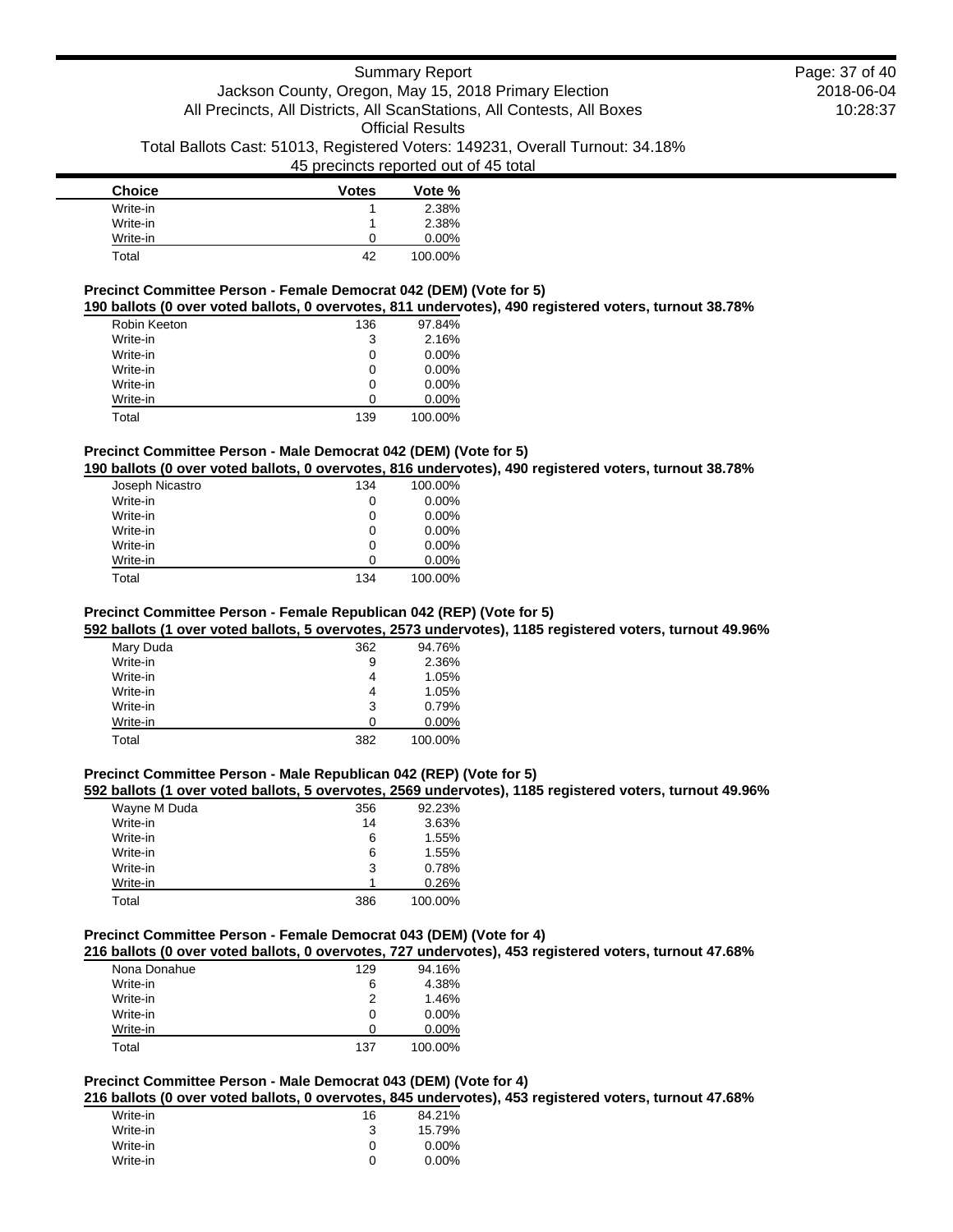|                                                                      |                                       | <b>Summary Report</b>   |                                                                                                          | Page: 38 of 40 |
|----------------------------------------------------------------------|---------------------------------------|-------------------------|----------------------------------------------------------------------------------------------------------|----------------|
|                                                                      |                                       |                         | Jackson County, Oregon, May 15, 2018 Primary Election                                                    | 2018-06-04     |
|                                                                      |                                       |                         | All Precincts, All Districts, All ScanStations, All Contests, All Boxes                                  | 10:28:37       |
|                                                                      |                                       |                         |                                                                                                          |                |
|                                                                      |                                       | <b>Official Results</b> |                                                                                                          |                |
|                                                                      |                                       |                         | Total Ballots Cast: 51013, Registered Voters: 149231, Overall Turnout: 34.18%                            |                |
|                                                                      | 45 precincts reported out of 45 total |                         |                                                                                                          |                |
| <b>Choice</b>                                                        | <b>Votes</b>                          | Vote %                  |                                                                                                          |                |
|                                                                      |                                       |                         |                                                                                                          |                |
| Total                                                                | 19                                    | 100.00%                 |                                                                                                          |                |
|                                                                      |                                       |                         |                                                                                                          |                |
| Precinct Committee Person - Female Republican 043 (REP) (Vote for 4) |                                       |                         |                                                                                                          |                |
|                                                                      |                                       |                         | 420 ballots (0 over voted ballots, 0 overvotes, 1656 undervotes), 747 registered voters, turnout 56.22%  |                |
| Write-in                                                             | 18                                    | 75.00%                  |                                                                                                          |                |
| Write-in                                                             | 4                                     | 16.67%                  |                                                                                                          |                |
| Write-in                                                             | 2                                     | 8.33%                   |                                                                                                          |                |
| Write-in                                                             | 0                                     | 0.00%                   |                                                                                                          |                |
| Total                                                                | 24                                    | 100.00%                 |                                                                                                          |                |
|                                                                      |                                       |                         |                                                                                                          |                |
| Precinct Committee Person - Male Republican 043 (REP) (Vote for 4)   |                                       |                         |                                                                                                          |                |
|                                                                      |                                       |                         | 420 ballots (0 over voted ballots, 0 overvotes, 1651 undervotes), 747 registered voters, turnout 56.22%  |                |
| Write-in                                                             | 25                                    | 86.21%                  |                                                                                                          |                |
| Write-in                                                             | 2                                     | 6.90%                   |                                                                                                          |                |
| Write-in                                                             | 2                                     | 6.90%                   |                                                                                                          |                |
| Write-in                                                             | 0                                     | 0.00%                   |                                                                                                          |                |
|                                                                      |                                       |                         |                                                                                                          |                |
| Total                                                                | 29                                    | 100.00%                 |                                                                                                          |                |
|                                                                      |                                       |                         |                                                                                                          |                |
| Precinct Committee Person - Female Democrat 044 (DEM) (Vote for 8)   |                                       |                         |                                                                                                          |                |
|                                                                      |                                       |                         | 345 ballots (0 over voted ballots, 0 overvotes, 2459 undervotes), 793 registered voters, turnout 43.51%  |                |
| Ashley N Dibble                                                      | 132                                   | 43.85%                  |                                                                                                          |                |
| Juanita (Jennie) Thornton                                            | 162                                   | 53.82%                  |                                                                                                          |                |
| Write-in                                                             | 6                                     | 1.99%                   |                                                                                                          |                |
| Write-in                                                             | 1                                     | 0.33%                   |                                                                                                          |                |
| Write-in                                                             | 0                                     | $0.00\%$                |                                                                                                          |                |
| Write-in                                                             | 0                                     | 0.00%                   |                                                                                                          |                |
| Write-in                                                             | 0                                     | $0.00\%$                |                                                                                                          |                |
| Write-in                                                             | 0                                     | 0.00%                   |                                                                                                          |                |
| Write-in                                                             | 0                                     | 0.00%                   |                                                                                                          |                |
| Write-in                                                             | 0                                     | 0.00%                   |                                                                                                          |                |
| Total                                                                | 301                                   | 100.00%                 |                                                                                                          |                |
|                                                                      |                                       |                         |                                                                                                          |                |
|                                                                      |                                       |                         |                                                                                                          |                |
| Precinct Committee Person - Male Democrat 044 (DEM) (Vote for 8)     |                                       |                         |                                                                                                          |                |
|                                                                      |                                       |                         | 345 ballots (0 over voted ballots, 0 overvotes, 2744 undervotes), 793 registered voters, turnout 43.51%  |                |
| Write-in                                                             | 13                                    | 81.25%                  |                                                                                                          |                |
| Write-in                                                             | 1                                     | 6.25%                   |                                                                                                          |                |
| Write-in                                                             | 1                                     | 6.25%                   |                                                                                                          |                |
| Write-in                                                             | 0                                     | 0.00%                   |                                                                                                          |                |
| Write-in                                                             | 0                                     | 0.00%                   |                                                                                                          |                |
| Write-in                                                             | 0                                     | 0.00%                   |                                                                                                          |                |
| Write-in                                                             | 0                                     | 0.00%                   |                                                                                                          |                |
| Write-in                                                             | 1                                     | 6.25%                   |                                                                                                          |                |
| Total                                                                | 16                                    | 100.00%                 |                                                                                                          |                |
|                                                                      |                                       |                         |                                                                                                          |                |
| Precinct Committee Person - Female Republican 044 (REP) (Vote for 8) |                                       |                         |                                                                                                          |                |
|                                                                      |                                       |                         |                                                                                                          |                |
|                                                                      |                                       |                         | 787 ballots (0 over voted ballots, 0 overvotes, 6274 undervotes), 1575 registered voters, turnout 49.97% |                |
| Write-in                                                             | 20                                    | 90.91%                  |                                                                                                          |                |
| Write-in                                                             | 1                                     | 4.55%                   |                                                                                                          |                |
| Write-in                                                             | 1                                     | 4.55%                   |                                                                                                          |                |
| Write-in                                                             | 0                                     | 0.00%                   |                                                                                                          |                |
| Write-in                                                             | 0                                     | 0.00%                   |                                                                                                          |                |
| Write-in                                                             | 0                                     | 0.00%                   |                                                                                                          |                |

| Write-in |    | $0.00\%$ |
|----------|----|----------|
| Write-in |    | $0.00\%$ |
| Write-in |    | $0.00\%$ |
| Total    | 22 | 100.00%  |

## **Precinct Committee Person - Male Republican 044 (REP) (Vote for 8)**

**787 ballots (0 over voted ballots, 0 overvotes, 5930 undervotes), 1575 registered voters, turnout 49.97%**

| Gordon F Challstrom | 353 | 96.45% |
|---------------------|-----|--------|
| Write-in            |     | 3.28%  |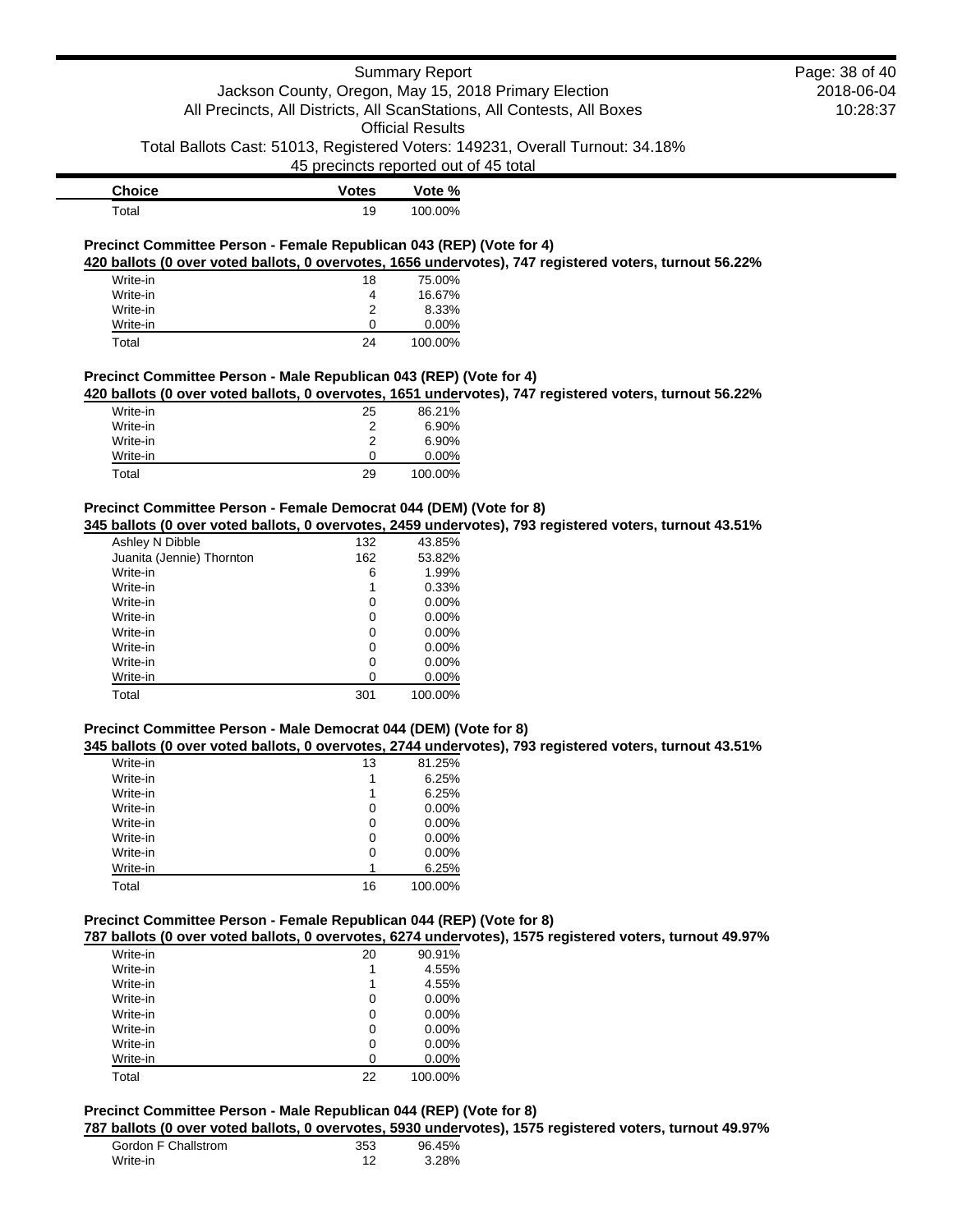| <b>Choice</b> | <b>Votes</b> | Vote %  |
|---------------|--------------|---------|
| Write-in      | 0            | 0.00%   |
| Write-in      | 0            | 0.00%   |
| Write-in      | 0            | 0.00%   |
| Write-in      | 0            | 0.00%   |
| Write-in      | 0            | 0.00%   |
| Write-in      | 0            | 0.00%   |
| Write-in      |              | 0.27%   |
| Total         | 366          | 100.00% |

#### **Precinct Committee Person - Female Democrat 045 (DEM) (Vote for 2)**

**166 ballots (0 over voted ballots, 0 overvotes, 328 undervotes), 345 registered voters, turnout 48.12%**

| Write-in | 75.00%  |
|----------|---------|
| Write-in | 25.00%  |
| Total    | 100.00% |

#### **Precinct Committee Person - Male Democrat 045 (DEM) (Vote for 2)**

**166 ballots (0 over voted ballots, 0 overvotes, 328 undervotes), 345 registered voters, turnout 48.12%**

| Write-in | ◠ | 75.00%  |
|----------|---|---------|
| Write-in |   | 25.00%  |
| Total    |   | 100.00% |

#### **Precinct Committee Person - Female Republican 045 (REP) (Vote for 2)**

**148 ballots (0 over voted ballots, 0 overvotes, 289 undervotes), 336 registered voters, turnout 44.05%**

| Write-in | 6 | 85.71%  |
|----------|---|---------|
| Write-in |   | 14.29%  |
| Total    |   | 100.00% |

#### **Precinct Committee Person - Male Republican 045 (REP) (Vote for 2)**

**148 ballots (0 over voted ballots, 0 overvotes, 292 undervotes), 336 registered voters, turnout 44.05%**

| Write-in | 75.00%  |
|----------|---------|
| Write-in | 25.00%  |
| Total    | 100.00% |

#### **Commissioner of the Bureau of Labor and Industries (<NP>,DEM,IND,REP) (Vote for 1)**

**51013 ballots (14 over voted ballots, 14 overvotes, 12387 blank voted), 149231 registered voters, turnout 34.18%**

| Lou Ogden   | 14955 | 38.73%  |
|-------------|-------|---------|
| Val Hoyle   | 18696 | 48.42%  |
| Jack Howard | 4879  | 12.64%  |
| Write-in    | 82    | 0.21%   |
| Total       | 38612 | 100.00% |

### **Judge of the Supreme Court, Position 3 (<NP>,DEM,IND,REP) (Vote for 1)**

**51013 ballots (16 over voted ballots, 16 overvotes, 12190 blank voted), 149231 registered voters, turnout 34.18%**

| Van Pounds     | 10896 | 28.08%  |
|----------------|-------|---------|
| Meagan A Flynn | 27841 | 71.74%  |
| Write-in       | 70    | 0.18%   |
| Total          | 38807 | 100.00% |

## **Judge of the Supreme Court, Position 2 (<NP>,DEM,IND,REP) (Vote for 1)**

**51013 ballots (0 over voted ballots, 0 overvotes, 20245 blank voted), 149231 registered voters, turnout 34.18%**

| Rebecca Duncan | 30561 | 99.33%   |
|----------------|-------|----------|
| Write-in       | 207   | $0.67\%$ |
| Total          | 30768 | 100.00%  |

## **Judge of the Court of Appeals, Position 10 (<NP>,DEM,IND,REP) (Vote for 1)**

**51013 ballots (6 over voted ballots, 6 overvotes, 14343 blank voted), 149231 registered voters, turnout 34.18%**

| Rex Armstrong | 22377 | 61.03% |
|---------------|-------|--------|
| Kyle L Krohn  | 14221 | 38.79% |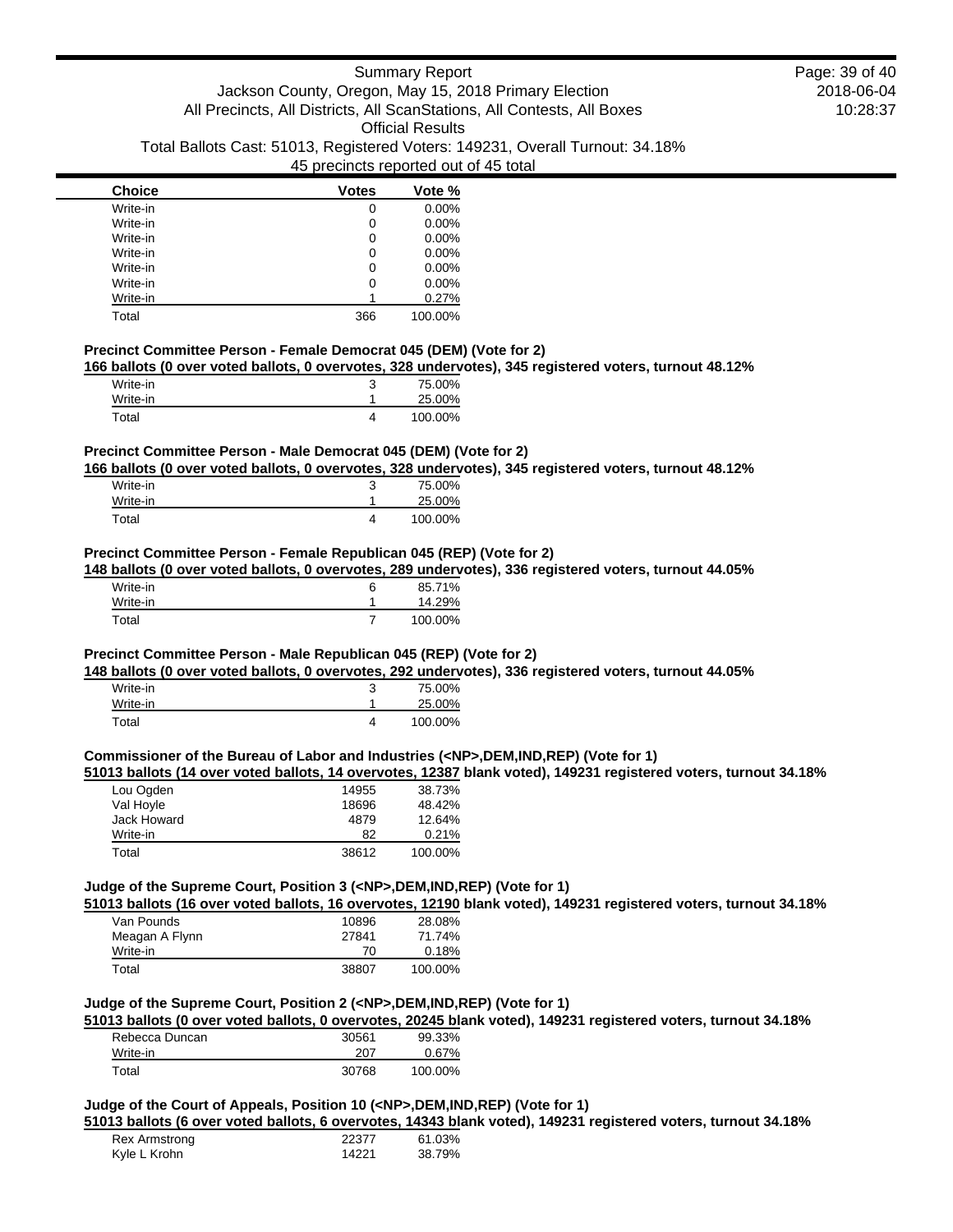## Summary Report

## Jackson County, Oregon, May 15, 2018 Primary Election All Precincts, All Districts, All ScanStations, All Contests, All Boxes

Official Results

Total Ballots Cast: 51013, Registered Voters: 149231, Overall Turnout: 34.18%

45 precincts reported out of 45 total

| <b>Choice</b> | <b>Votes</b> | Vote %  |
|---------------|--------------|---------|
| Write-in      | 66           | 0.18%   |
| Total         | 36664        | 100.00% |

### **Judge of the Court of Appeals, Position 6 (<NP>,DEM,IND,REP) (Vote for 1)**

**51013 ballots (0 over voted ballots, 0 overvotes, 21599 blank voted), 149231 registered voters, turnout 34.18%**

| James (Jim) C Egan | 29247 | 99.43%  |
|--------------------|-------|---------|
| Write-in           | 167   | 0.57%   |
| Total              | 29414 | 100.00% |

#### **Judge of the Court of Appeals, Position 9 (<NP>,DEM,IND,REP) (Vote for 1)**

**51013 ballots (0 over voted ballots, 0 overvotes, 22803 blank voted), 149231 registered voters, turnout 34.18%**

| Erika Hadlock | 27994 | 99.23%  |
|---------------|-------|---------|
| Write-in      | 216   | 0.77%   |
| Total         | 28210 | 100.00% |

## **Judge of the Circuit Court, 1st District, Position 9 (<NP>,DEM,IND,REP) (Vote for 1)**

**51013 ballots (14 over voted ballots, 14 overvotes, 11323 blank voted), 149231 registered voters, turnout 34.18%**

| 2534  | 6.39%   |
|-------|---------|
| 16169 | 40.75%  |
| 11637 | 29.33%  |
| 9253  | 23.32%  |
| 83    | 0.21%   |
| 39676 | 100.00% |
|       |         |

## **Judge of the Circuit Court, 1st District, Position 5 (<NP>,DEM,IND,REP) (Vote for 1)**

**51013 ballots (0 over voted ballots, 0 overvotes, 22191 blank voted), 149231 registered voters, turnout 34.18%**

| Timothy C Gerking | 28590 | 99.20%   |
|-------------------|-------|----------|
| Write-in          | 232   | $0.80\%$ |
| Total             | 28822 | 100.00%  |

### **Judge of the Circuit Court, 1st District, Position 7 (<NP>,DEM,IND,REP) (Vote for 1)**

**51013 ballots (0 over voted ballots, 0 overvotes, 21091 blank voted), 149231 registered voters, turnout 34.18%**

| Benjamin Bloom | 29720 | 99.32%  |
|----------------|-------|---------|
| Write-in       | 202   | 0.68%   |
| Total          | 29922 | 100.00% |

### **Measure 15-175 Medford School District 549C Bonds (<NP>,DEM,IND,REP) (Vote for 1)**

**20618 ballots (2 over voted ballots, 2 overvotes, 1132 blank voted), 59014 registered voters, turnout 34.94%**

| Yes   | 9335  | 47.91%  |
|-------|-------|---------|
| No    | 10149 | 52.09%  |
| Total | 19484 | 100.00% |